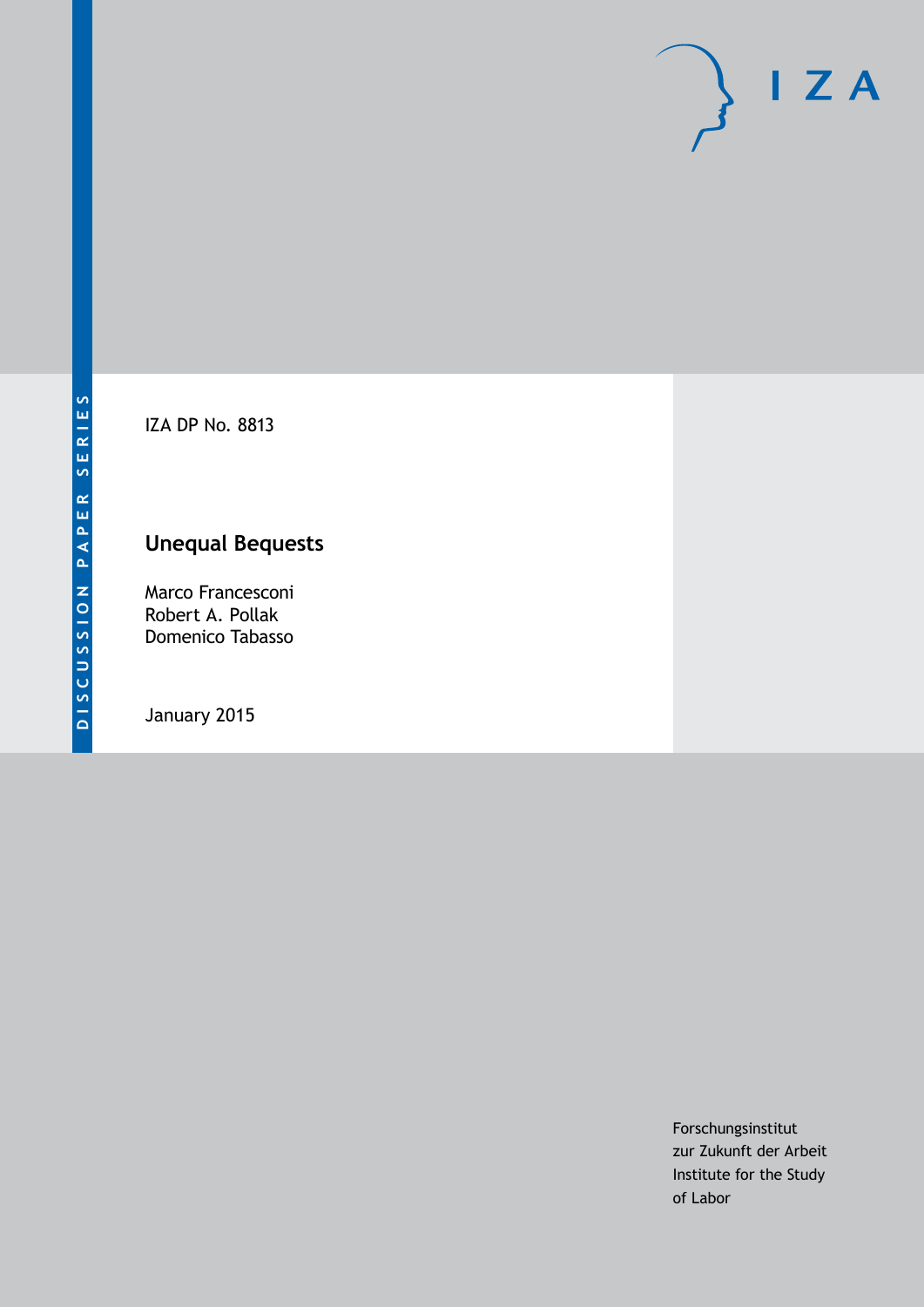# **Unequal Bequests**

### **Marco Francesconi**

*University of Essex and IZA*

### **Robert A. Pollak**

*Washington University in St. Louis and IZA*

### **Domenico Tabasso**

*University of Geneva, NCCR LIVES and IZA*

Discussion Paper No. 8813 January 2015

IZA

P.O. Box 7240 53072 Bonn Germany

Phone: +49-228-3894-0 Fax: +49-228-3894-180 E-mail: [iza@iza.org](mailto:iza@iza.org)

Any opinions expressed here are those of the author(s) and not those of IZA. Research published in this series may include views on policy, but the institute itself takes no institutional policy positions. The IZA research network is committed to the IZA Guiding Principles of Research Integrity.

The Institute for the Study of Labor (IZA) in Bonn is a local and virtual international research center and a place of communication between science, politics and business. IZA is an independent nonprofit organization supported by Deutsche Post Foundation. The center is associated with the University of Bonn and offers a stimulating research environment through its international network, workshops and conferences, data service, project support, research visits and doctoral program. IZA engages in (i) original and internationally competitive research in all fields of labor economics, (ii) development of policy concepts, and (iii) dissemination of research results and concepts to the interested public.

<span id="page-1-0"></span>IZA Discussion Papers often represent preliminary work and are circulated to encourage discussion. Citation of such a paper should account for its provisional character. A revised version may be available directly from the author.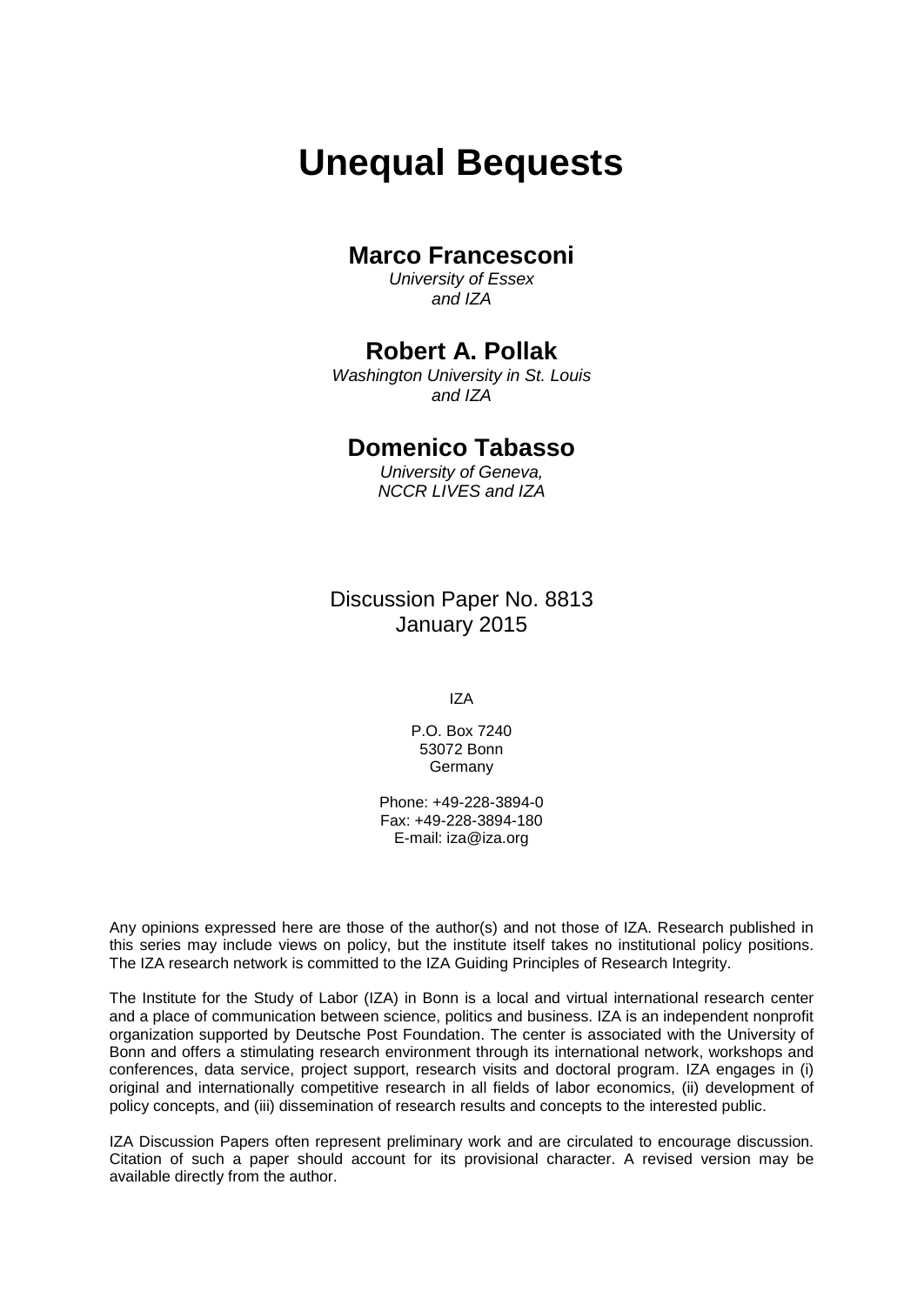IZA Discussion Paper No. 8813 January 2015

### **ABSTRACT**

### **Unequal Bequests[\\*](#page-1-0)**

Using data from the Health and Retirement Study (HRS), we make two contributions to the literature on end-of-life transfers. First, we show that unequal bequests are much more common than generally recognized, with one-third of parents with wills planning to divide their estates unequally among their children. These plans for unequal division are particularly concentrated in complex families, that is, families with stepchildren and families with genetic children with whom the parent has had no contact (e.g., children from previous marriages). We find that in complex families past and current contact between parents and children reduces or eliminates unequal bequests. Second, although the literature focuses on the bequest intentions of parents who have made wills, we find that many elderly Americans have not made wills. Although the probability of having a will increases with age, 30 percent of HRS respondents aged 70 and over have no wills. Of HRS respondents who died between 1995 and 2010, 38 percent died intestate (i.e., without wills). Thus, focusing exclusively on the bequest intentions of parents who have made wills provides an incomplete and misleading picture of end-of-life transfers.

JEL Classification: D13, J12, K36

Keywords: bequests, intergenerational transfers, altruism, exchange, evolutionary motives, family structure

Corresponding author:

Marco Francesconi Department of Economics University of Essex Wivenhoe Park Colchester CO4 3SQ United Kingdom E-mail: [mfranc@essex.ac.uk](mailto:mfranc@essex.ac.uk)

We are grateful to Sonia Bhalotra and seminar participants at the University of Geneva, UCLA, the 2014 RES Conference, 2014 ESPE Conference, 2014 EEA Conference and 2014 EALE Conference for comments and suggestions. The text refers to supplementary online material, which is available at [https://sites.google.com/site/domtabasso/appendix-material-for-unequal-bequests.](https://sites.google.com/site/domtabasso/appendix-material-for-unequal-bequests)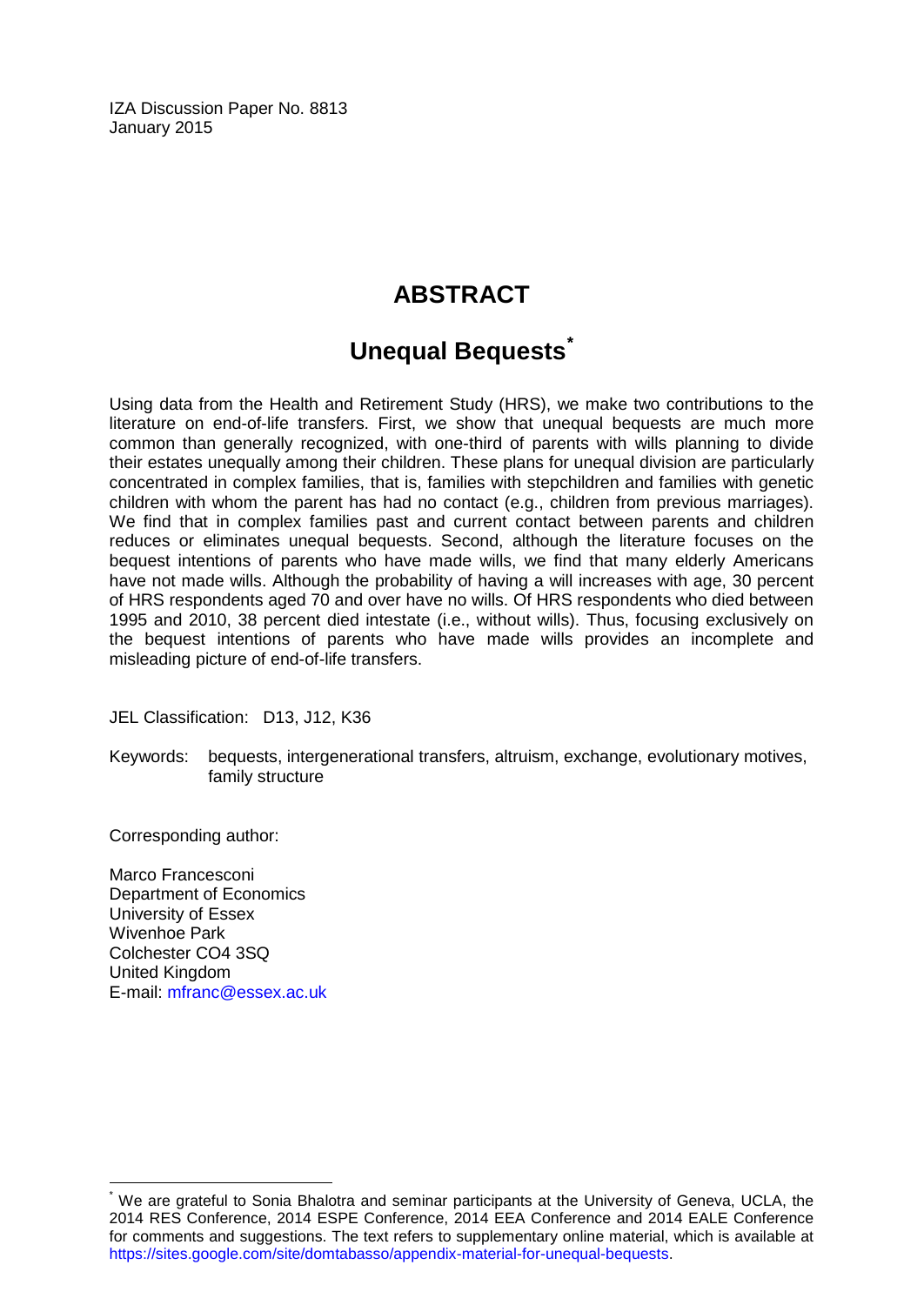#### 1. Introduction

In this paper we investigate bequest behavior using a large and nationally representative US sample drawn from the Health and Retirement Study (HRS) over the period 1995– 2010. A distinguishing feature of our work is its focus on complex families, in particular on parents with stepchildren and parents with genetic children with whom they have limited or no contact (e.g., children from previous marriages). We complement our analysis of the bequest intentions of parents with wills by examining actual bequests using reports about the disposition of the estates of HRS respondents who died between one HRS wave and the next. We find that unequal bequests (both intended and actual) are much more prevalent than previously documented, with one-third of parents with wills planning to distribute their estates unequally. Unequal intended bequests are most common in complex families, but contact between parents and children reduces or eliminates unequal bequests. Finally, we find that a substantial fraction of elderly parents report having no wills and a substantial fraction of HRS respondents who died had no wills.

Empirical research has long established that a substantial majority of parents intend to divide their estates equally among their children (Menchik 1980; Wilhelm 1996; McGarry 1999; Cox 2003; Light and McGarry 2004; Behrman and Rosenzweig 2004). Despite the fact that earlier economic models predicted unequal bequests (e.g., Becker 1974; Bernheim, Shleifer, and Summers 1985; Cox 1987), more recent studies have developed theories that attempt to rationalize the prevalence of equal bequests, sometimes also attempting to explain why parents treat their children unequally with respect to inter vivos transfers but equally with respect to bequests (e.g., Andreoni 1989; Bernheim and Severinov 2003).

The proportion of American parents aged 50 and over who reported having wills,<sup>1</sup> in which their children were treated unequally more than doubled between 1995 and 2010, rising from 16 percent to almost 35 percent (Figure 1).<sup>2</sup> This upward trend, which holds for both mothers and fathers, is not simply driven by the ageing of the HRS respondents.<sup>3</sup>

<sup>&</sup>lt;sup>1</sup>We focus on the bequest intentions of parents with wills because most of the information on bequest intentions collected by HRS is from parents who report that they have wills. See the data description in subsection 3.B.

<sup>2</sup>Throughout the paper, stepchildren are counted as "children". Moreover, although the legal definition of stepchildren is narrow (i.e., a stepchild is the child of a spouse), we use this term broadly, to include the children of a cohabiting partner as well as the children of a legally married spouse.

<sup>3</sup>Between 1998 and 2010 the average age of the HRS sample increased only by four years. This is due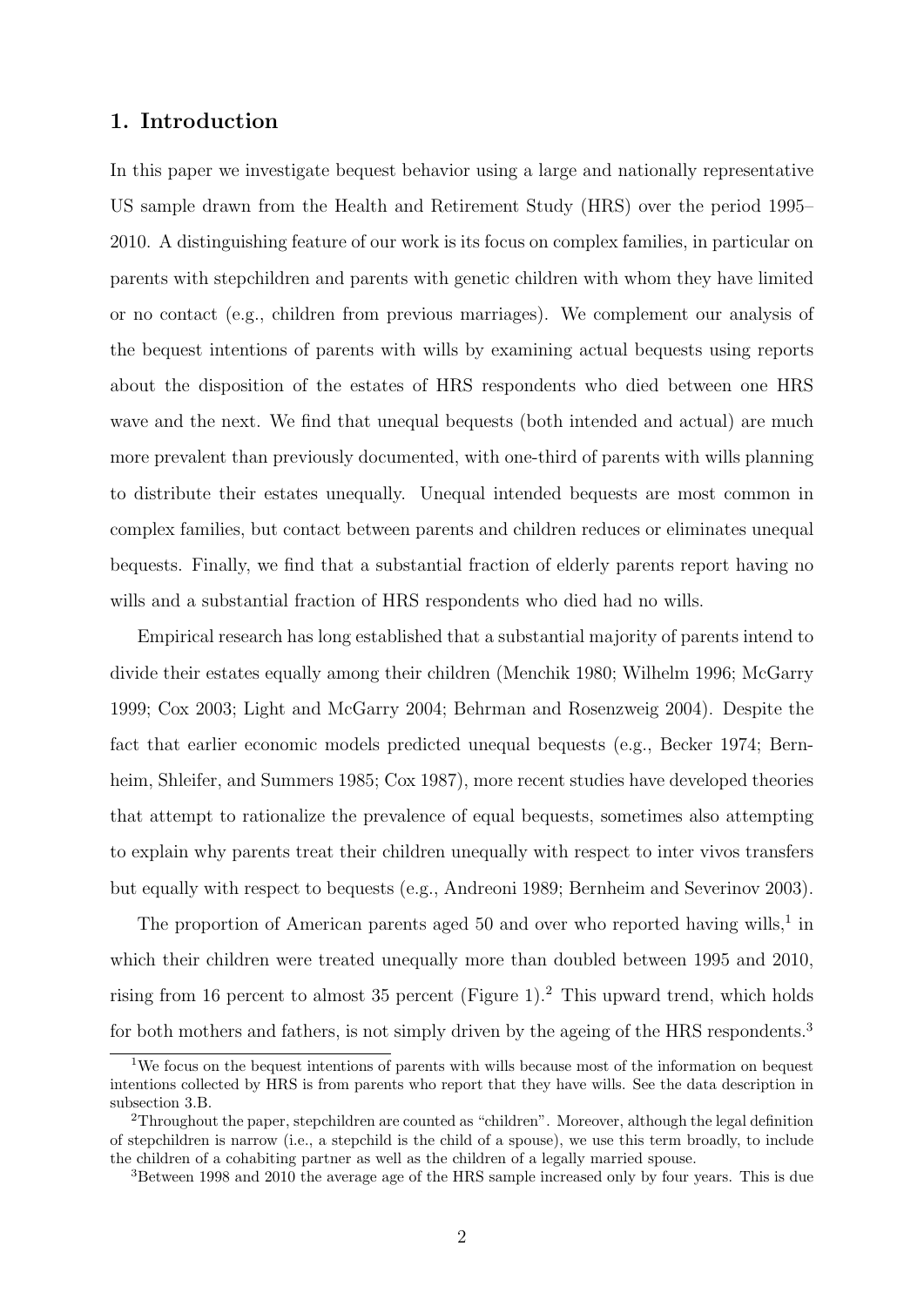A similar increase can be observed across several cohorts of Americans born since 1890 (Figure 2). In fact, younger cohorts (i.e., those born in 1960 or after) are more likely to intend unequal bequests. The sharpest increases occurred among individuals who are no longer married: widows, widowers, and divorced individuals (Figure 3).<sup>4</sup>

Since the middle of the 1990s the fraction of parents reporting unequal bequest intentions has consistently been 30 percentage points higher among parents with stepchildren than among those with biological children only (Figure 4). Comparing parents who have had no contact with at least one of their genetic children with those who have had at least some contact with all of their genetic children, we find the no-contact parents about 25 percentage points less likely to intend equal bequests.<sup>5</sup> The trends in unequal bequest intentions among parents without contact with their children is the same as the trend observed among parents with stepchildren. Our data indicate that as the proportion of stepparents has risen considerably in the last twenty years, so has the fraction of parents who plan unequal bequests.

When individuals die without a valid will, the intestacy laws of their state provide the default allocation, dividing the decedent's estate between the surviving spouse and the children. $6$  After providing a substantial share for the surviving spouse, intestacy laws divide the remainder equally among the decedent's biological and legally adopted children. Unlike surviving spouses, under intestacy laws surviving cohabiting partners inherit nothing. And, unlike biological and legally adopted children, under intestacy laws stepchildren inherit nothing (Fried 1992; Brashier 2004).

Since 1998 the average fraction of HRS respondents without a will has been around 42 percent (Figure 5).<sup>7</sup> Among respondents with stepchildren the average fraction without wills is somewhat greater (49 percent), and it is even greater among parents who have

to a number of reasons, including attrition, death of older respondents and, since 2004, the introduction of new cohorts of individuals aged 51 to 56.

<sup>4</sup>HRS data do not allow us to distinguish between cohabitors and married individuals.

<sup>&</sup>lt;sup>5</sup>In 1995 the HRS did not ask the question on parent-child contact, while in 2010 the question was asked only to a small fraction of respondents. These are the reasons why in Figure 4 those two years are not shown.

 $6$ As Rosenbury (2005) shows, there are important differences in intestacy laws across states, but we focus on features that are common across states.

<sup>7</sup>This figure starts in 1998 because the 1995 HRS wave oversampled older people (with an average age of 78 years), while the 1996 wave oversampled younger individuals, whose average age is 59 years. From 1998 onwards, the study comprised both subsamples, and in that year individuals were on average aged 67.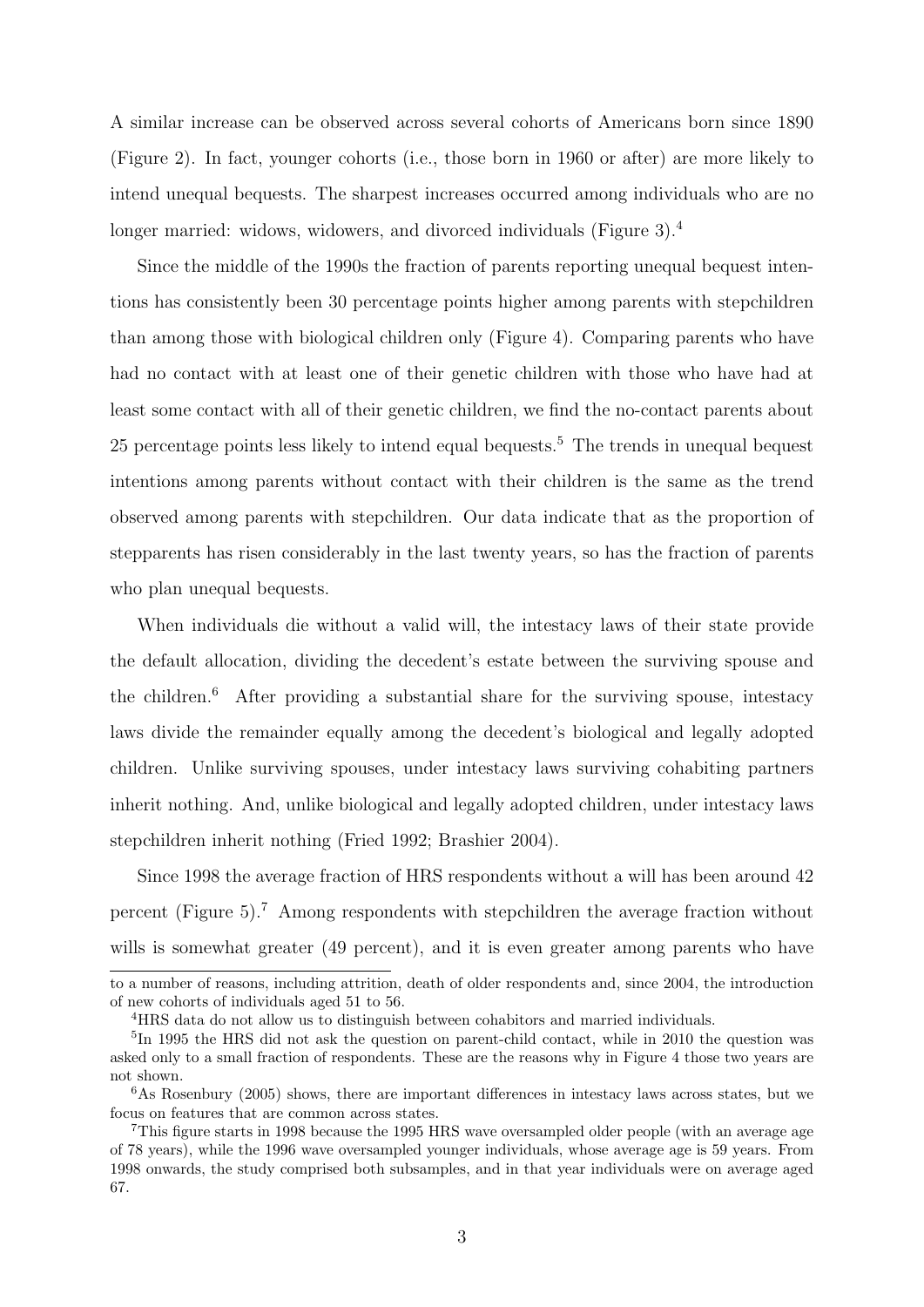no contact with their genetic children (58 percent). Parents aged less than 70 are much less likely to have wills, perhaps because writing a will is not yet salient for them, but a staggering 30 percent of parents aged 70 and over report not having wills.

Standard economic models ignore complex families. The (usually implicit) assumption is that all children are born to a married couple who remain married to each other. When one spouse dies, the surviving spouse is (usually implicitly) assumed not to remarry. Little is said about divorce, remarriage or repartnering and even less about multiple partner fertility.<sup>8</sup> By ignoring divorce, repartnering, or remarriage, canonical economic models fail to recognize the increased complexity of the family (Bumpass and Lu 2000; Stevenson and Wolfers 2007; Lundberg and Pollak 2014).

In addition to presenting a representative picture of contemporary end-of-life transfers, we make two contributions to the literature. First, we show that unequal bequests are much more common than generally recognized. Unequal bequests are concentrated in complex families, that is, families in which parents have stepchildren and families with genetic children with whom the parent has had no contact (e.g., children from previous marriages). Parents with stepchildren are much less likely to include all children in their wills than parents without stepchildren, and parents with stepchildren who have wills are substantially less likely to plan equal bequests. Similarly, parents who have had no contact with one or more of their genetic children are less likely to include all of their children in their wills. When all children are included in the parent's will, we find that parents with no-contact children are less likely to plan equal bequests. The likelihood of unequal bequests, however, is reduced and often entirely eliminated by longer coresidence of stepparents and stepchildren. We interpret this finding as reflecting the accumulation of family-specific capital (e.g., trust and affection) that triggers norms of equal treatment.

Our second contribution to the literature on end-of-life transfers shifts the focus from individuals with wills to those who die intestate (i.e., without wills). We find that many elderly Americans do not have wills. More specifically, 40 percent of HRS respondents report not having wills and 30 percent of HRS respondents aged 70 and over report not having wills. Of HRS respondents who died, 38 percent died intestate. Hence, the usual

<sup>8</sup> In a traditional nuclear family all the children in the household are joint children, but one or both spouses may have children from previous partnerships living elsewhere.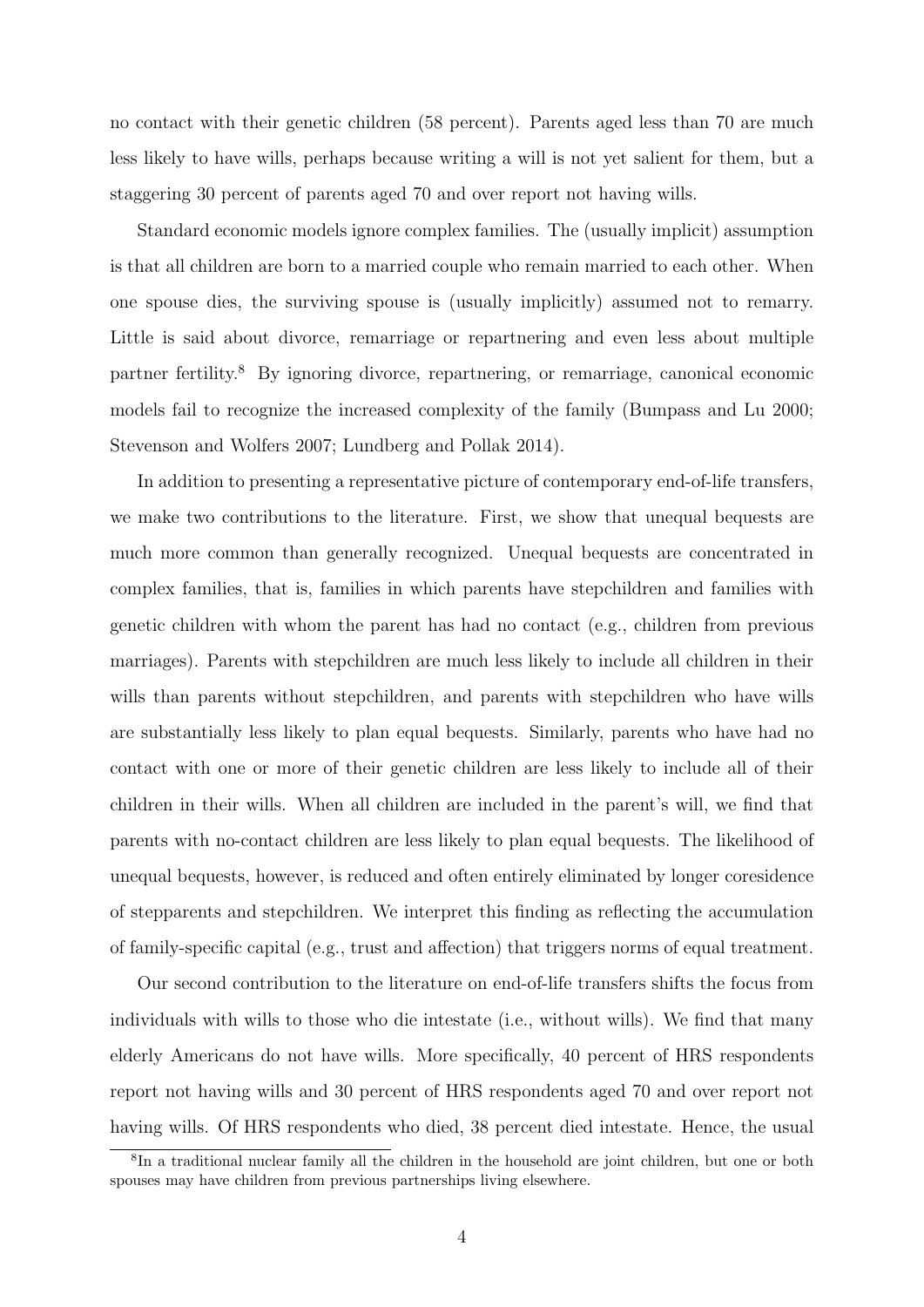focus on bequest intentions provides an incomplete and misleading picture of end-of-life transfers.

The paper is organized as follows. Section 2 reviews previous work on bequests and describes the legal environment in which individuals make end-of-life transfers. The data are described in Section 3. Section 4 presents the results of our empirical analysis of bequest intentions and of the actual division of estates. Section 5 provides a simple conceptual framework for interpreting end-of-life transfers. Section 6 concludes.

#### 2. Background and Related Literature

Almost all economic models predict unequal bequests.<sup>9</sup> For example, the altruist model assumes that parents equalize marginal utilities across children (Barro 1974; Becker 1974; Becker and Tomes 1979; Tomes 1981). This assumption, together with some strong assumptions about preferences and inter vivos transfers, implies that parents will bequeath more to their less well-off children. Exchange models assume that bequests are made to children in return for their services such as attention and care (Bernheim, Shleifer, and Summers 1985; Cox 1987; Cox and Rank 1992). Because children face different opportunity costs of providing these services, exchange models predict that children will provide different amounts of services and will receive unequal bequests.<sup>10</sup>

Although both the altruist model and exchange models have some empirical support (Tomes 1988, Cox and Rank 1992; Laitner and Ohlsson 2001), most empirical studies challenge both classes of models finding that an overwhelming majority of parents divide their estates equally among their children (Menchik 1980, 1988; Wilhelm 1996; McGarry 1999; Light and McGarry 2004; Behrman and Rosenzweig 2004).<sup>11</sup> Significant effort has then been devoted to rationalizing equal bequests. For instance, Bernheim and Severinov (2003) propose a model of intergenerational transfers based on the assumption that each

<sup>9</sup>Comprehensive reviews of the extensive economics literature on bequests are given by Behrman  $(1997)$ , Laitner  $(1997)$ , Laferrère and Wolff  $(2006)$ , and McGarry  $(2008, 2013)$ . For an introduction to the legal literature, see Friedman (2009) and Grossman and Friedman (2011). For a comprehensive treatment of the legal issues, see Dukeminier and Sitkoff (2013).

<sup>&</sup>lt;sup>10</sup>Bargaining power and bargaining ability will also play a role in the absence of special assumptions (e.g., the ability of parents to make take-it-or-leave-it offers to their children.)

<sup>11</sup>Wilhelm (1996) which use federal estate tax data, does allow for adopted children but not for stepchildren and assumes that parents have equal (symmetric) concern for all their children. To the best of our knowledge, all bequest models driven by altruism or exchange motives ignore stepchildren.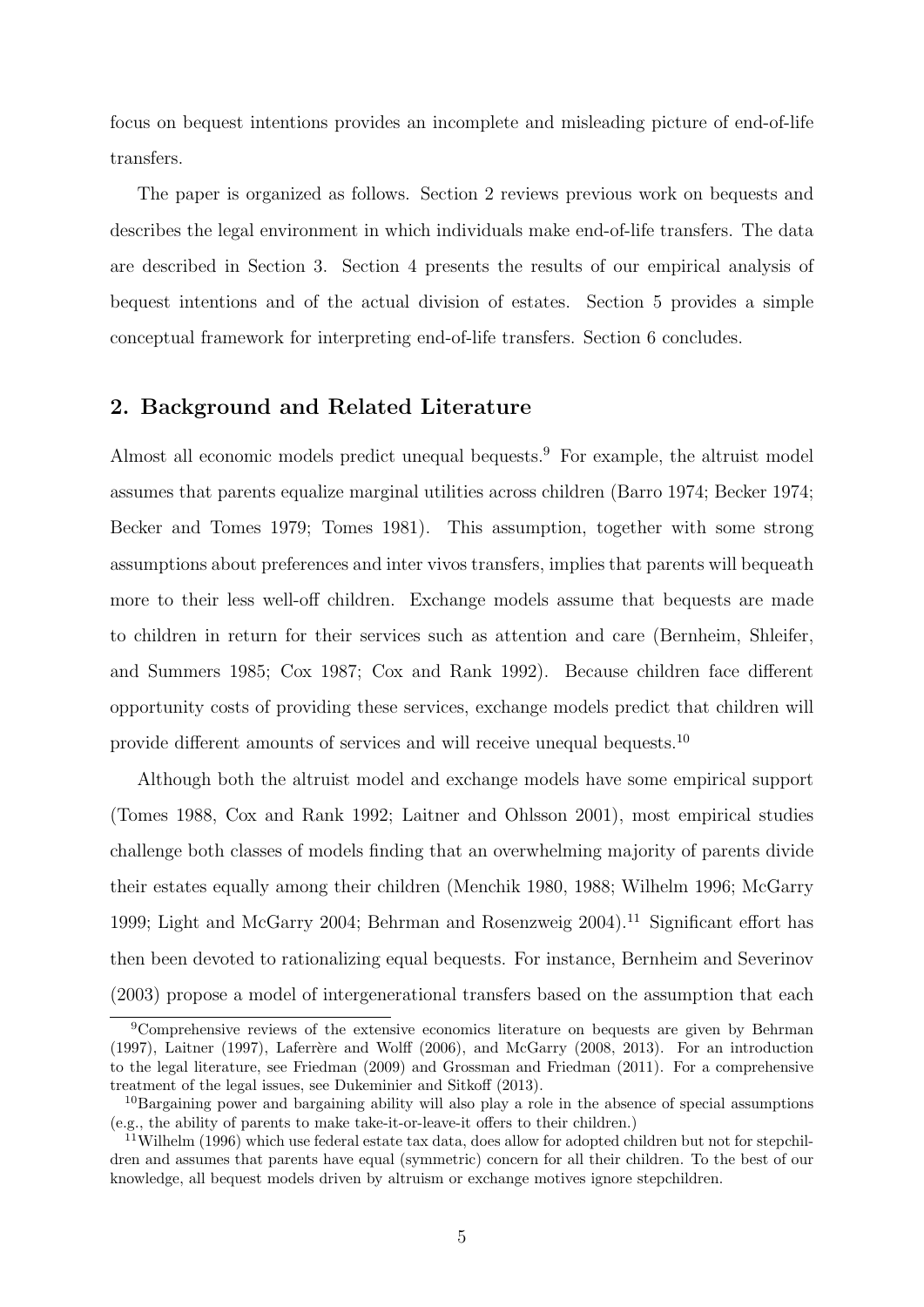child's perception of parental affection influences his or her subjective well-being. Children cannot directly observe parental preferences, but parents signal affection through their actions, including bequests. Altruistic parents then must consider the possibility that unequal bequests may lead their children to infer that they are loved either more or less than their siblings. The assumption that the division of inter vivos gifts is not observed by all the children, whereas the division of bequests (or the division implied by bequest intentions) is, remains untested. Nor is it clear whether and how parents' stated bequest intentions affect children's actions (e.g., caregiving) regarding the parents. Equal division is also consistent with parents' indifference over how their estates are divided among their children. But indifference is both implausible and theoretically unsatisfying because it is compatible with all possible division patterns.<sup>12</sup>

Evolutionary psychology suggests a suite of hypotheses about end-of-life transfers that are still largely untested (Cox 2003, 2007). The underlying premise is that parents behave so as to maximize the probability of survival of their genes and that children with greater wealth are more likely to pass on their genes. One implication is what we call the "geneticchild hypothesis" — that is, parents will make end-of-life transfers to their genetic children rather than to their social children (i.e., genetically unrelated children such as stepchildren who live in the same household).<sup>13</sup> We consider the implications of this hypothesis in two cases: stepchildren and genetic children with whom the decedent has had no contact (e.g., children from a previous marriage who were very young when the parents divorced). The genetic child hypothesis makes clear predictions in both of these cases. Decedents will favor their genetic children.<sup>14</sup>

 $12Pollak$  (1988) argues that the credibility of the parents' threat to disinherit a child in the strategic bequest model of Bernheim, Shleifer, and Summers (1985) crucially depends on the assumption that parents are indifferent over how their estates are divided among their children.

<sup>&</sup>lt;sup>13</sup>Unlike models based on altruism or exchange, which hinge on actions taken individually by parents and children (such as the child's need for support or the frequency of visits to and other contacts with elderly parents), the genetic-child hypothesis relies on one specific trait – the genetic link between decedents and potential beneficiaries. In this respect, the genetic-child hypothesis is similar to models of intrahousehold allocation that emphasize a single (exogenous) attribute, such as birth order (Behrman and Taubman 1986; Chu 1991) or the child's sex (Behrman, Pollak and Taubman 1986). Although these other single-attribute models may be useful for understanding differential inter vivos transfers or bequests related to birth order or sex, they cannot explain unequal bequests or bequest intentions toward genetic and social children.

<sup>14</sup>Evolutionary reasoning also speaks to the distribution of bequests among biological children and, when it does, it seldom predicts equal bequests. For example, a childless post-menopausal daughter would not be predicted to receive bequests. These accounts however are outside the scope of our paper.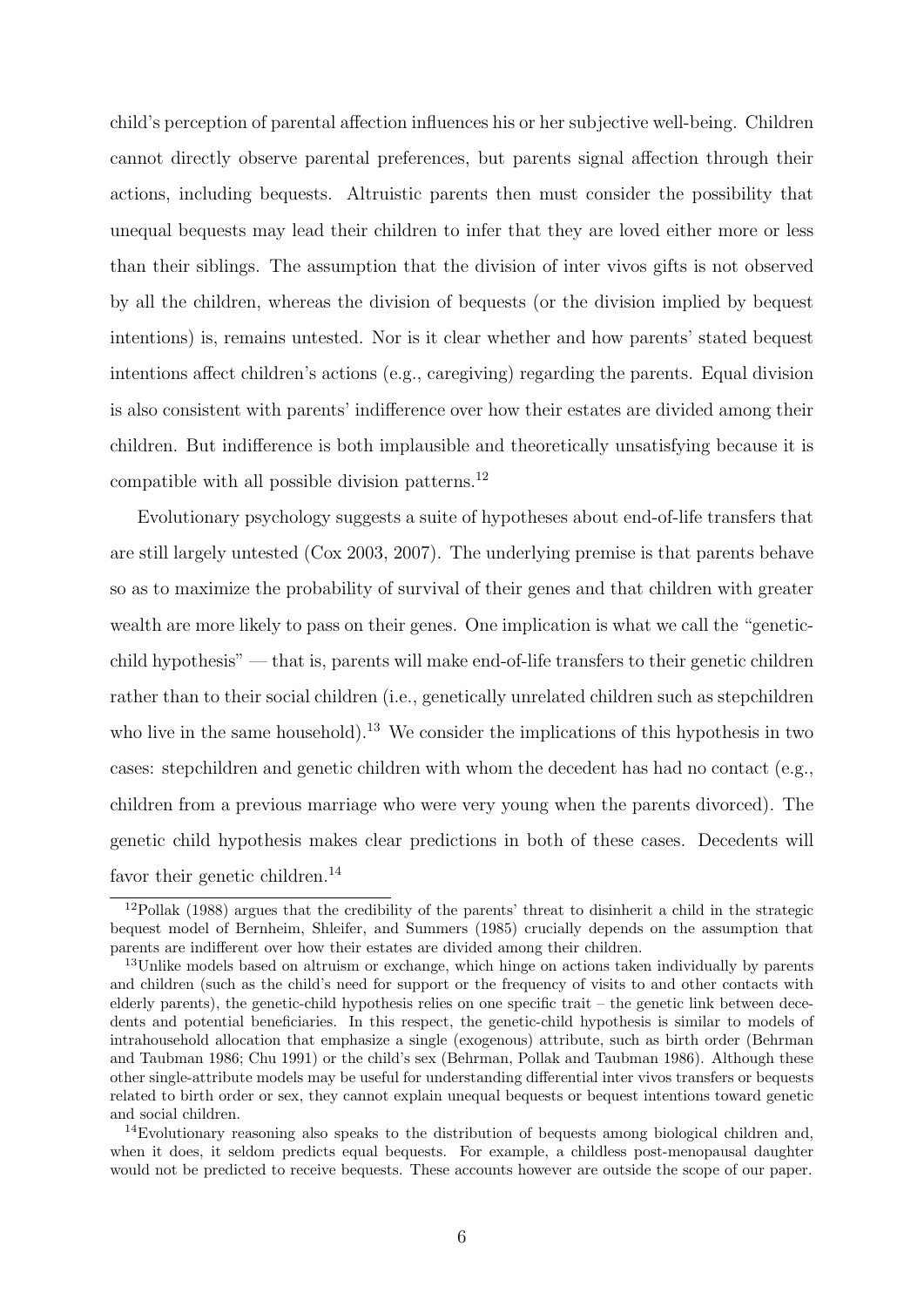The only empirical work that attempts to assess the relative importance of the altruism, exchange, and the genetic-child hypotheses is Light and McGarry (2004). Using intended bequest data for a sample of 45- to 80-year-old mothers drawn from the National Longitudinal Surveys of Young Women and Mature Women, they find that the vast majority of mothers (more than 92 percent) intend to leave equal bequests. The mothers who said they intended to leave unequal bequests were asked to explain why. Some responded with explanations that were consistent with altruism, others with exchange and, among mothers with stepchildren, some with explanations consistent with the genetic-child hypothesis. Light and McGarry find that greater within-family variation in children's incomes (a proxy for altruism), poor maternal health (a proxy for exchange), and the presence of stepchildren (a proxy for the genetic-child motive) are associated with higher probabilities of unequal intended bequests. More specifically, for mothers with at least one genetic child and at least one stepchild, they find that the probability of unequal intended bequests increases from 7.9 to 11.3 percent, a 43 percent increase.

Other studies examine the extent to which the division of end-of-life transfers compensates for caregiving. For example, using data from the first wave of the Assets and Health Dynamics among the Oldest Old, Brown (2006) finds that children who are currently caregivers are 32 percentage points more likely than their noncaregiving siblings to be included in their parents' life insurance policies, while expected caregivers are three percentage points more likely to be included in their parents' wills and 15 percentage points more likely to be included in their parents' life-insurance policies.

Unequal transfers from parents to children and from children to parents have also been documented in divorced families. Analyzing the effects of parental marital disruption on late-life inter vivos transfers, Pezzin and Schone (1999) find that parents (especially elderly men) engage in substantially lower levels of transfers with stepchildren than with their genetic children. Marital disruption is also central in Pezzin, Pollak, and Schone (2008). That study, however, concentrates on "upstream transfers" (i.e., adult children's time and cash transfers to their unpartnered disabled elderly parents) rather than on "downstream transfers" (i.e., transfers of time and cash from parents to their children). They find unequal flows of services to parents in families that experience divorce, with stepchil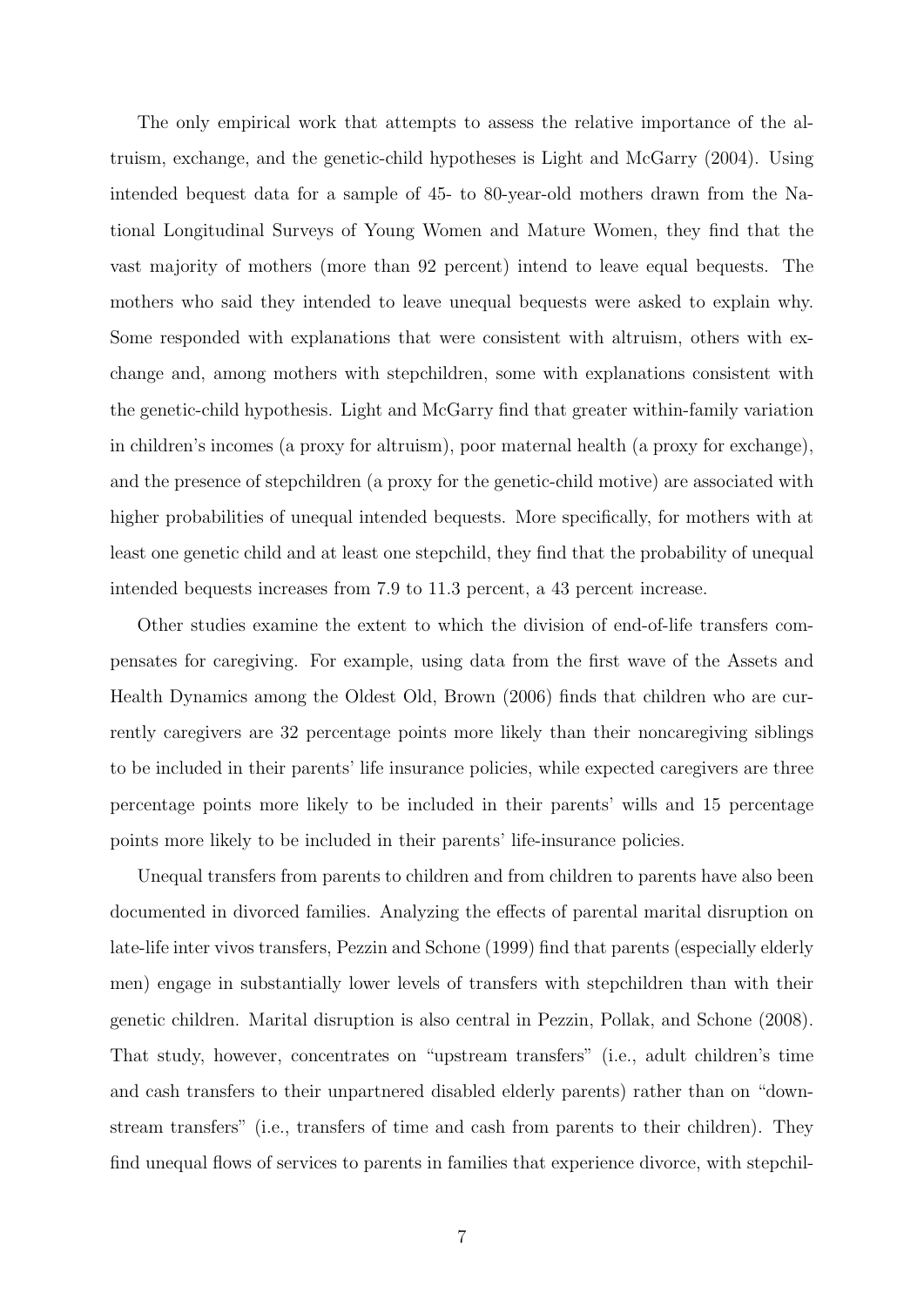dren providing significantly lower transfers than genetic children. Other than Light and McGarry (2004), however, no previous study has examined bequests to stepchildren.

End-of-life transfers and bequests have also been analyzed by legal scholars and commentators. Unequal division of estates among genetic children typically generates unease among trust and estates lawyers because they view unequal bequests as invitations to litigation (Collins 2000; Blattmachr 2008; American Bar Association 2013). Stepchildren, however, belong to a different category since the law treats stepchildren as unrelated strangers rather than as family members (Schanzenbach and Sitkoff 2009).

Legal scholars also write on intestacy, a subject thus far entirely neglected by economists. Intestacy statutes divide the estates of married decedents with children between the surviving spouse and the decedent's genetic and legally adopted children.<sup>15</sup> If a stepparent dies without a valid will, stepchildren inherit nothing.<sup>16</sup> As a number of scholars have pointed out, stepchildren have never fared well under intestacy statutes (Mahoney 1989; Gary 2000; Noble 2002; Brashier 2004; Cremer 2011). Stepchildren however may inherit from their absent biological parent, and so it is unclear whether they are truly disadvantaged by intestacy law.<sup>17</sup> This is an issue that cannot be explored with the HRS data and requires additional research.

Some stepparents may intentionally forego writing a will precisely because they know that intestacy laws will mandate an equal division among their biological and adopted children and give nothing to their stepchildren. On the other hand, parents with genetic children with whom they have had no contact might write wills to avoid giving these children an equal share of their estates. Some parents are no doubt aware of the default division imposed by intestacy law while others are not. Unfortunately, HRS provides no information about respondents' knowledge of or beliefs about intestacy law. We can examine, however, for the first time, whether parents are less likely to write a will if they

<sup>&</sup>lt;sup>15</sup>The Uniform Probate Code treats adopted children as if they were biological children of the decedent (Noble 2002; Cahn 2005).

<sup>16</sup>California provides a narrow exception to this generalization: a stepchild may inherit if it can be shown that the stepparent would have adopted the stepchild but was prevented from doing so by a legal barrier. This exception is available only to a stepchild who satisfies the legal definition of a stepchild (i.e., a child of the decedent's spouse, not of the decedent's cohabiting partner). See Hanson (1995) and Noble (2002) for more details.

<sup>&</sup>lt;sup>17</sup>At common law, in fact, the relationship of stepparent and stepchild generally confers no rights and imposes no duties (Wypyski 1984).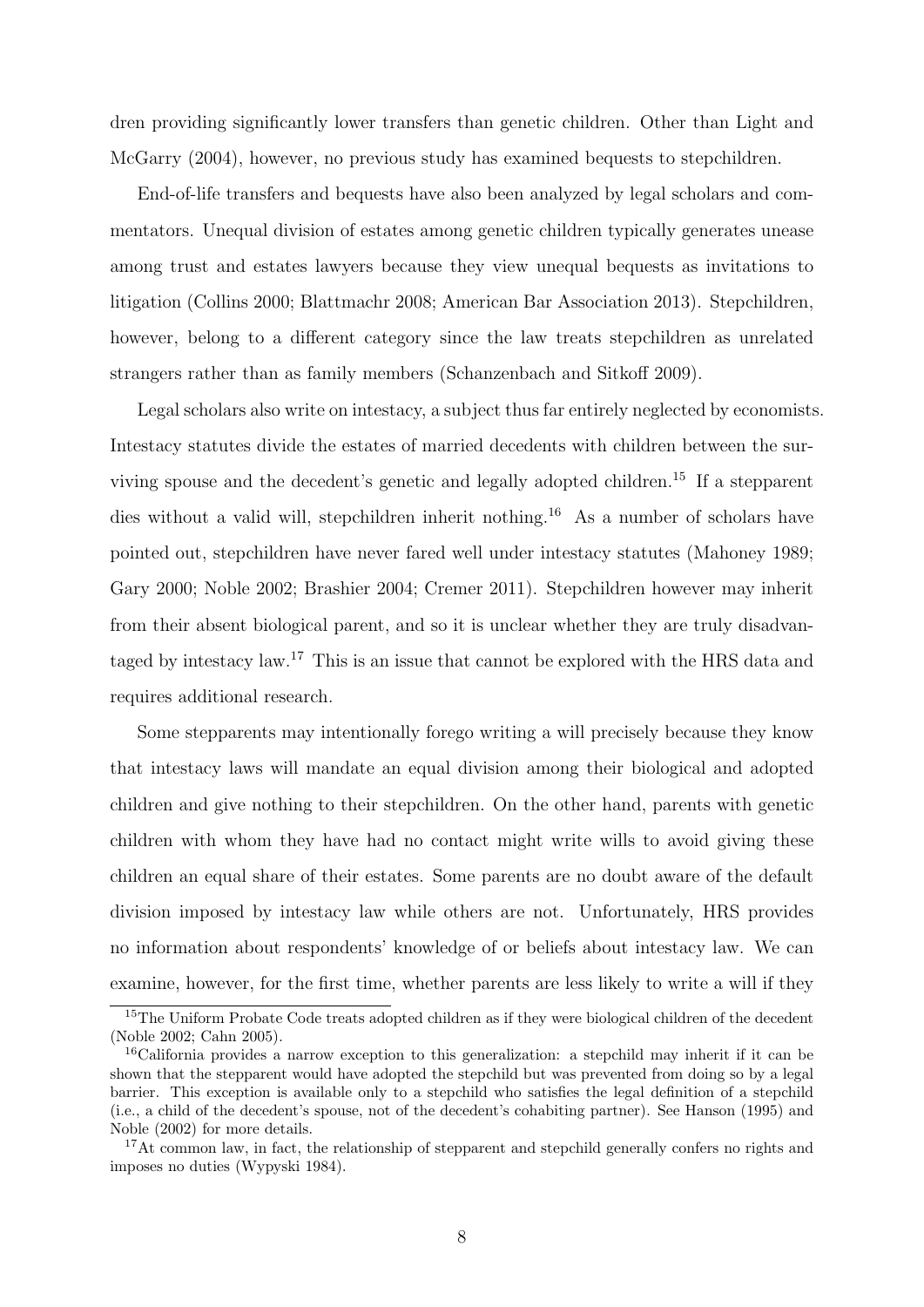have stepchildren or if they have genetic children with whom they have had no contact.

#### 3. Data

#### A. Samples

Our analysis uses data collected between 1995 and 2010 by the Health and Retirement Study (HRS), which contains detailed information about bequest intentions and the actual distribution of estates.<sup>18</sup> The HRS is a longitudinal survey of a nationally representative sample of more than 26,000 Americans over the age of 50 who are interviewed every two years.<sup>19</sup> If a respondent has a spouse or partner, the spouse or partner is invited to become an HRS respondent too. In each survey year, the "core files" provide data from standard questionnaires administered to all respondents. The "exit files" provide information about the actual distribution of the estates of HRS respondents who died since the previous wave; this information is collected from a proxy respondent, such as the surviving spouse, an adult child, or another close family member.

From the core files we select respondents with at least one child and with nonmissing information on intended bequests and other basic variables. This leaves us with an unbalanced panel of 23,984 individuals, for a total of 117,189 person-wave observations. When first observed in the study, 11,221 individuals (47 percent of the sample) report having no will, while 12,763 report having a will. As the survey progresses, the percentage of individuals without a will decreases to 42 percent. Of the 21,140 parents in our sample with more than one child, 11,170 (53 percent) report their plans to distribute their estates among their children. More than one fifth of the whole sample (5,082 parents) report having both biological children and stepchildren.<sup>20</sup> Of these individuals, 2,342 report having a will (about 18 percent of the sample of parents with wills or over 46 percent of the parents with stepchildren).

The HRS also collects information on the frequency of contacts between parents and children. We use this information for the 12,739 individuals who have genetic children

<sup>18</sup>As noted in the Introduction, HRS asks respondents about their bequest intentions only if they report having wills or trusts.

<sup>&</sup>lt;sup>19</sup>See  $\langle$ http://hrsonline.isr.umich.edu/ $>$  for more information about the data.

<sup>&</sup>lt;sup>20</sup>The HRS does not distinguish between genetic children and adopted children.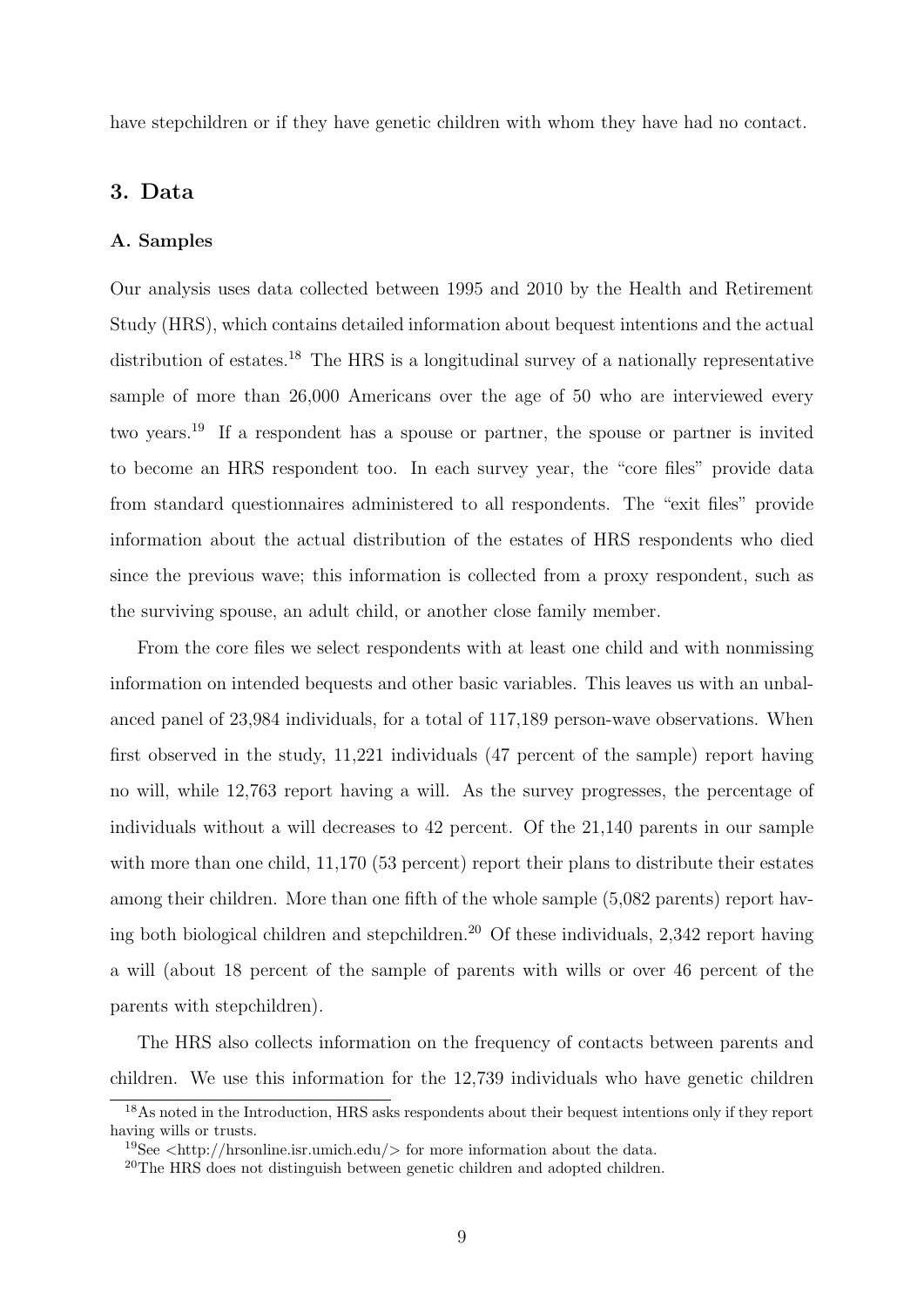only. Just over 17 percent of them (2,178 parents) report having no contact in the previous year with at least one of their children.<sup>21</sup> Among no-contact parents, the proportion without a will exceeds 57 percent. This is substantially greater than that observed among parents who have more frequent contact with all their genetic children (42 percent).

The exit files provide information on the actual disposition of estates and other basic variables for 7,416 individuals (almost 85 percent) of the 8,800 HRS respondents who died over the sample period. There are 2,781 parents (38 percent) who died intestate, a slightly smaller proportion than the 42 percent of HRS respondents in the core files who report having no wills. Of the remaining 4,635 who died with a will, 3,897 had more than one child and 630 (18 percent of the sample of decedents with wills and with more than one child) had both stepchildren and genetic children, representing more than 90 percent of decedents with stepchildren.<sup>22</sup>

#### B. Outcomes

Table 1 shows the means of our main dependent variables broken down by the presence of stepchildren in both the core and the exit files and by parents' marital status. About 42 percent of the sample in the core files does not have a will (column (a)). The raw difference of 6.9 percentage points between those with stepchildren (column (b)) and those with genetic children only (column (c)) is statistically significant. Almost twothirds of divorced parents do not have a will. Again, parents with stepchildren are less likely to have a will than parents with genetic children only. The same picture emerges from the exit files, even though the fraction of all parents without a will is almost 38 percent, somewhat less than in the core files. We shall return to this issue in the next section.

As mentioned above and in the Introduction, we focus on parents with wills because most of the information collected by HRS is from parents who report that they have a

<sup>&</sup>lt;sup>21</sup> Among parents with both stepchildren and genetic children, the proportion of parents with no contact with at least one of their biological children is higher, being around 20%. Since only 450 parents in our sample belong to this category, however, a detailed analysis of their bequest intentions is not possible.

<sup>&</sup>lt;sup>22</sup>The exit files yield a sample that is smaller than that obtained from the core files. Moreover, at present, it disproportionally represents individuals with lower socioeconomic status and higher mortality risks (Cutler et al. 2011).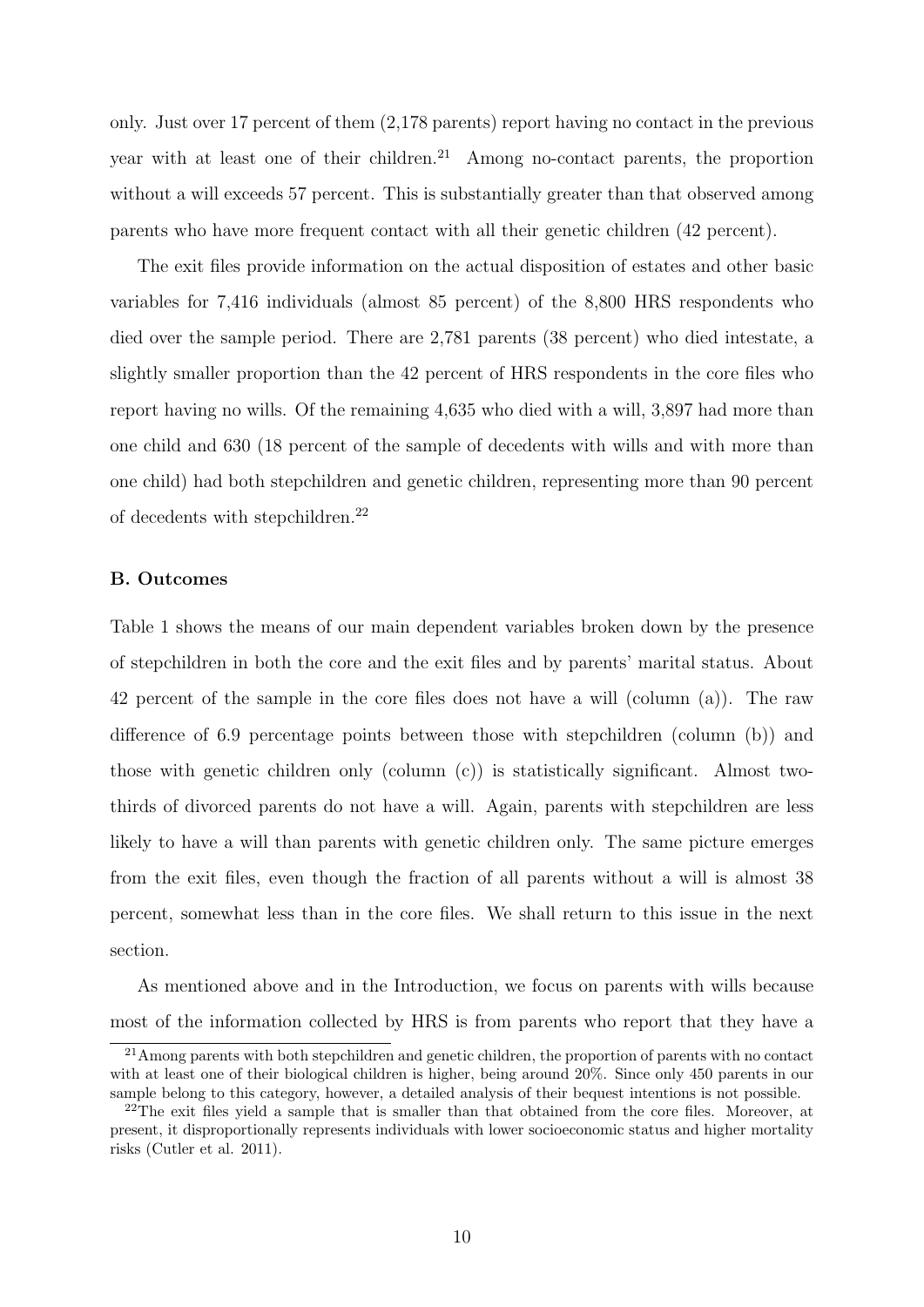will.<sup>23</sup> Conditional on having a will, about three-quarters of the parents from the core files report they include all children in their wills, while only 59 percent of the estates whose distributions are reported in the exit files were divided in a way that included all children. Intended inclusion of all children is substantially less likely among parents with stepchildren regardless of their marital status, but this does not emerge in the exit files, where none of the differences are statistically significant at conventional levels (column  $(d)$ , panel B).

Finally, in the core files, almost one-third of all parents with a will report that they plan to distribute their estate unequally among their children (column (a), panel C). Intended unequal divisions are much more likely among parents with stepchildren (61 percent for all parents and a staggering 75 percent for divorced parents, column (b)) than among parents with genetic children only (27 and 29 percent respectively, column (c)). In the exit files, however, the proportion of estates that are divided unequally is substantially greater (53 percent). The difference between parents with stepchildren and parents with genetic children only is smaller than that observed in the core files, but is always statistically significant. This may reflect a change in parents' behavior between the time they reported their intentions in the core files and the actual distribution of their estates reported in the exit files. It may also be driven by selection (parents in the exit files are older) or reflect the difference in mortality rates by socioeconomic status (parents in the exit files are less educated and less healthy, and these might be the type of parents who are more likely to distribute unequally their end-of-life resources).

Appendix Table A1 mirrors Table 1 focusing on no-contact parents. As in the case of parents with stepchildren, parents who have had no contact with their genetic children in the past year are much less likely to have a will. About 57 percent of no-contact parents have no will, as opposed to 42 percent of parents who have regular contact with all their genetic children (panel A). Among divorced no-contact parents the proportion of those without a will is nearly 70 percent. Looking only at parents with a will, almost 85 percent of those with regular contacts with all their genetic children report the intention

 $23$ The exception is in relation to the probability that respondents bequeath a specific amount of money, which is asked to each household independently of whether respondents have a will or not. At the end of subsection 4.B we discuss the results found using that information.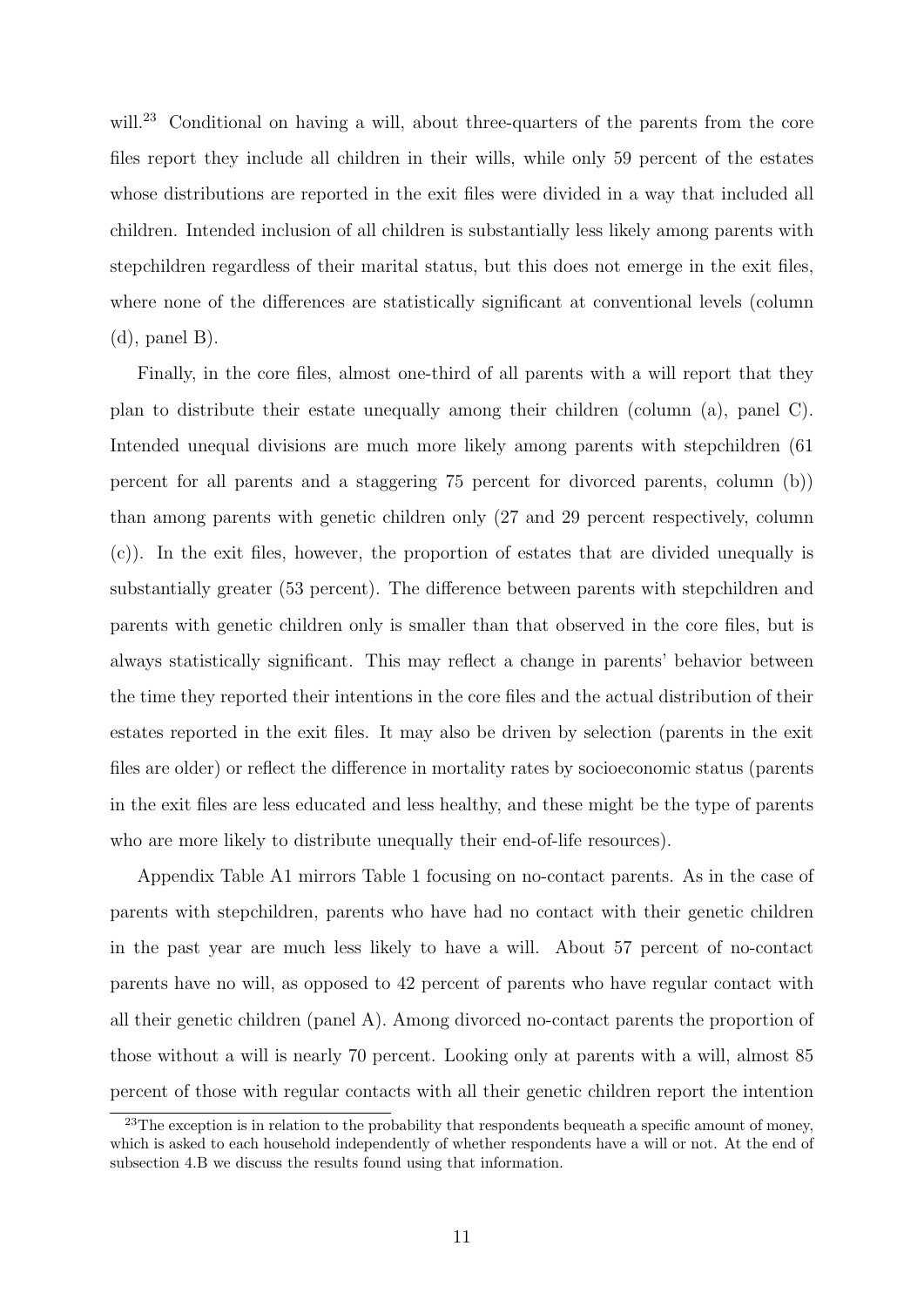to include all of them in the will. This proportion is 19 percentage points greater than that observed among no-contact parents, and the difference is highly significant (panel B). Finally, parents in regular contact with their children also report they are more likely to divide equally their estate than no-contact parents (79 and 57 percent respectively). The difference between these two groups of parents is even greater when we consider divorced and widowed (panel C). These patterns are consistent with the predictions implied by exchange models.

#### C. Explanatory Variables

Table 2 reports summary statistics for the explanatory variables we use to model the probabilities of reporting having a will and reporting the intention to leave unequal bequests. We show figures for the sample of elderly parents who report having wills (column (b)) and for the broader sample of 23,984 individuals that also includes parents who report not having wills (column (a)). The table also presents summary statistics for the subsample of all parents who have both genetic children and stepchildren (column (c)) and the subsample of 2,342 parents with stepchildren who report having wills (column  $(d)$ ).<sup>24</sup>

Our covariates include standard demographic controls for parents' age, sex, race, marital status, and number of marriages. These variables capture basic heterogeneity within and across households. We also include measures of annual family income and total wealth (both expressed in 1995 prices), parents' education (highest grade completed) and employment status. We use these variables as controls for heterogeneity in parental resources. HRS respondents are also asked whether they gave money to at least one child or to all children equally; inter vivos transfers are known to depend more directly than bequests on children's current incomes and thus tend to be divided less evenly (McGarry 1999).

One of our key explanatory variables is an indicator variable for the presence of at least one genetic child and at least one stepchild. The genetic-child hypothesis predicts that parents will treat genetic children and stepchildren differently in allocating resources. Because parents' ability or willingness to make transfers may depend on the total number

<sup>&</sup>lt;sup>24</sup>For the sake of brevity, summary statistics of the independent variables broken down by parental absence status are not reported.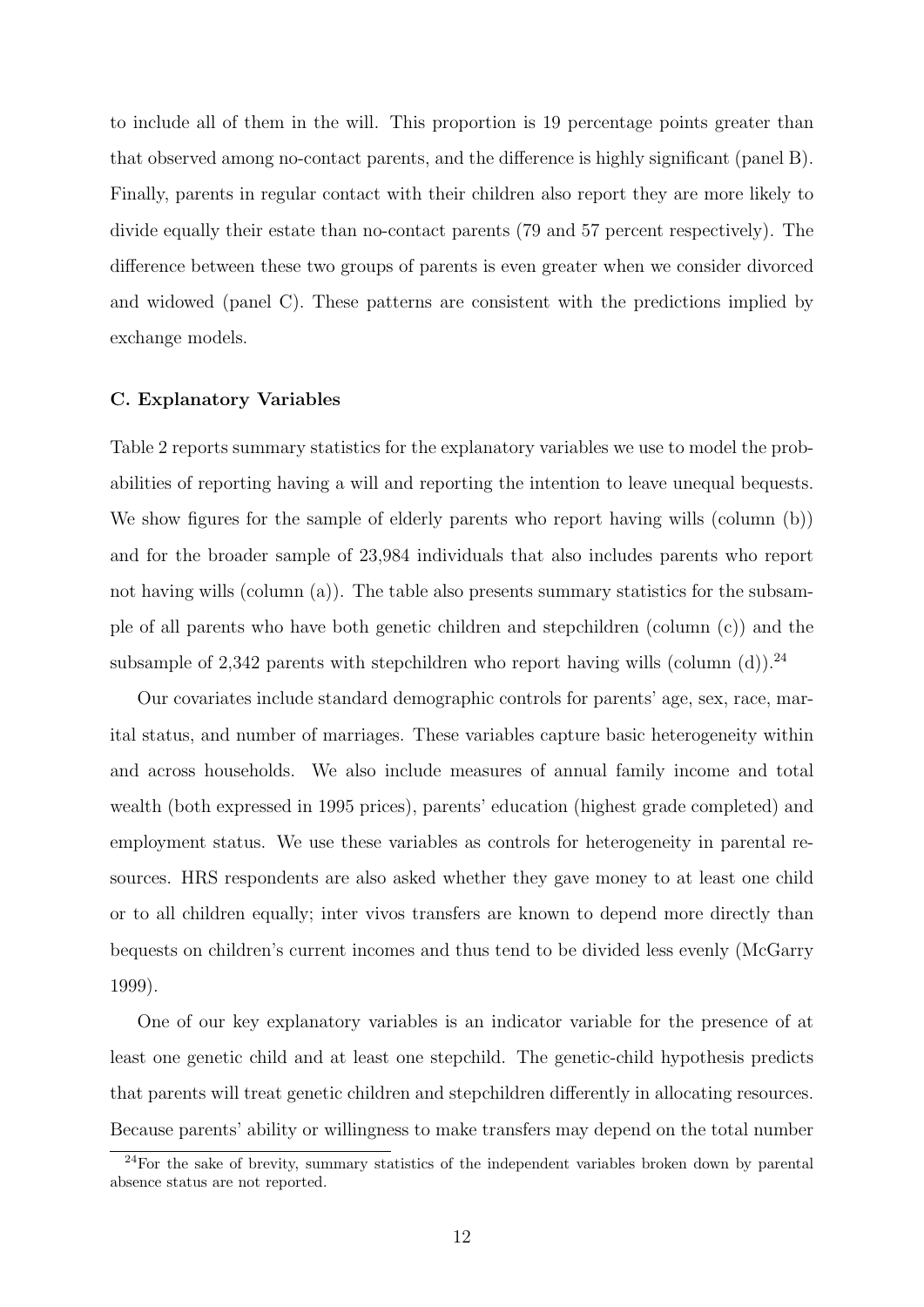of children and stepchildren, we include these characteristics as well.

Another key variable is parental absence, proxied by parents' lack of contact with their genetic children. Parents who report having had no contact with at least one of their genetic children over the previous year are defined to be no-contact parents. In subsection 4.F we will also consider parents with infrequent contact. This latter group comprises parents who report having had at least one contact with their children over the last year, while parents with frequent contacts are those who have contact at least once a month. Exchange models predict that children with more regular contacts will be more likely to receive bequests if these children are also more likely to provide care and support to their needy elderly parents (Bernheim, Shleifer, and Summers 1985; Cox 1987).

We use parental health status ("poor or fair" as opposed to "good or excellent") as a proxy for a parent's need for children's services and hence, willingness to pay for them (i.e., the exchange motive). Using the parents' reports of the children's income and wealth would substantially reduce the number of observations, so instead of doing so we predict each child's income using observed characteristics. Following Light and McGarry (2004), we predict incomes using estimated parameters from income models that we fit to the data from the Current Population Survey (CPS) between 1994 and 2006. Our sample consists of all CPS respondents in the same age group as the parents/children in our HRS sample. We estimate separate models for men and women using as regressors a constant, a quartic in age, five dummy variables indicating the highest educational attainment, and indicator variables for race, marital status, number of children, and home ownership. We then use this predicted income variable to construct a measure of income differences, the coefficient of variation (obtained by dividing the standard deviation of estimated income by its mean) among the children of each individual.

For each of our covariates, we observe differences between parents with a will, parents with stepchildren, and parents with stepchildren and a will (columns  $(b)$ – $(d)$ ). Perhaps unsurprisingly, the most striking differences are between parents in the core files (column (a)) and those in the exit files (column (e)). Compared with the parents in the core files, parents in the exit files are less educated and more likely to report being in poor or fair health in the last wave in which they participated. Parents in the exit files are older (and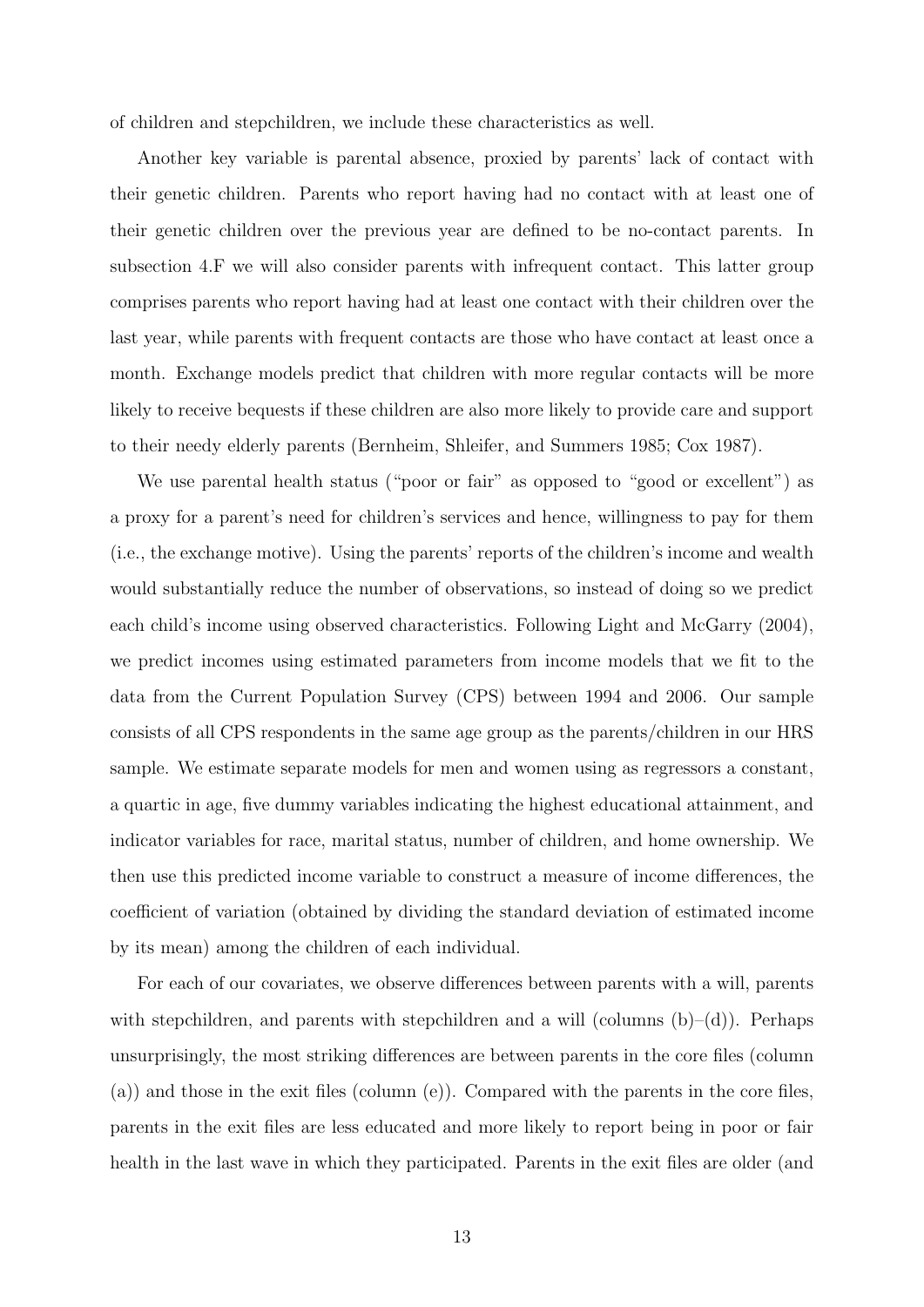thus more likely to be retired), and more likely to have been widowed (and hence to have lower household income).

#### 4. Empirical Results

We present our empirical results in six subsections, emphasizing the roles of stepparents and parents without contact with at least one of their genetic children. We first describe who has a will and who does not (subsection A). Then we analyze whether parents include all children in the will and, if they do, whether they intend to leave equal bequests to all children (subsection B).<sup>25</sup> We next investigate how health, wealth, and previous inter vivos transfers affect the probability that HRS respondents intend to treat their children unequally (subsection C). In subsection D we exploit the longitudinal aspect of the HRS examining changes in bequest intentions, while in subsection E we turn from bequest intentions to the actual division of estates using the exit files. Finally, in subsection F we examine how contacts and interactions between parents and children in complex families are related to end-of-life transfers.

#### A. Who Has a Will and Who Does Not

As we saw in Table 1, the fraction of HRS respondents who have children but do not have wills is substantial: 42 percent of those in the core files report not having a will. A complication with bequest intention data is right censoring: some parents who will eventually write wills have not done so at the time they respond to the survey. Older and less healthy parents, however, might be more likely than other respondents to write wills. So might unpartnered widows or widowers, who are the last ones to have the responsibility of passing on the family estate to future generations. To account for these possibilities, we control for parental age and health status, and estimate separately the response of widows, widowers and divorced parents. To assess the extent of the right censoring problem more directly, we use data from the exit files.<sup>26</sup>

<sup>25</sup>It is worth keeping in mind that stepchildren are counted as children.

<sup>26</sup>As mentioned in Section 3, 38 percent of parents in the exit files died intestate. This slightly lower proportion than that recorded in the core files may reflect an actual change in parents' behavior or selection driven by differential attrition based on age, health, and socioeconomic status. We leave this interesting issue for future research.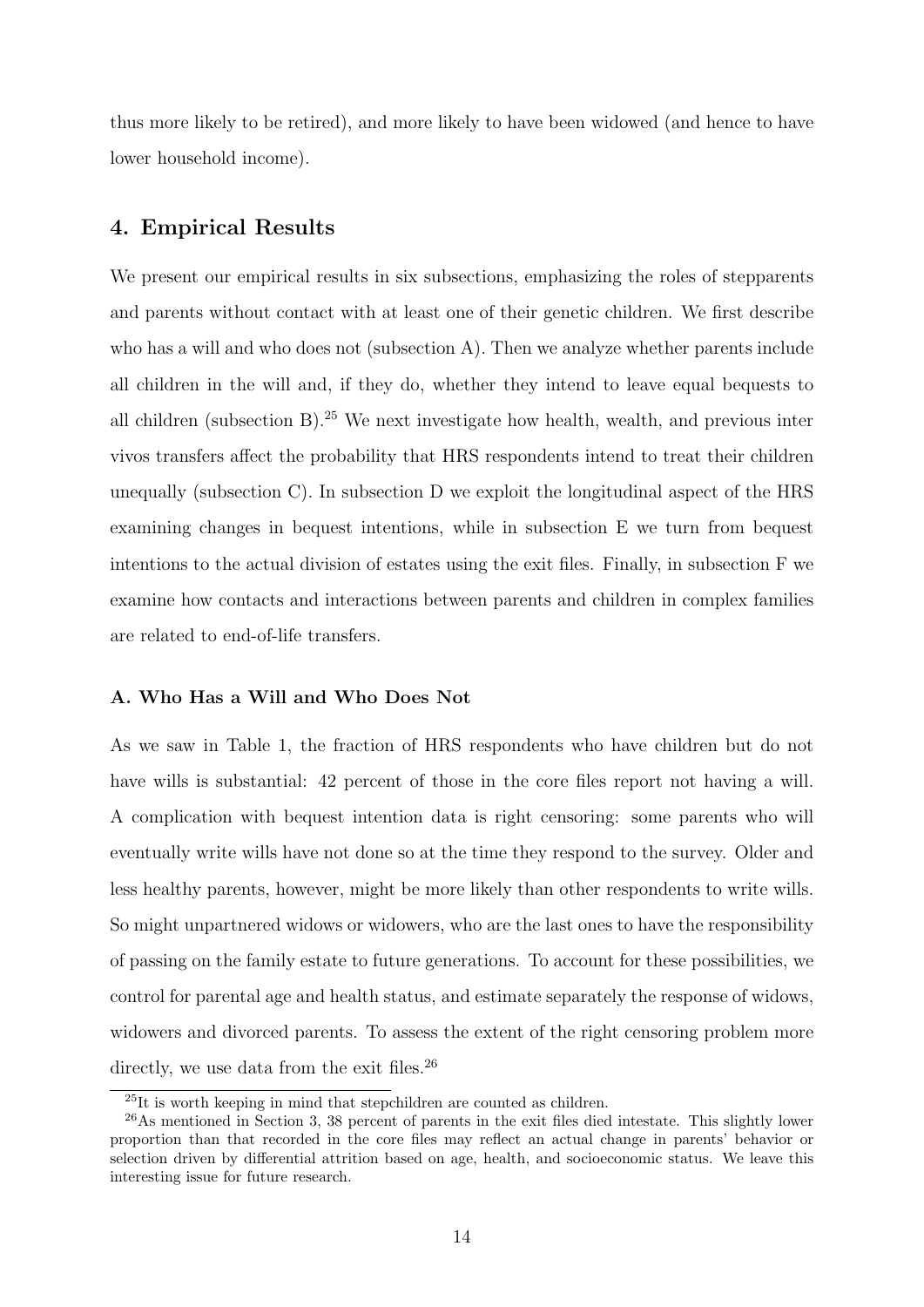Table 3 presents random effects probit estimates of the impact of the presence of stepchildren on the probability that parents report not having a will. The table, based on data from the core files, shows the results from five specifications. In specification (a) we include our basic set of controls (demographics, education, and employment status) as well as health status indicators. Specification (b) adds measures of money transfers to children, while specification (c) drops these measures but includes controls for parents' expected income and wealth. Specification (d) includes all previous measures, while specification (e) also includes the coefficient of variation between children's income, as an additional regressor. Besides the results for all parents, the table also shows results separately for fathers and for mothers, and reports the pooled and separate effects for the subsamples of widowed and divorced parents.

Although the descriptive statistics show that individuals with both genetic children and stepchildren are less likely to report having wills than those with genetic children only, the estimates in Table 3 imply that our basic control variables largely account for this difference (column (a)), except for widows and for divorced fathers. Widows are indeed 7 percentage points less likely to have a will. This is confirmed when we control for inter vivos transfers and parental income and wealth (columns  $(b)-(d)$ ), but the relationship becomes weaker and loses statistical significance when we further control for the coefficient of variation between children's predicted income (column (e)).

For divorced fathers with stepchildren we find that the probability of having a will is nearly 8 percentage points greater than the corresponding probability for divorced fathers with genetic children only (column (a)). Controlling for inter vivos transfers and parental income and wealth leads to even greater estimates, ranging from 8 to 12 percentage points (columns (b) to (d)). When we control for within-family income differences, the probability of not having a will goes up to almost 20 percentage points. In the next subsection we examine whether the differential propensities to have a will reflect parental preferences to favor own biological children or preferences to equalize the distribution of estates across all children, including stepchildren.

Table 4 shows how the probability that parents have no will is affected by contact between parents and children. The five specifications in this table are those presented in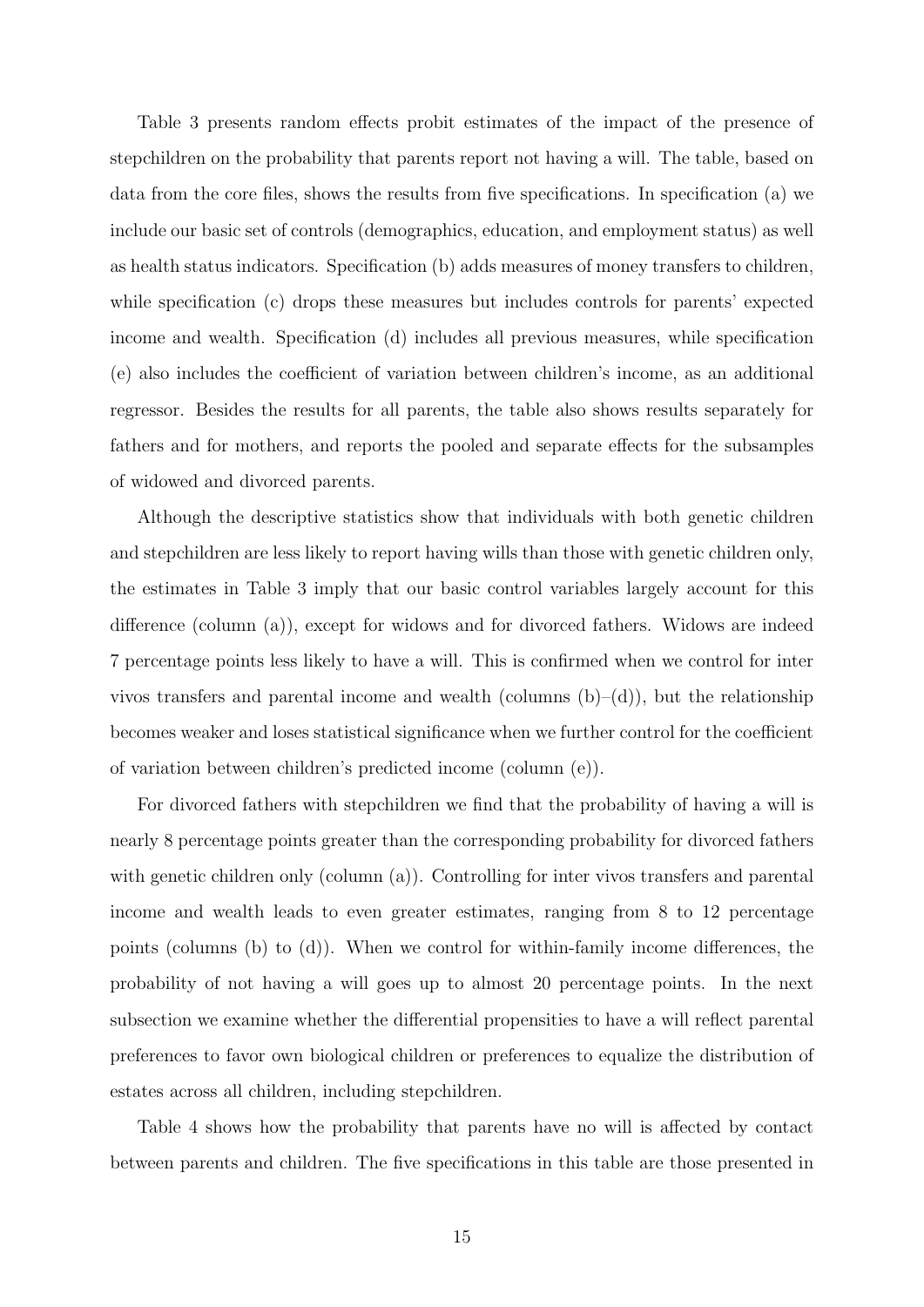Table 3. Among all parents with genetic children only, those who have no contact with one or more of their children are nearly 15 percentage points more likely to have no will. The magnitude of this impact varies with the parent's gender and marital status, but the effect is generally robust across specifications and subsamples. Lack of contact, therefore, is associated with a significant reduction in the probability of having a will.

#### B. Unequal Intended Bequests

Conditional on parents having a will and having more than one child, we now investigate two questions: whether parents include all children in their wills and whether they treat all children equally in their wills.

Table 5 presents random effects probit estimates of the stepchild variable on the probability that individuals include all children in their wills. The five specifications in columns  $(a)$ –(e) and the rest of the organization of the table are the same as in Table 3. Table 5 reveals that for parents with stepchildren the likelihood of including all children in the will is 28–39 percentage points lower than for parents without stepchildren. This impact is stronger in absolute value for mothers than for fathers, although controlling for income dispersion between siblings reverses this result (column (e)). Looking at specification (d), mothers with stepchildren are almost 38 percentage points less likely to report including all children in their wills while fathers with stepchildren are about 27 percentage points less likely to do so. These negative effects are strongest for divorced parents with stepchildren, with estimated impacts ranging between 59 and 63 percentage points lower than for divorced parents without stepchildren. We also find strong negative effects among widows and widowers. This might happen because widows and widowers write new wills after the death of the spouse. In subsection D, where we analyze transitions, we shall return to this possibility.

We repeated the same analysis but focusing on the behavior of parents who have only genetic children but with whom they have no contact. The results are in Appendix Table A2. These are remarkably similar to those reported in Table 5. In particular, parents who have no contact with at least one of their genetic children are 20 percentage points less likely to include all children in the will. Divorced or widowed parents show even smaller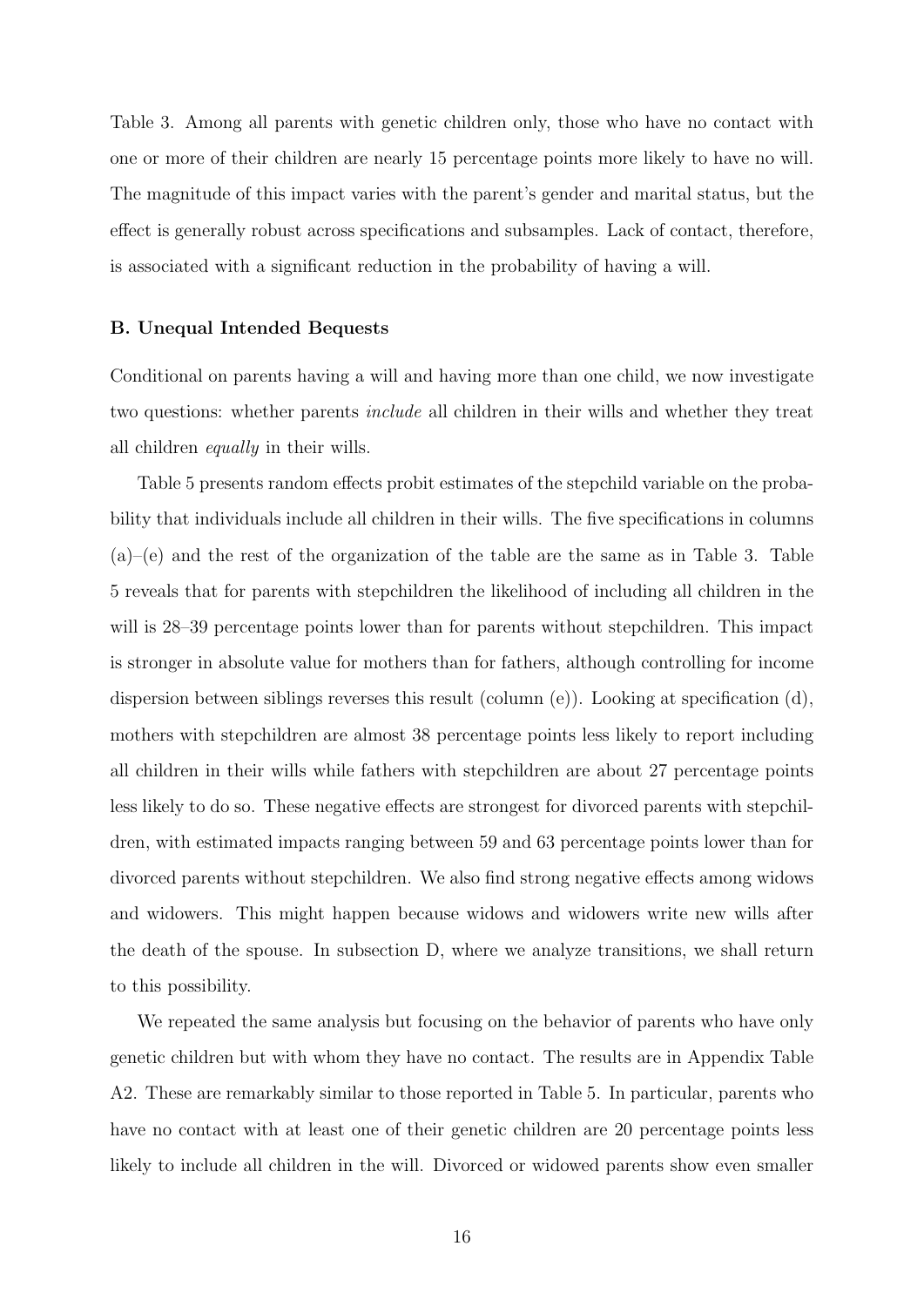chances of including all of their children in the will. No-contact parents therefore have a substantially greater propensity to treat their genetic children unequally.

Conditional on having a will, we repeated the same analysis for the likelihood of having a will in which all children are treated equally. Table 6 reports the random effects probit estimates for parents with stepchildren, while Appendix Table A3 reports the estimates for no-contact parents. Table 6 indicates that the presence of stepchildren is always associated with a considerably lower probability of equal intended bequests and these differences are always statistically significant at the 1 percent level. For example, having both genetic children and stepchildren as opposed to having genetic children only reduces the probability of a will in which all children are treated equally by 31 percentage points (first row, column  $(d)$ ). This negative effect is greater for mothers than for fathers  $(36)$ versus 25 percentage points, respectively), and the difference is statistically significant at conventional levels. But, as in Table 5, this gender difference is not robust to the inclusion of the coefficient of variation of children's predicted income (column (e)).

Unpartnered parents (either divorced or widowed) are generally less likely to plan equal bequests if they have genetic children and stepchildren. For example, divorced fathers are 52 percentage points less likely to treat all children equally than divorced fathers with genetic children only (column (d)). Similar responses are found for divorced mothers as well as for widows and widowers, and the gender differences are never statistically significant.

Without exceptions, the estimates in Appendix Table A3 reveal that parents who have no contact with their genetic children are also less likely to plan an equal division of their estates. Parental absence is on average associated with a reduction in the probability of equal bequest intentions of 25–30 percentage points. Stronger reductions are observed among all fathers and among those who are divorced or widowed.<sup>27</sup>

In sum, the estimates in Tables 5 and 6 and those in Appendix Tables A2 and A3 tell a consistent story. Parents in complex families are less likely to mention all their

<sup>&</sup>lt;sup>27</sup>The results in Tables 6 and A3 were found on parents with two or more children and a will. An alternative sample selection is to include only parents with two or more children and a will that mentions all of the children. This selection clearly leads to smaller samples. But even when this more restrictive definition is used, we find effect estimates that are in line with (albeit of smaller magnitude than) those shown in Tables 6 and A3. They are reported in Appendix Table A4.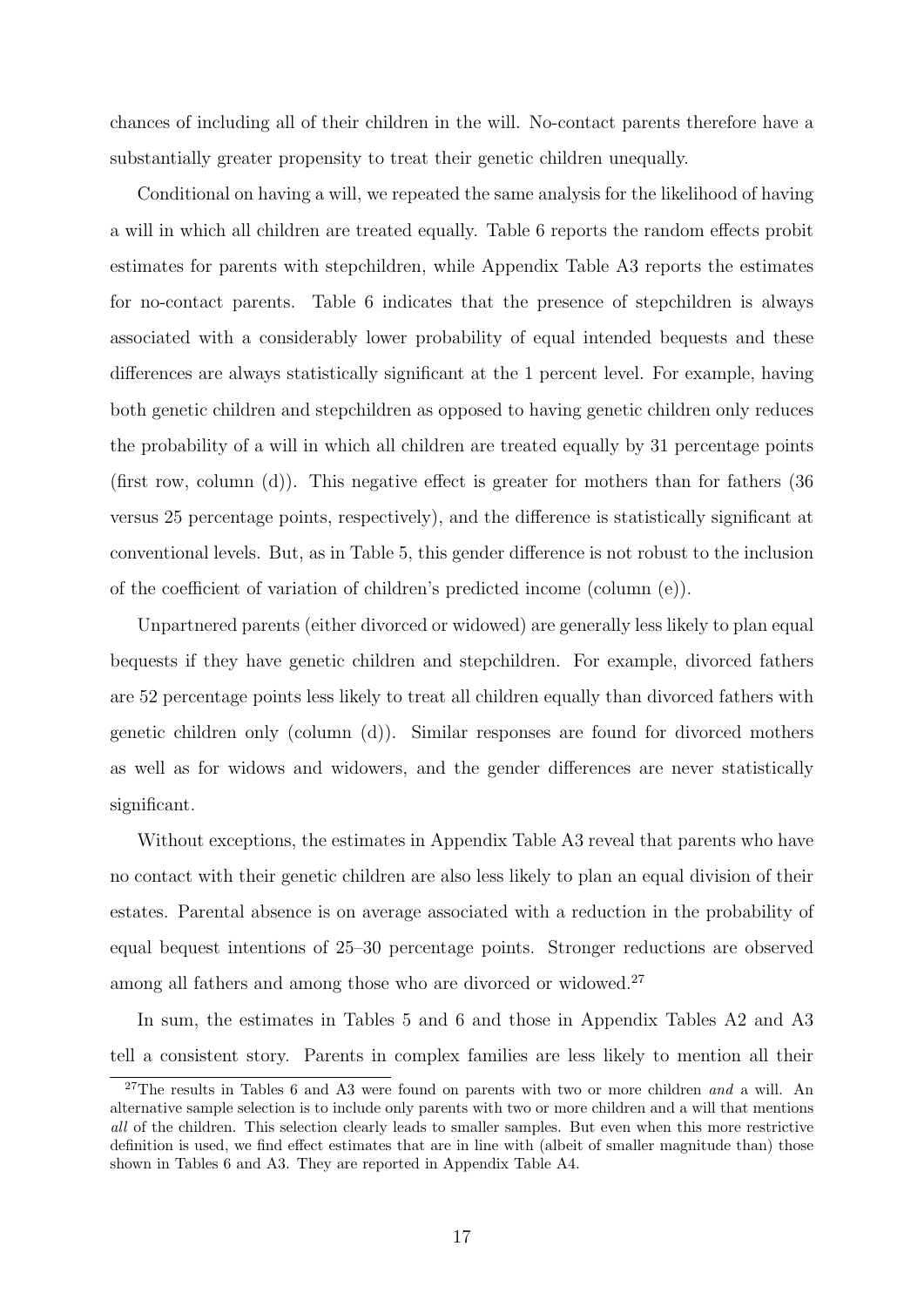children in the will. Among such parents, those who do mention all children are more likely to plan an unequal division of end-of-life transfers. This evidence suggests that stepchildren and genetic children with no contact with their parents appear to face similar chances of inheriting from their stepparents and parents. This result sits at odds with the genetic-child hypothesis, according to which parents favor their own genetic offspring over stepchildren, and seems instead to be driven mainly by other motives. In the next subsection we explore this possibility further. $^{28}$ 

#### C. Health, Wealth, and Inter Vivos Transfers

In our analysis we included variables that are meant to proxy altruism and exchange as bequest motives. We also controlled for gifts to children, since parents might adjust their bequest intentions if they made substantial inter vivos transfers. The adjustment could go in either direction. Parents might give less to children who already received inter vivos transfers to equalize lifetime transfers, or they might give more because previous transfers indicate greater need or closer ties. We now briefly discuss these results that can be found in the web appendix.

In families with stepparents and in families with no-contact parents, wealth and income have opposite effects on the probability of having a will. Wealthier parents are more likely to report having a will. But higher income parents are less likely to report having a will, perhaps because such parents are likely to be younger and still in the labor force. In both types of families, having made inter vivos transfers is associated with a 5 percentage point increase in the probability of reporting having a will. Being in fair or poor health

<sup>&</sup>lt;sup>28</sup>It should be emphasized that we performed several robustness checks. The estimates from these exercises by and large uphold the picture on bequest intentions emerged so far. In one of the exercises, we disaggregated the overall effect of the stepchild (or no contact) indicator variable by the number of genetic children and stepchildren and distinguished among parents with one child in each category, those with two genetic children and one stepchild, those with one genetic child and two stepchildren, and those with two or more children in each category. Virtually all our earlier results are robust to this change. In another check, we took advantage of the fact that, regardless of whether individuals have a will, the HRS asks one respondent per household to report the probability of leaving a bequest worth at least \$10,000, \$100,000, and \$500,000, excluding any inheritance to be left to the surviving partner if he/she is still alive. We banded all answers into six groups, i.e., we distinguished individuals who report a zero probability from those with a positive probability, and these in turn were banded into five quintiles. Using random-effects ordered probit regressions, we then re-analyzed the models of having a will, inclusion of all children in the will, and equal intended bequests. Again, the results from this analysis are qualitatively very similar to those discussed above. These and the previous estimates are reported in the online appendix.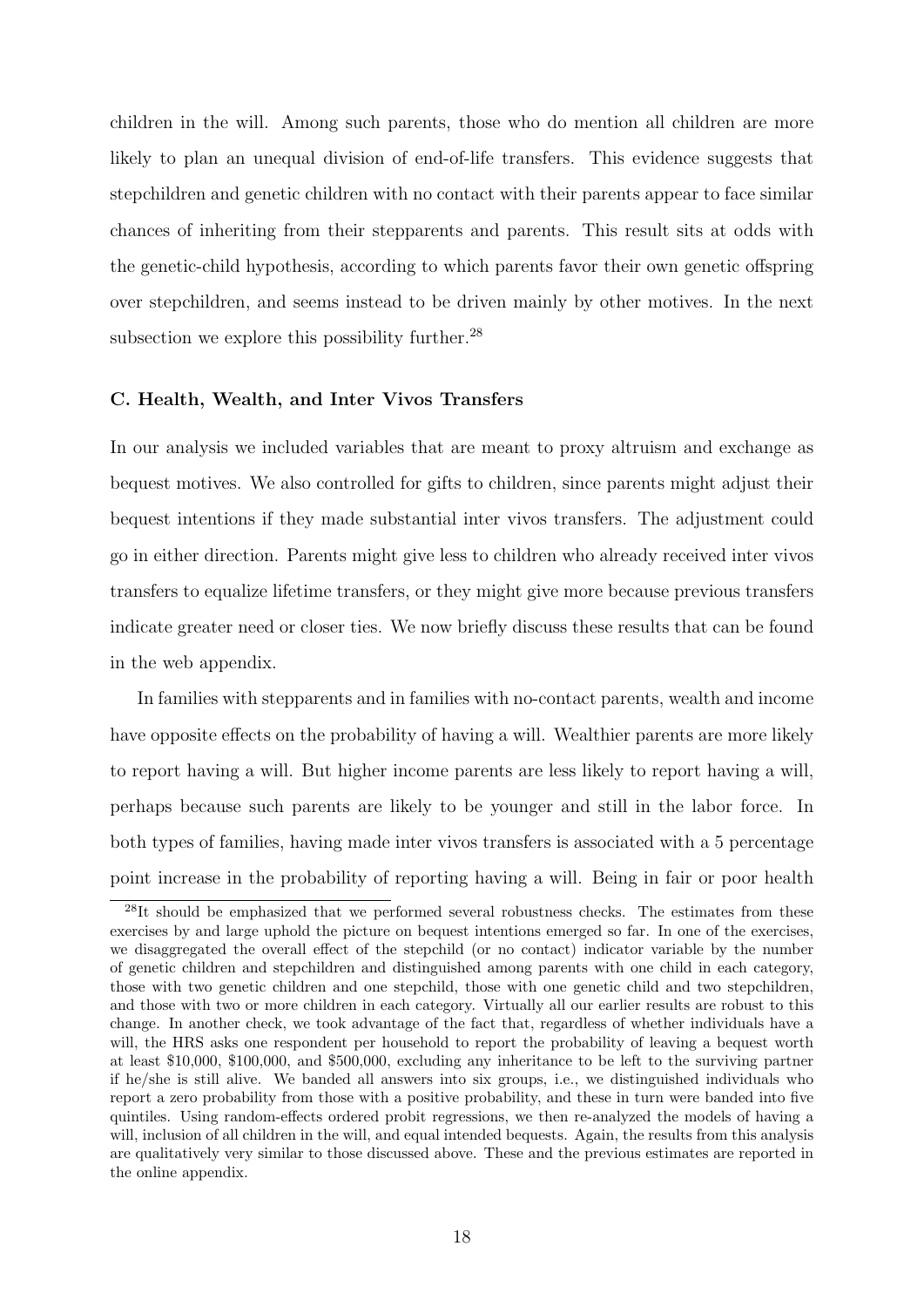is associated with a 7 percentage point reduction for stepparents, while the estimated decrease is 9 percentage points for no-contact parents. Less healthy parents, who might be more in need of care from their children, may have an incentive to have a will. Finally, larger differences in children's incomes are associated with a lower probability of having a will, although this relationship is not statistically significant.

Wealthier stepparents and no-contact parents are more likely to report including all children in their wills as well as their intention to divide their estates equally among children. For parents with stepchildren, greater parental income, which might be more common among younger (still working) parents, is associated with a reduction in both probabilities. For such parents, we also estimate that parents who have already made inter vivos transfers have a 7 percentage point higher probability of including all children in their wills and 11 percentage point higher probability of intending equal bequests. For no-contact parent families, the negative relationship with income is weaker and the effect of inter vivos transfers is smaller. For instance, having already made inter vivos transfers increases the probability of including all children in the will by 3 percentage points and the probability of equal bequest intentions by 5 percentage points.

For both types of families, greater income dispersion between siblings is associated with a lower probability that wills include all children and a greater probability that parents intend to divide their estates unequally. Although these correlations are not statistically significant, if we assume that parents intend to give more to low-income children, then they are consistent with altruistic behavior.

Parents in poor health are 2 to 3 percentage points less likely to include all children in the will and, conditional on mentioning all children, around 4 percentage points less likely to include all of them equally. If poor health reflects parents' long-term need for child assistance, these results suggest that parents may use their intended future transfers, which they could make known to their children, to elicit a long-term flow of services. This is consistent with the exchange motive postulated by Bernheim, Shleifer, and Summers (1985) and documented by Light and McGarry (2004).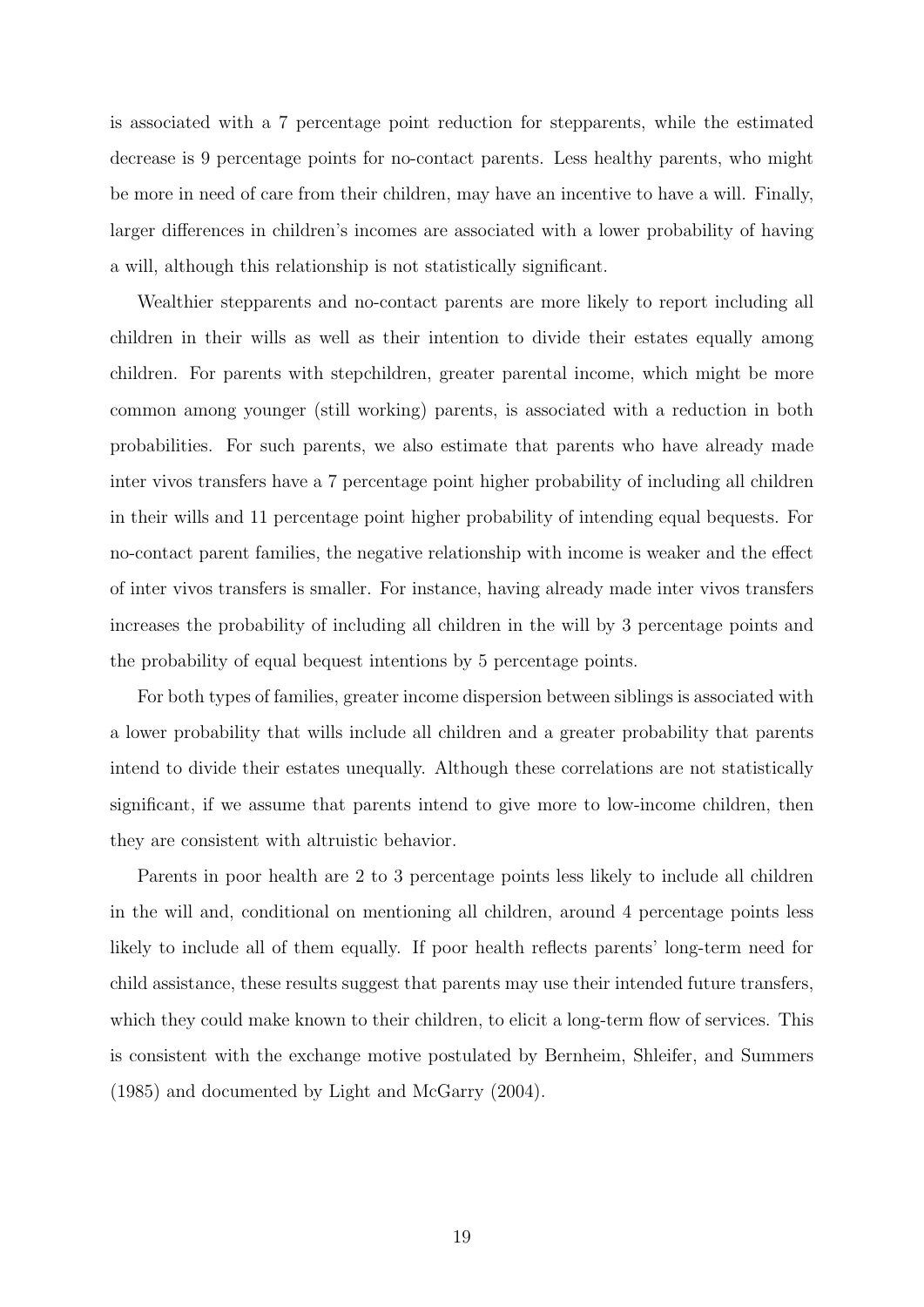#### D. Transitions in Bequest Intentions

Exploiting the longitudinal aspect of the HRS, we analyze changes in bequest intentions. In particular, we focus on the transitions from not having a will to having a will, from having a will that does not include all children to having a will that includes all children, and from unequal intended bequests to equal intended bequests. The picture emerging from the nine transitions in the other directions is consistent with that obtained from the three transitions just mentioned. They are therefore not presented, but are available in the web appendix.

Of course, several other transitions might interact with bequest plans and the joint presence of genetic children and stepchildren or the lack of contact with genetic children, such as changes in parental health and changes in children's economic situations. In our analysis we explicitly consider the interaction of the presence of stepchildren or parental absence with changes in parents' marital status (e.g., divorce and death of a spouse).

Table 7 shows the results from a specification similar to specification (d) in Tables 3–6, which includes changes in our basic set of controls, health status, money transfers to children, and parental income and wealth. The estimates of interest are robust to their exclusion. In panel A we look at stepparents, while in panel B we focus on no-contact parents. For each transition, we report two sets of coefficients. In the first column, we present the impact of having stepchildren or genetic children with whom the parent has no contact on the transition under study. In the second we also show the interaction terms of the stepchild or no-contact parent variable with two changes in parental marital status: from marriage to divorce and from marriage to widowhood. This is important because, following divorce or the death of a spouse, an individual might write a new will.

In fact, in panels C and D we analyze this possibility more directly by considering only the subsample of widows and widowers. In this case, we first analyze whether parents write a new will or change an old will after the death of their partner (first column). In the second column we then present the estimates of how the presence of stepchildren or no-contact children changes bequest intentions further.<sup>29</sup>

Panel A of Table 7 reveals that the transition from not having a will to having a will

<sup>29</sup>Other interesting changes in marital status (e.g., remarriage and repartnering) cannot be analyzed separately due to sample size limitations.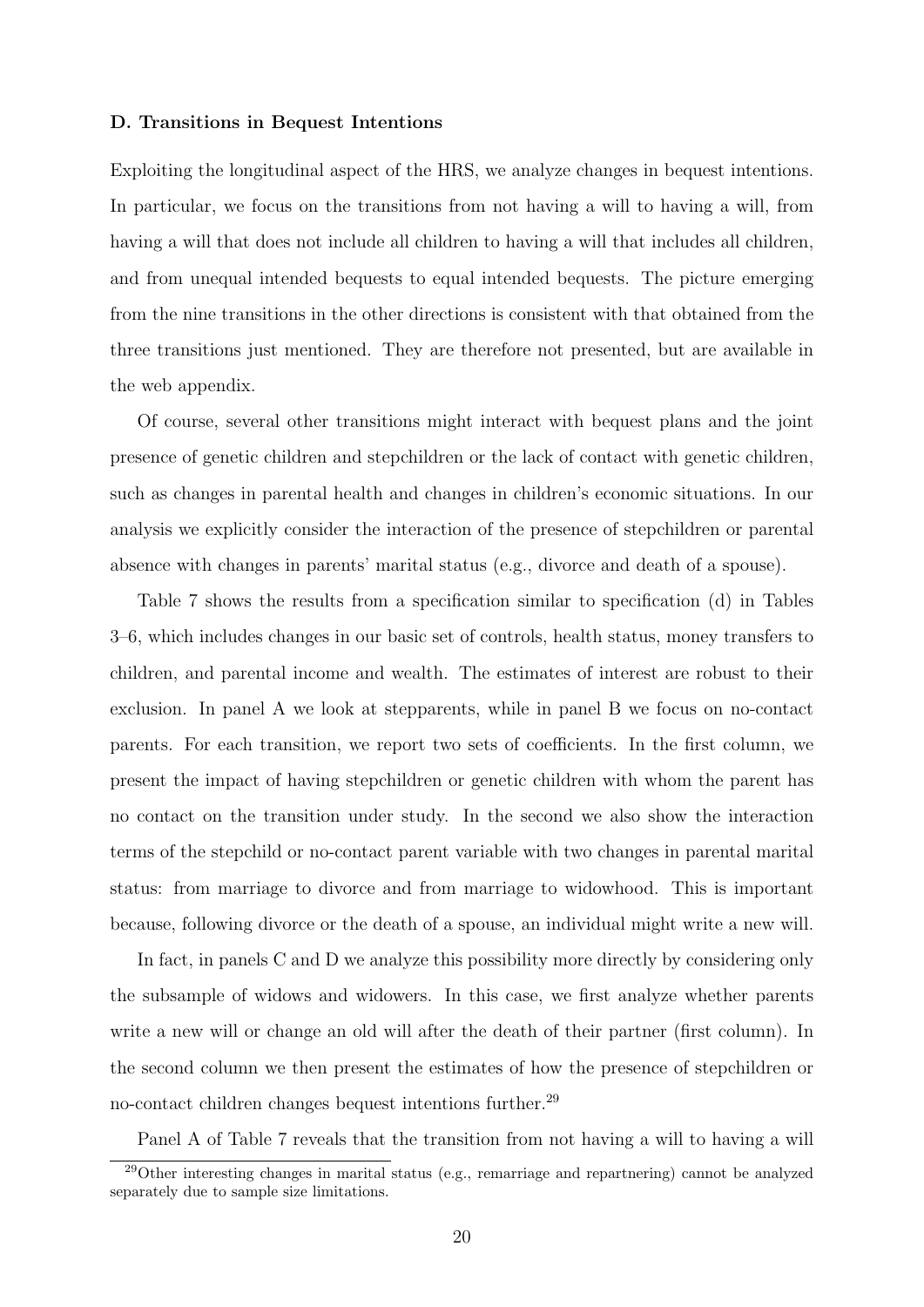is affected in the same way by the joint presence of stepchildren and genetic children as by the presence of genetic children only. This is also the case when the presence of stepchildren is interacted with the two changes in marital status. The joint presence of genetic children and stepchildren significantly reduces the probability of a transition to a will in which all children are included as well as the transition from unequal to equal bequests. Having stepchildren reduces the former transition by almost 9 percentage points (column (c)) and the latter by around 8 percentage points (column (e)). Controlling for changes in parents' marital status does not significantly alter these results (see columns  $(d)$  and  $(f)$ ).

The presence of stepchildren therefore is negatively correlated not only with the probability of equal intended bequests but also with the probability of changing the will from unequal to equal treatment of children. Having lost a partner through divorce or death generally makes this transition even less likely.

Panel B confirms virtually all the previous results for the case of families with nocontact parents. Generally the estimated effects are larger in absolute value among these families than among families with stepparents. The only exceptions are in columns (d) and (f) where the reductions in the probability that no-contact children are included in the will and are mentioned equally are not statistically significant if the no-contact parent's partner dies. This could be driven by the low statistical power of our small samples. We assess this issue more directly in the next two panels in which we focus on the subsample of widows and widowers.

For this subsample we draw attention to four interesting results. First, the estimates for widowed stepparents are similar to those for no-contact parents. Second, widowhood in all complex families increases the likelihood of changing bequest intentions: it increases the transition to writing a will, having a will in which all children are mentioned, and having a will in which all children are equally included (columns (a), (c), and (e)). Third, stepchildren or no-contact children neither increase nor decrease parents' greater propensity of writing a will (column (b)), but offset their parents' greater propensities of including all children in the wills and including them all equally (columns (d) and (f)). Fourth, the presence of stepchildren combined with a spouse loss further reduces the likelihood of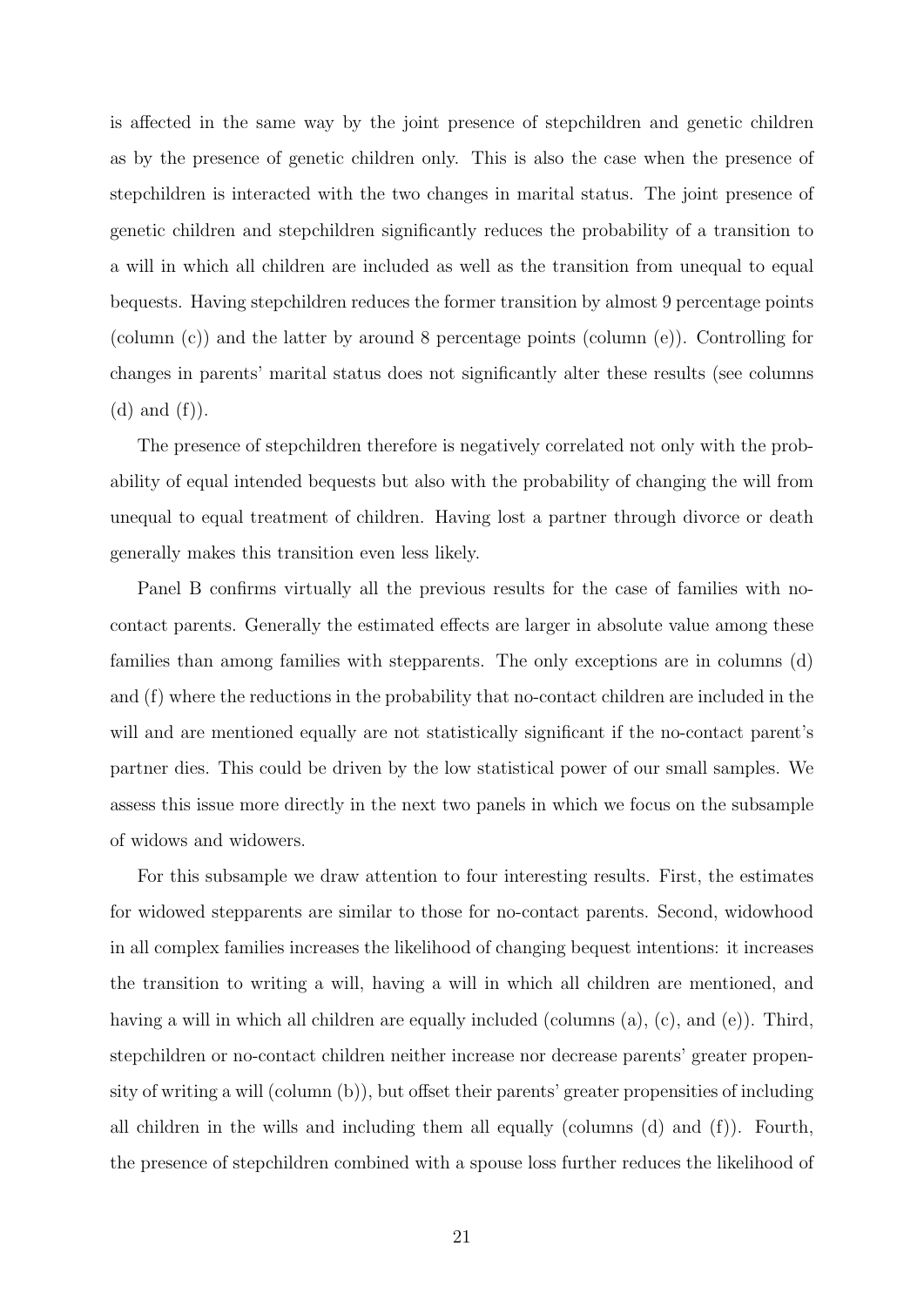moving to a will with full inclusion by 13 percentage points and the likelihood of moving to a will with equal division by 9 percentage points (panel C). Such further reductions are not observed among no-contact parents (panel D). This evidence is in line with what we found in the top two panels.

#### E. Actual End-of-Life Transfers: Evidence from the Exit Files

The HRS exit files provide direct information about end-of-life transfers. The exit files contain reports by the surviving spouse or partner or by other close family members of the deceased HRS respondent and they allow us to analyze the actual division of estates rather than bequest intentions. Unlike the core files, the exit files do not suffer from right censoring but they are much smaller than the core files and the HRS respondents who die early are not a random subsample of HRS respondents.

Table 8 gives a summary of our results. For each outcome we show probit estimates from two specifications. The first includes controls for standard demographics (column (a)), while the second further controls for year-of-death fixed effects, an indicator for whether the death was expected, earlier transfers to children, and parental wealth (column  $(b)$ ).<sup>30</sup>

When looking at the probability of intestate succession (in the first two columns of Table 8), the estimated coefficient of the stepchild variable is always statistically indistinguishable from 0. This result, which holds true across all family types and for both fathers and mothers, confirms the general findings reported in Table 3. From the exit files, however, we detect neither the negative effect for widows nor the positive effect for divorced fathers which were found using the core files. This might reflect an actual change in parents' behavior. But it could also be due to the low statistical power implied by the small sample size of the exit files.

In the next two columns, we consider the probability of including all children in the will. This is estimated on the subsample of HRS respondents who wrote a will, while those who died intestate are not included. We generally find that having stepchildren

<sup>&</sup>lt;sup>30</sup>The table reports the estimates on the stepchild indicator found among families with stepparents. The exit files do not allow us to perform the same analysis on parents who did not have contacts with their genetic children.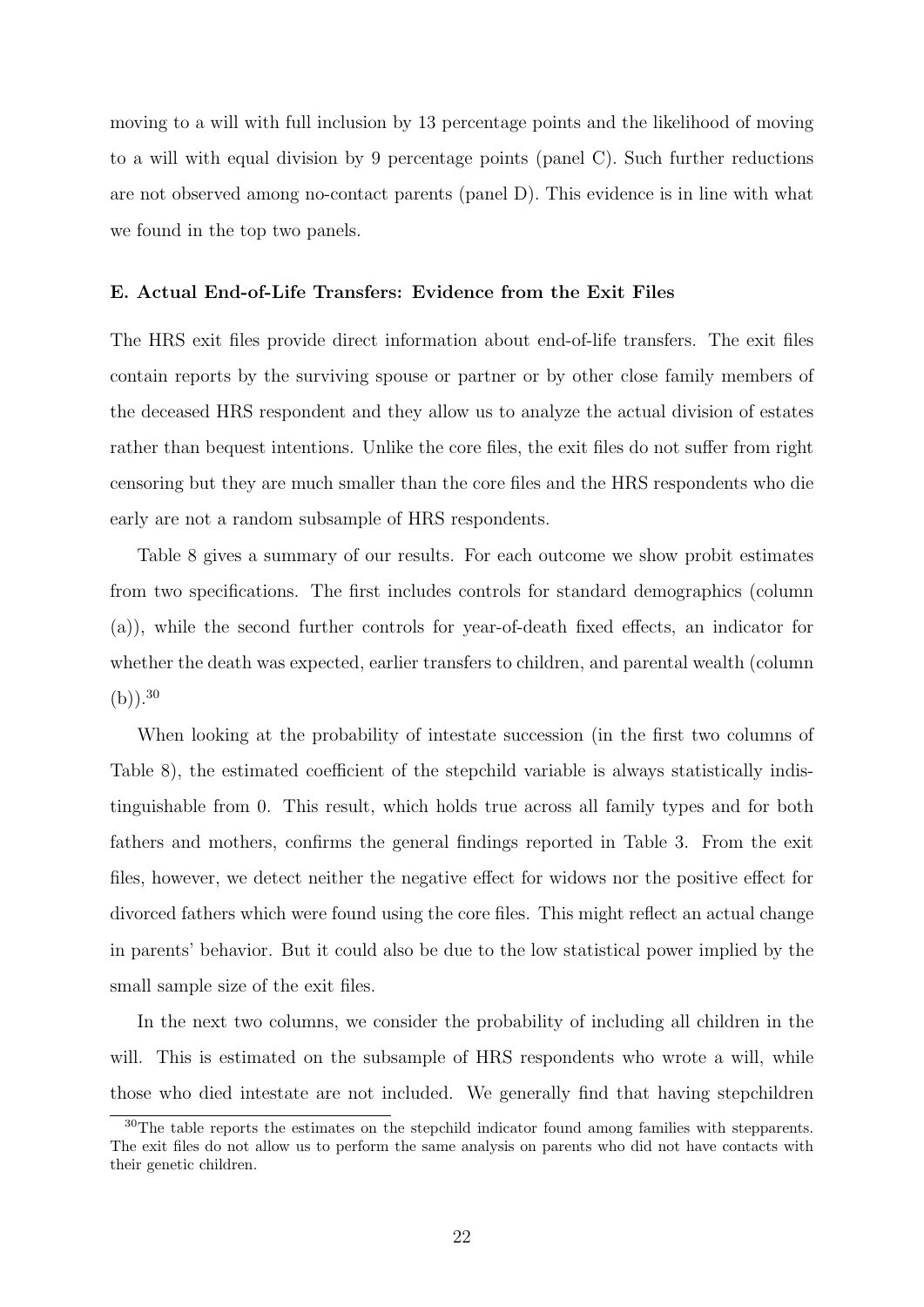does not affect the likelihood that all children are included (column (a)). This result emerges for the full sample as well as for all the subsamples of mothers and fathers by marital status. It contradicts what we found in Table 5 using the core files. Indeed, in two out of the nine cases under specification (b), we even find a positive and significant effect of the stepparent indicator. This result might indicate a strategy according to which stepparents end up including all their children (including stepchildren) in their final will.

Would all children be included equally? The last two columns, where we present the estimates for the probability of equal bequests, suggest that they are not.<sup>31</sup> In fact, in line with the bequest intention estimates of Table 6, the results in Table 8 indicate that the presence of stepchildren reduces the probability that actual bequests are equal by 9 percentage points (first line, specification (a)). This impact is roughly a fourth of the magnitude of the corresponding impact on intended bequests. As in the case of the core files, the estimated effect of stepchildren on equal actual bequests is greater for fathers than for mothers, although the relatively large standard errors make this differential response by gender statistically indistinguishable from 0. We also cannot detect differential impacts for the subpopulations of parents who experienced divorce or the death of a spouse or partner. But the probability of equal bequests is particularly low for divorced mothers and widowers, with estimated effects similar to those we found for the intended bequests. Some of these effects lose their statistical significance when we estimate specification (b), but by and large the main pattern of results is confirmed.

In sum, the presence of stepchildren does not affect the probability of writing a will. Stepparents might explicitly decide to rely on intestacy statutes which would leave nothing to stepchildren. For parents who die with a will, there is evidence that they include all children. But the actual bequests observed in the exit files are consistent with the bequest intentions reported in the core files. Unequal bequests are a distinguishing feature of individuals with both step- and genetic children and, in the actual division of estates, genetic children are favored over stepchildren.

<sup>31</sup>As before, this analysis is based only on the subsample of parents who died with a will.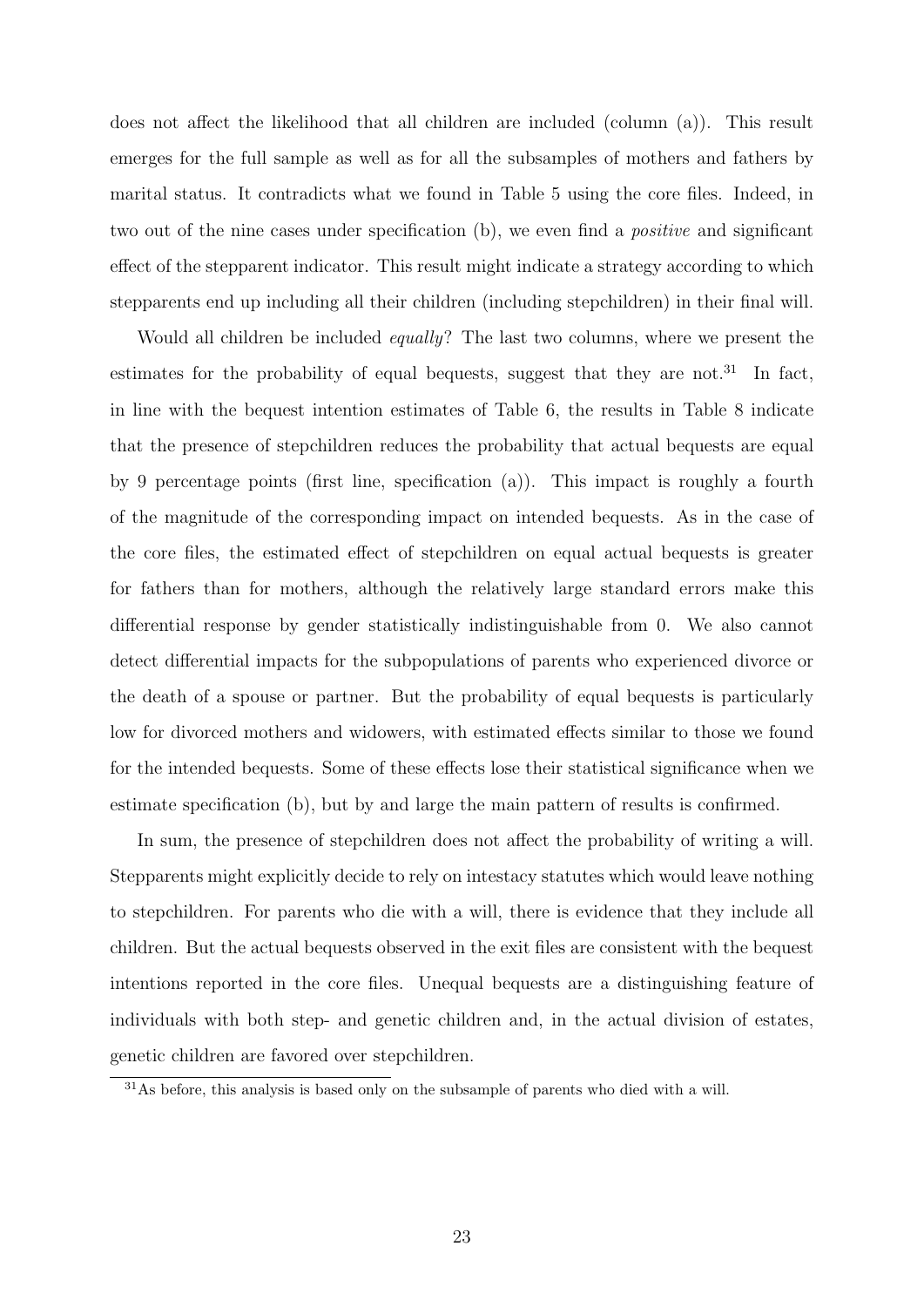#### F. Interactions between Parents and Children

We now focus on how interactions between parents and children are related to the probability that the children are mentioned in the will.<sup>32</sup>

We first look at the stepparent–stepchild interaction and investigate whether stepchildren are less likely to be included in the will of a stepparent when the stepparent also has genetic children. Table 9 presents random effects probit estimates of the probability that a stepchild is mentioned in the stepparent will for the whole sample of stepchildren. The table shows the results from five specifications. In specification (a) we include a basic set of controls (i.e., parent and child's age and gender), the age at which the child became a stepchild, and the number of years spent with the stepparent. Specification (b) also controls for whether the stepparent reported providing care for the stepchild's child(ren), while specification (c) includes an indicator of whether the stepchild was the main recipient of inter vivos transfers from the stepparent. Specification (d) adds a measure of the stepchild's predicted income, which was constructed using the procedure described in Section 3. Finally, in specification (e) we add controls for the within-family difference between the stepchild's predicted income and the genetic child's income (or the income mean when there are two or more genetic children). We distinguish two subgroups, one in which the stepchild's income is more than 50 percent lower than the genetic child's, and the other in which the (negative) difference is between 1 and 50 percent.<sup>33</sup>

Table 9 reveals that for a child whose stepparent also has a genetic child the probability of being included in the will is 3–4 percentage points lower, an average impact of about 15 percent (columns  $(a)$ –(e)). This is consistent with the genetic-child hypothesis according to which parents tend to favor children who share their genes. This negative relationship is entirely eliminated, however, if the stepchild's predicted income is lower than the genetic child's, and is more than outbalanced if the income difference is less than 50 percent (specification (e)). Nearly two-fifths of stepchildren in the sample have relatively lower incomes. This finding is consistent with altruism if parents not only are more likely to

<sup>&</sup>lt;sup>32</sup>We cannot directly focus on the stepchild's or no-contact child's perspectives because in the HRS we have information only on parents and stepparents.

<sup>&</sup>lt;sup>33</sup>We checked the sensitivity of this cutoff using different partitions, and found results that are essentially identical to those shown in Table 9. These alternative estimates are thus not reported.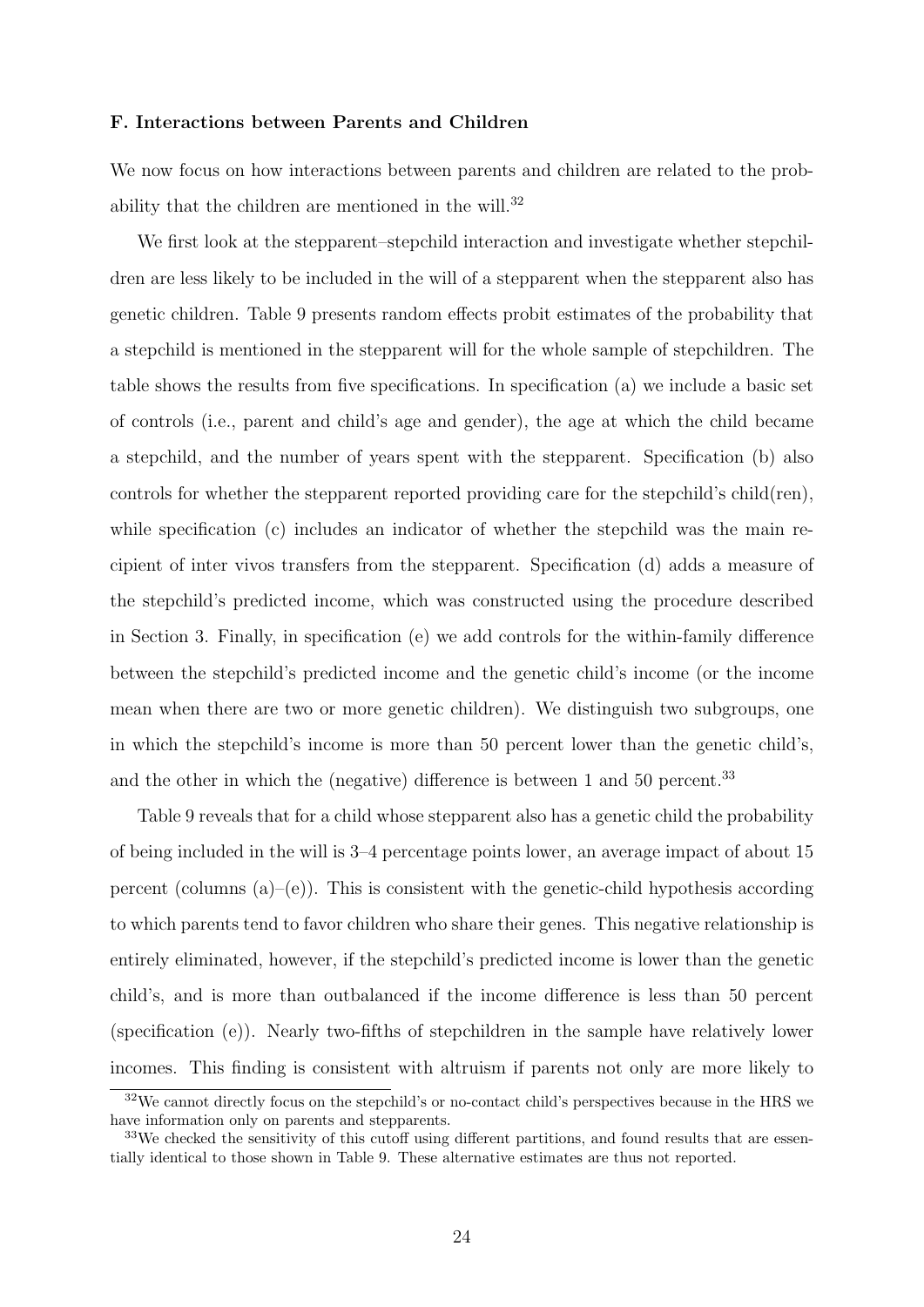mention low-income stepchildren in their wills (as we find here), but also give them more. We cannot test this last point because the HRS does not contain any information about the amount that the respondents intend to bequeath to each child.

Across all specifications, the older the stepparent the higher the likelihood that the stepchild is included in the will: the stepchild penalty is fully offset if the stepparent is 10 years older than the average stepparent. This may indicate a greater need for the stepchild's assistance. These findings mirror the relationship between parents and their genetic children. In particular, they suggest that stepparents may use bequests to elicit a long-term flow of reciprocal services rather than episodic short-term care. It is possible, in fact, that episodic short-term care could be "paid for" by inter vivos transfers. This behavior is consistent with the strategic use of bequests postulated by Bernheim, Shleifer and Summers (1985). Children whose stepparents are in poor/fair health (another possible indicator of need) have however a 5 percentage point decrease in the probability of being included in the will.

Table 9 also shows that, regardless of the age at which a child acquired the stepparent, the more years he/she spent with the stepparent the higher the likelihood of being included in the will: 7–9 years of stepchildhood completely eliminate the stepchild penalty. Moreover, a stepchild's probability of inclusion in the will goes up by about 6–8 percentage points if the stepparent reports having provided care for the stepchild's child(ren) (specifications  $(b)$ –(e)) and by another 13–14 percentage points if the stepchild is also the main recipient of inter vivos transfers (specifications  $(c)$ – $(e)$ ). This may reflect trust and bonding, which are strengthened by repeated interactions over longer time periods.

Stratifying the sample by gender (see Appendix Tables A5 and A6), we find that the negative association between the probability of being mentioned in the will and the presence of a step-sibling (i.e., the variable 'stepparent has own genetic children') is concentrated among male stepchildren, who experience a reduction in this probability of about 5–7 percentage points. Female stepchildren experience a reduction of at most 3 percentage points but this reduction is never statistically significant. For female stepchildren the probability of being mentioned in the will is also unaffected by differences in children's predicted incomes. The same pattern of results, with the same gender differ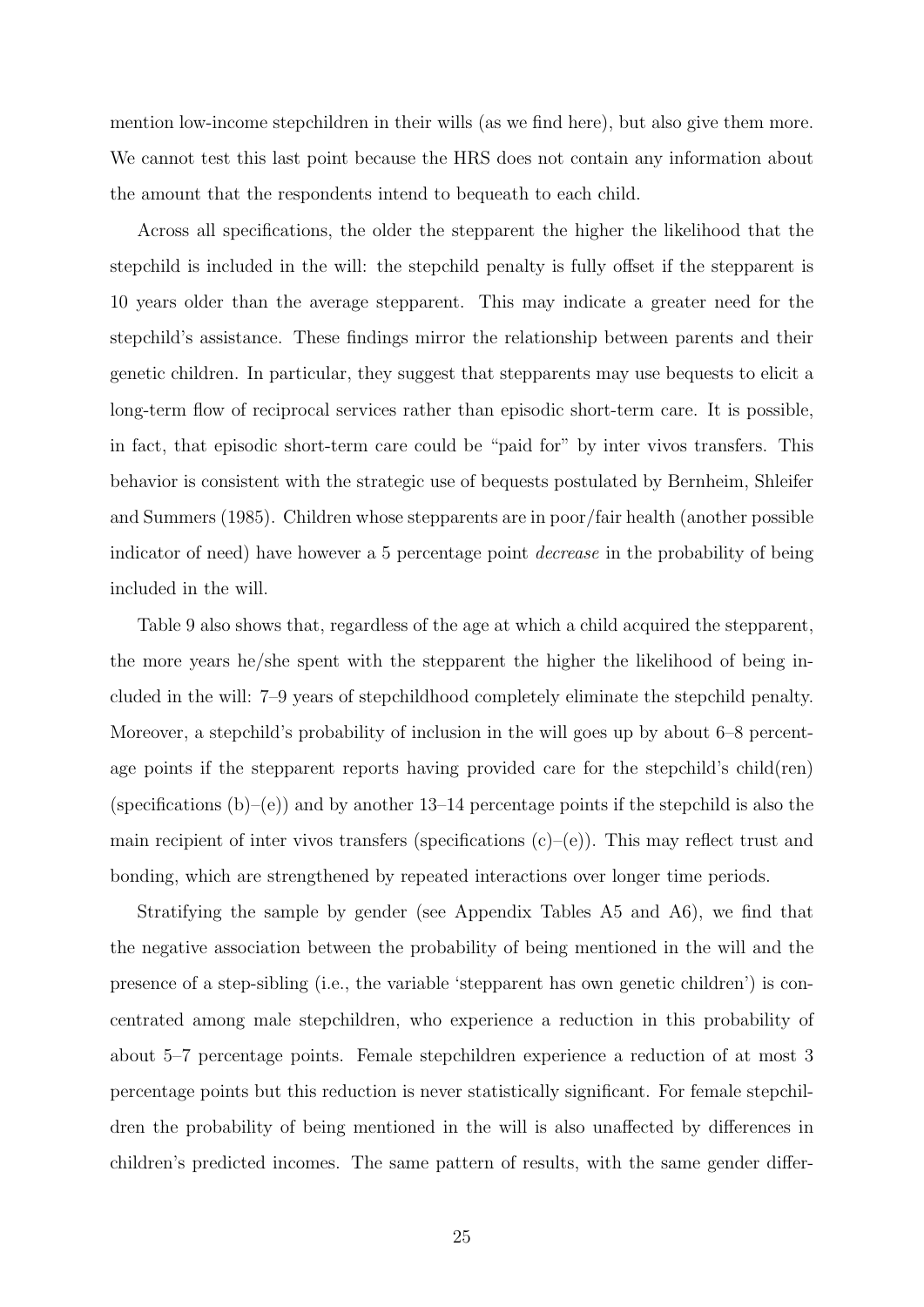ences, persists when we focus on the subsamples of stepchildren of divorced and widowed parents. These results are reported in the online appendix.

We now turn our attention to no-contact parent–genetic child interactions and investigate how contacts in complex families affect bequest intentions. In Table 10 we report how the probability that a child of a no-contact parent is mentioned in the parent's will varies with the frequency of contact and with the fact that the parent's spouse is not genetically related to the child.<sup>34</sup> The first two columns of the table show that parents who have no contact with their genetic children are 21–24 percentage points less likely to mention them in their wills. The lack of parent–child contact therefore more than halves the child's odds of inclusion in the parent's will. Having infrequent rather than frequent contacts also reduces the likelihood of inclusion by 14–15 percentage points, but, as indicated by the p-values at the bottom of the table, the difference between having infrequent contacts and not having them at all is always statistically significant. These results do not change when we add controls for child's income and other parent-child interaction terms (e.g., grandchild's care and inter vivos transfers).

Notice however that the "no-contact genetic child penalty" is fully offset if the child is the main recipient of inter vivos transfers. This might reflect earlier (more frequent) interactions. Similarly, if the no-contact child is a female, her penalty is reduced by 60–90 percent, perhaps reflecting other services expected by the parent but not observed in the HRS.

In columns (c) and (d) we explore how the child's odds of being mentioned in the will change not only when the child has infrequent or no contact with the parent but also if he/she is not the genetic child of the parent's partner. We find that, if the no-contact child is also genetically unrelated to the parent's partner, his/her probability of being included in the will is further reduced by 8 percentage points (column  $(c)$ ). This means that for no-contact stepchildren the odds of inclusion are essentially reduced to zero. As before, being the main recipient of inter vivos transfers and being a female will reduce the penalty substantially but will not eliminate it entirely.

<sup>&</sup>lt;sup>34</sup>Due to small sample size we could not estimate a specification which included the within-family coefficient of variation in children's income. We thus cannot use the estimates in Table 10 to assess the role played by altruism.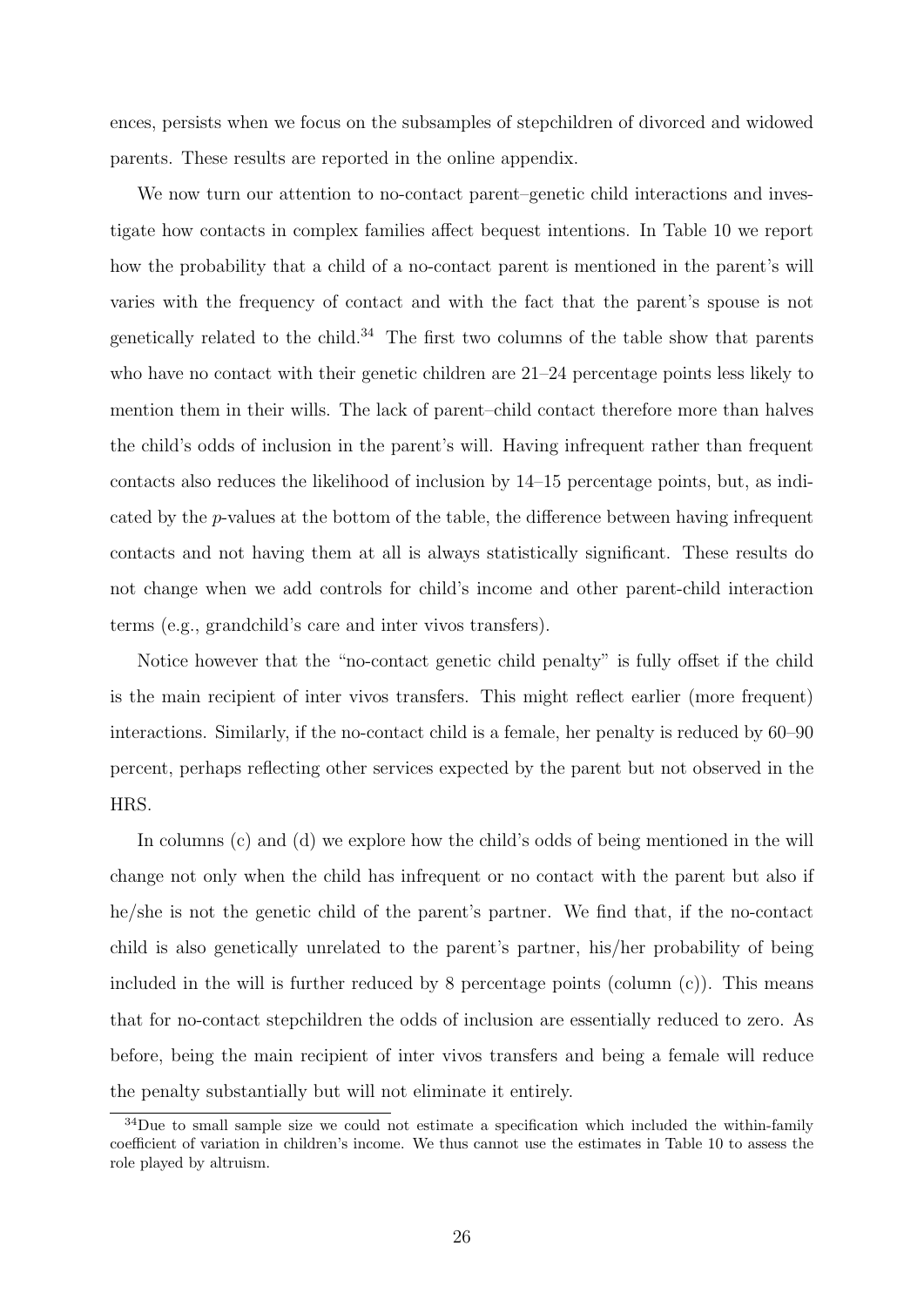We also conducted this analysis separately for male and female children, the results of which are shown in web appendix. In general, the effects are similar for both men and women, except that female children who are not the genetic children of the parent's partner face an additional penalty only if they have have no contacts with their parents, but no further penalty if they have infrequent contacts with them.

In sum, parents are more likely to transfer resources to children who share their genes than to stepchildren who are genetically unrelated to them. But a simple evolutionary story, such as the genetic-child hypothesis, does not seem appropriate to explain what we observe in the data as, for example, in the case of no-contact parents. Furthermore, bequests to stepchildren are affected by altruistic and exchange motives. Parents are likely to leave bequests to their low-income stepchildren suggesting altruistic motives. And stepchildren are more likely to be mentioned in their stepparents' wills if the stepparents are older suggesting exchange motives. Trust and bonding seem to be highly relevant too within all complex families: there is no stepchild penalty if stepparents help with child care or have already made other transfers. Similar patterns occur between parents and their no-contact genetic children. The relationship between stepchildren and parents in complex families requires deeper, more subtle explanations than those provided by the genetic-child hypothesis.

#### 5. Theory

Here we provide a simple framework to interpret the results of the previous section. We borrow our key insights from the work by Behrman, Pollak and Taubman (1982, 1986, 1995).

Consider a family comprised of one elderly parent (e.g., the surviving spouse) and two children, child g who is her genetic child and child s who is her stepchild.<sup>35</sup> Suppose the parent has a separable welfare function defined over expected bequests for each child,  $W(B_q, B_s)$ . The parents maximize W subject to three constraints. The first constraint is the budget constraint that applies to resources devoted to bequests. Such resources are denoted by  $R$ , while investments are denoted by  $H$ . Assume parents face a fixed price for

 $35$ Alternatively, child  $s$  could be seen as the genetic child with whom the elderly parent has no contact.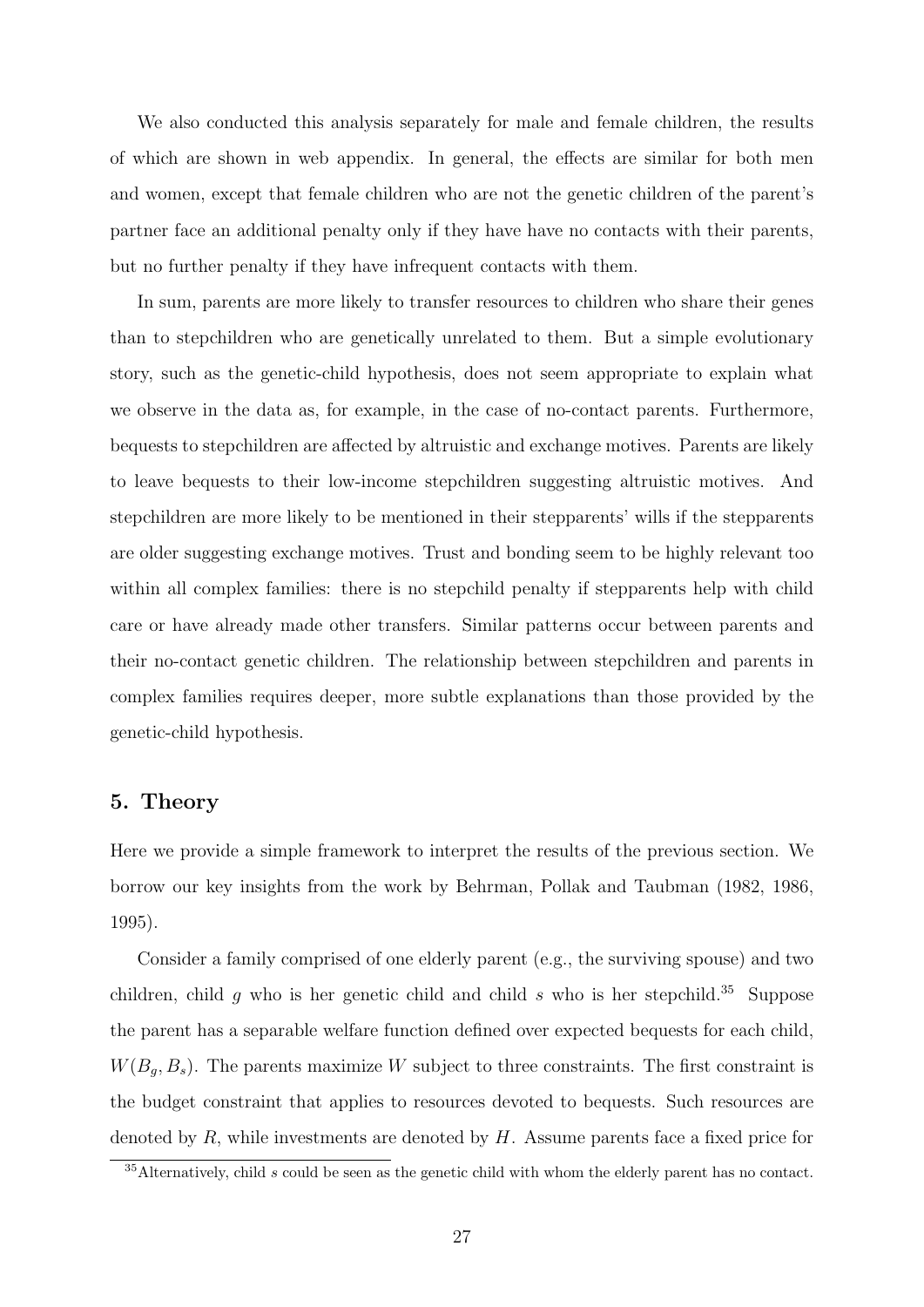their investments and the price is identical for both children. Normalizing the investment price to 1, we can write the constraint as  $H_g + H_s \leq R$ .

The other two constrains are the bequest production functions, one for each child. One of the arguments of these functions is bequest related investments,  $H$ , which include the full history of each child's health and human capital investments as well as material help and money transfers that parents have made over their children's lives and that, in turn, might depend on child attributes, such as age and sex. Child-specific income and family circumstances are also determinants of such investments. Another argument, labeled P, comprises bequest-relevant parental characteristics, such as age, sex, marital status, health, income, and wealth. A final category, labeled  $T$ , includes variables that determine the trust relationship between each child and the parent. This takes account of physical proximity, contact, and bonding between parent and child, and is signaled by and shaped by repeated interactions and relative bargaining powers. Putting together these arguments leads us to a child-specific bequest production function of the form,  $B_k = B(H_k, P_k, T_k), k = g, s.$ 

Provided the constrained maximization faced by the parent has an interior solution, the first-order condition for parental bequest related investment for child  $k$  is

$$
\frac{\partial W}{\partial B_k}\frac{\partial B_k}{\partial H_k} - \lambda = 0,
$$

where  $\lambda$  is the Lagrange multiplier for the budget constraint that applies to resources devoted to bequest related investments for the two children. Expressing the first-order conditions in ratio form yields

$$
\frac{\partial W/\partial B_s}{\partial W/\partial B_g} = \frac{\partial B_g/\partial H_g}{\partial B_s/\partial H_s}.
$$

This expression, which does not include the unobservable  $\lambda$ , corresponds to the standard tangency condition for a constrained maximum, i.e., the slope of the parental welfare function equals the slope of the bequest possibility frontier for child  $s$  versus child  $q$ . This is illustrated by point  $A$  in Figure 6. In this figure, we assume equal concern for both children, so the indifference curves are symmetrical around the 45 degree line from the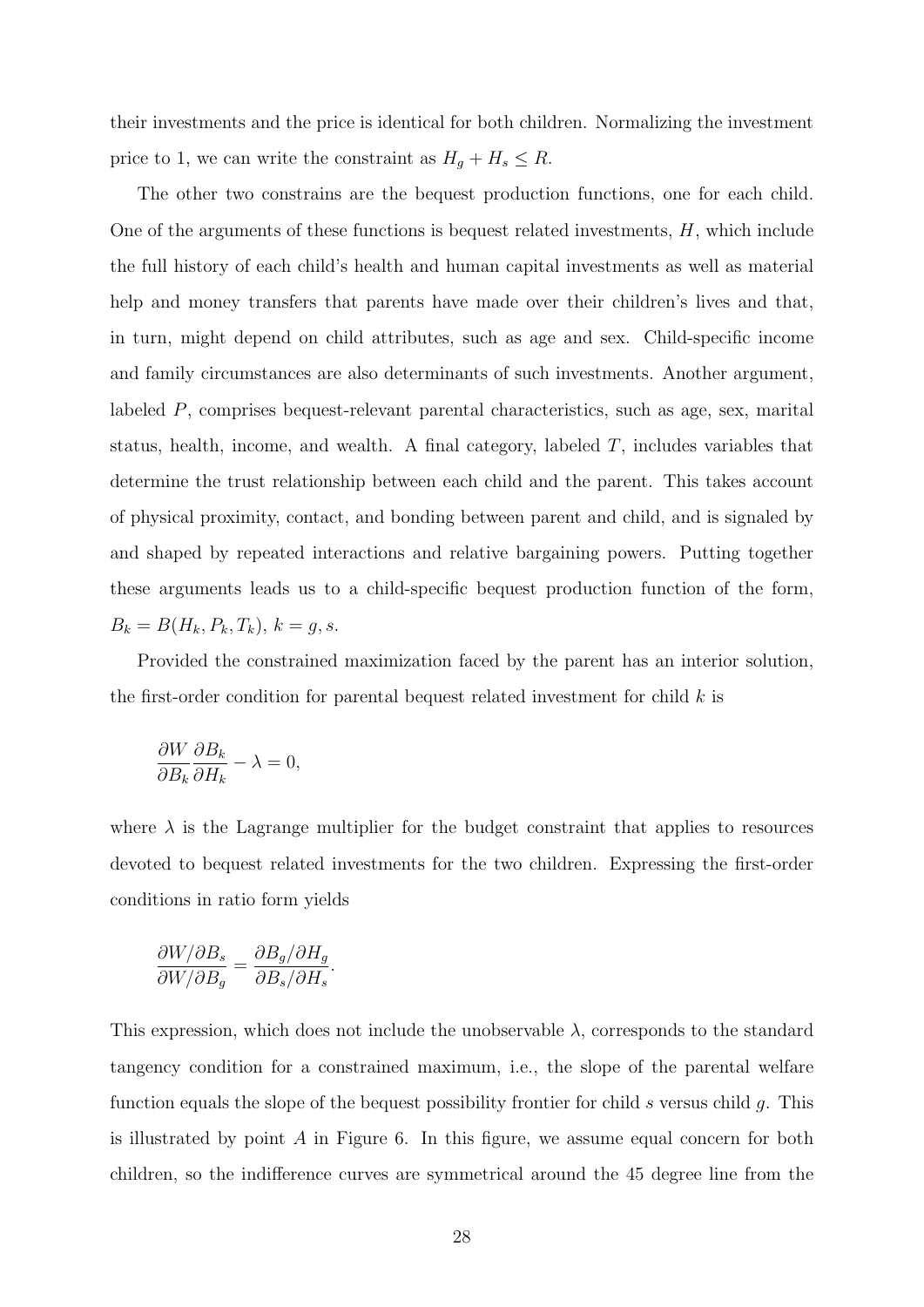origin. We also assume a symmetric bequest possibility frontier. Taken together, these two assumptions imply equal bequests in equilibrium,  $B_g^* = B_s^*$ .

Because in the previous section we found strong evidence of unequal bequest intentions that favor biological children over stepchildren, we consider changes in the assumptions underlying Figure 6. A straightforward change is to allow for unequal concern. This case is illustrated in Figure 7, with parental preferences favoring the child genetically linked to the parent, that is child g. If the production possibility frontier remains symmetric, a parent with unequal concern favoring the genetic child will divide the estates unequally, in such a way that  $B_g^* > B_s^*$ .

Another departure from the benchmark of Figure 6 is through a change in the production possibility frontier, while keeping the assumption of equal concern. Parents might have skewed bequest related investments in favor of their genetic children, or genetic children might have greater bargaining power (emotional capital) toward their parents than stepchildren do. Point  $E^*$  in Figure 8 illustrates this case. Clearly, if parents also have unequal concern favoring their genetic children, then the bequest division between the stepchild and the genetic child could be even more unequal, as illustrated by point  $E'$  in the figure.

The results in subsection 4.F suggest that the situation is less unfavorable to stepchildren if there is greater bonding and trust between them and their stepparents and if stepparents have greater access to the stepchildren's family-specific capital. This bonding and trust is signaled and fostered by the stepparent providing care for the stepchild's children or making direct transfers to the stepchild. When this happens, the bequest possibility frontier can shift and the household will reach the new equilibrium  $E''$  in Figure 8 (under the assumption of equal concern).

#### 6. Conclusion

In the last thirty years, American families have experienced massive changes: a retreat from marriage, increased divorce and remarriage, and growth in cohabitation and nonmarital childbearing. Stepparents and no-contact parents in complex families may be less motivated than parents in traditional families to provide resources to children with whom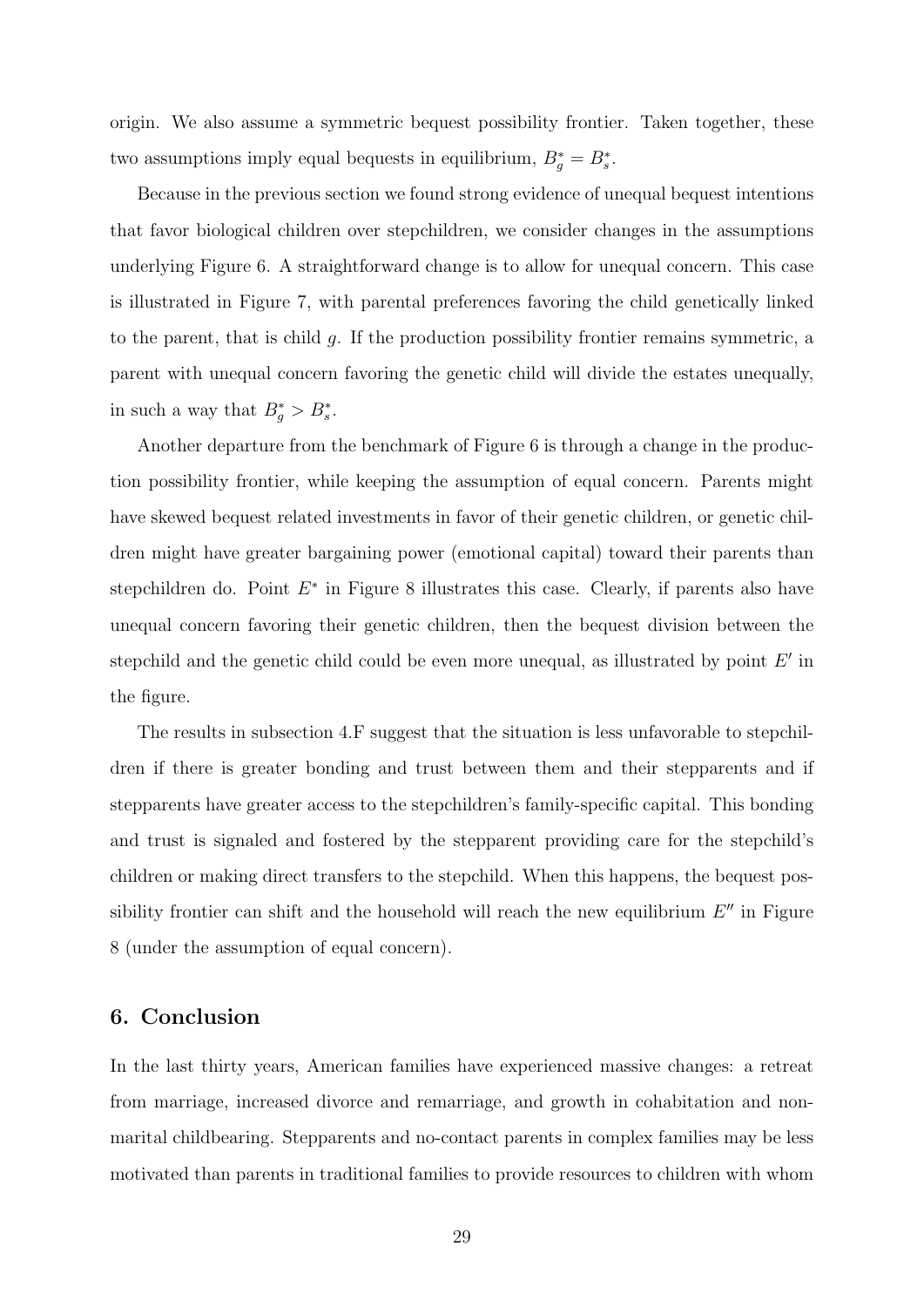they do not share their genes or have not shared their homes. And children in complex families may be less willing than children in traditional families to assist disabled elderly parents, especially those with whom they have no genetic connection or only briefly shared a home.

For younger cohorts, nonmarital fertility of cohabiting couples who break up and repartner will substantially increase the prevalence of complex families. Those in the HRS cohort are older, and their complex families are generally a by-product of divorce and remarriage. The implications for intergenerational transfers of these changes in family structure are difficult to predict because complex families created by cohabitation and nonmarital fertility in younger cohorts may behave differently from those created by divorce and remarriage in older cohorts.

We have shown that bequests are much more unequal now than in the recent past and much more unequal than generally recognized. In noncomplex families (i.e., families with neither stepchildren nor no-contact children), equal bequests are the dominant pattern. In complex families, however, we find substantial inequality in both bequest intentions and actual bequests. We cannot assess the relative importance of genetic ties and contact by studying noncomplex families because in such families all of the children have the same genetic ties with their parents. But the bequest patterns we find in complex families imply that contact trumps genetic ties.

The economics literature on end-of-life transfers assumes that individuals, or at least elderly individuals, make wills. We find instead that parents often fail to write wills and, either by design or default, rely on intestacy law to determine the distribution of their estates. For parents with stepchildren, the effect of relying on intestacy law is to leave everything to genetic and legally-adopted children and nothing to stepchildren. For nocontact parents, the effect of relying on intestacy law is to treat contact and no-contact genetic children equally. If parents understand the most basic provisions of intestacy law, this finding is puzzling. It implies that parents who have had no contact with some of their genetic children are more likely to treat all of their genetic children equally than are parents who have maintained contact with all of their genetic children. We suspect that the absence of wills reflects the disutility of making wills (and contemplating death)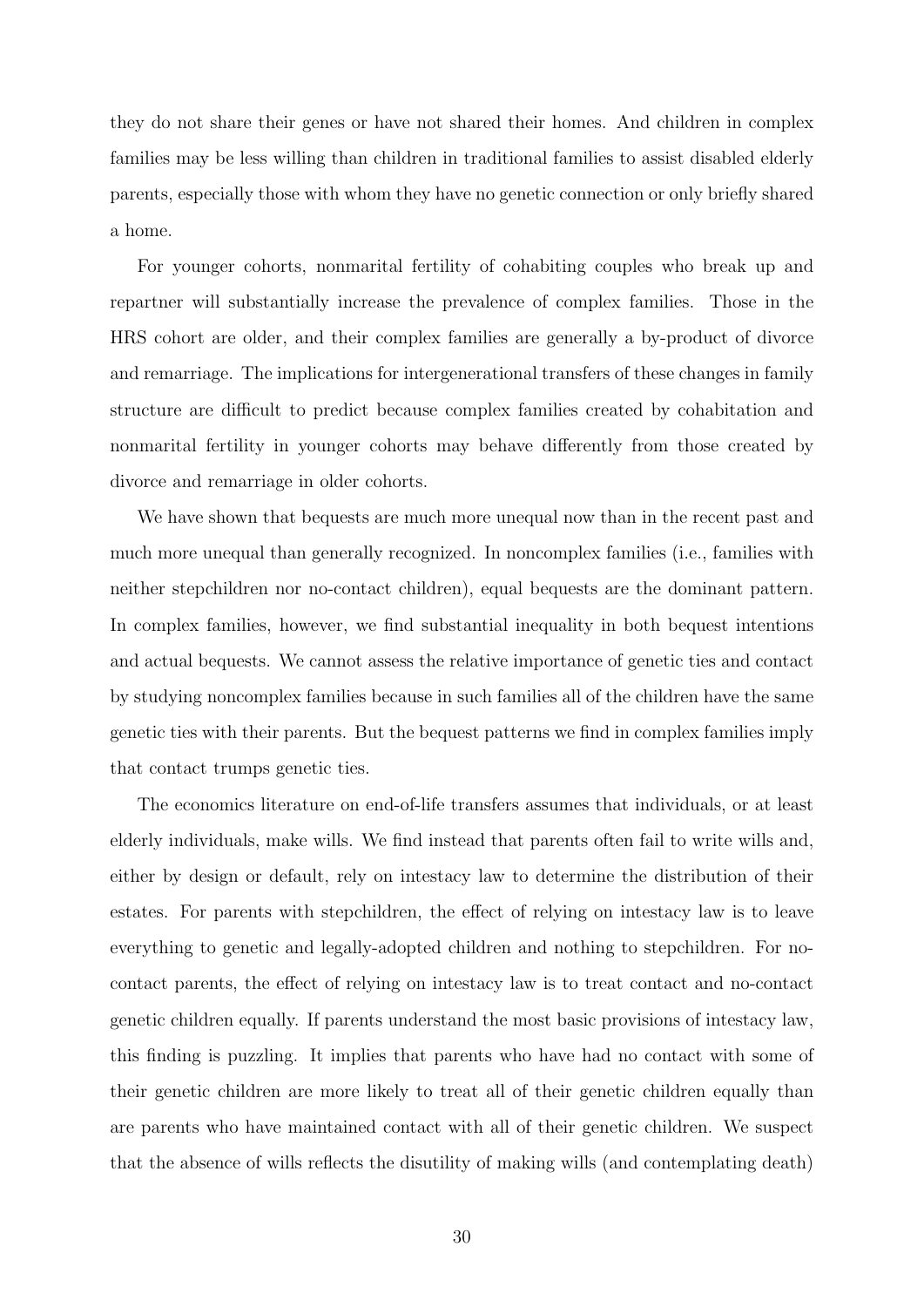rather than preferences for the distribution mandated by intestacy law. Unfortunately, HRS provides no evidence that speaks to this issue. Regardless of parents' motivations for not making wills, we have shown that focusing exclusively on bequest intentions (i.e., on parents who make wills) provides an incomplete and misleading picture of end-of-life transfers.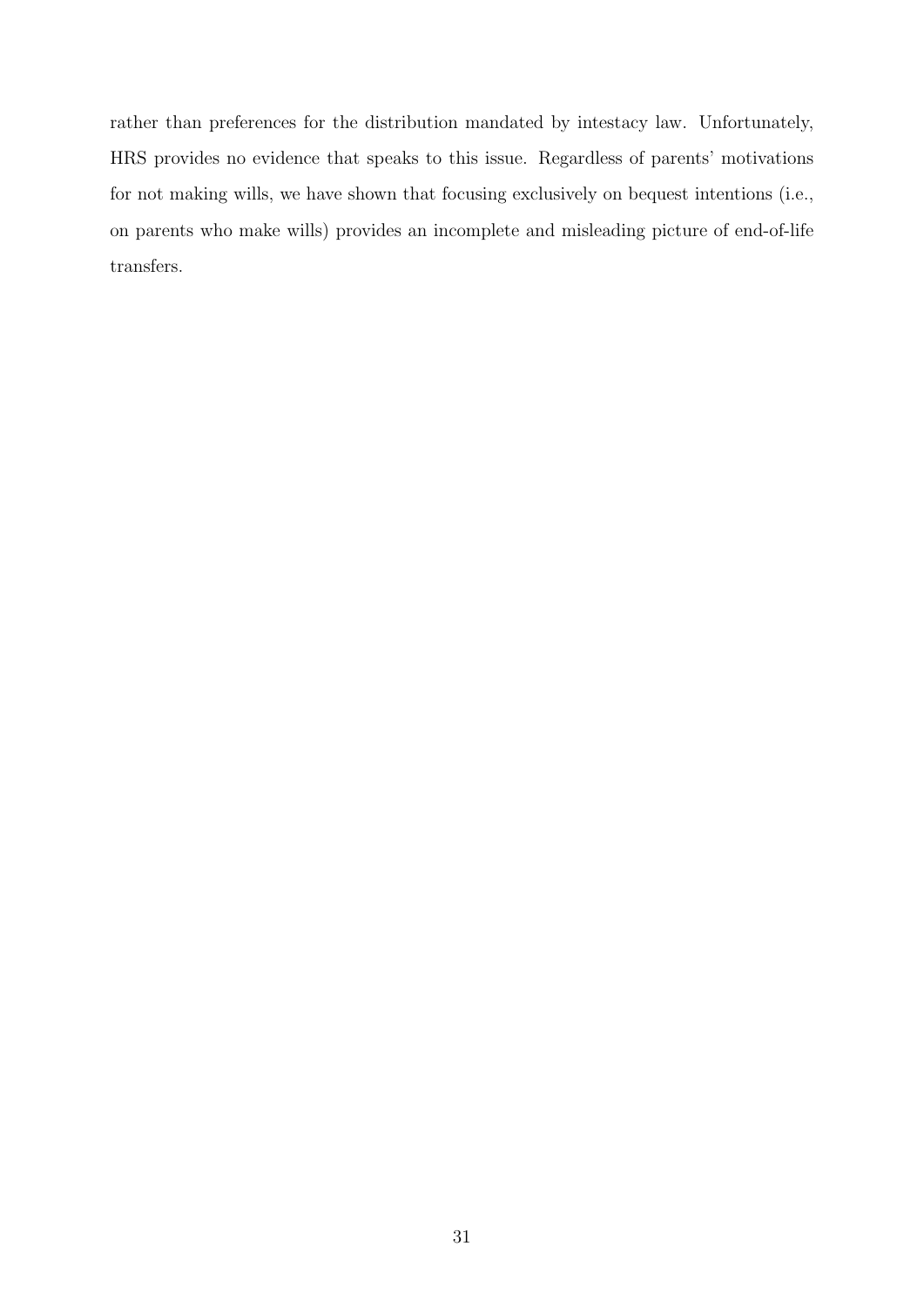

Figure 1: Unequal Bequest Intentions, by Parent's Gender



Figure 2: Unequal Bequest Intentions, by Parent's Birth Cohort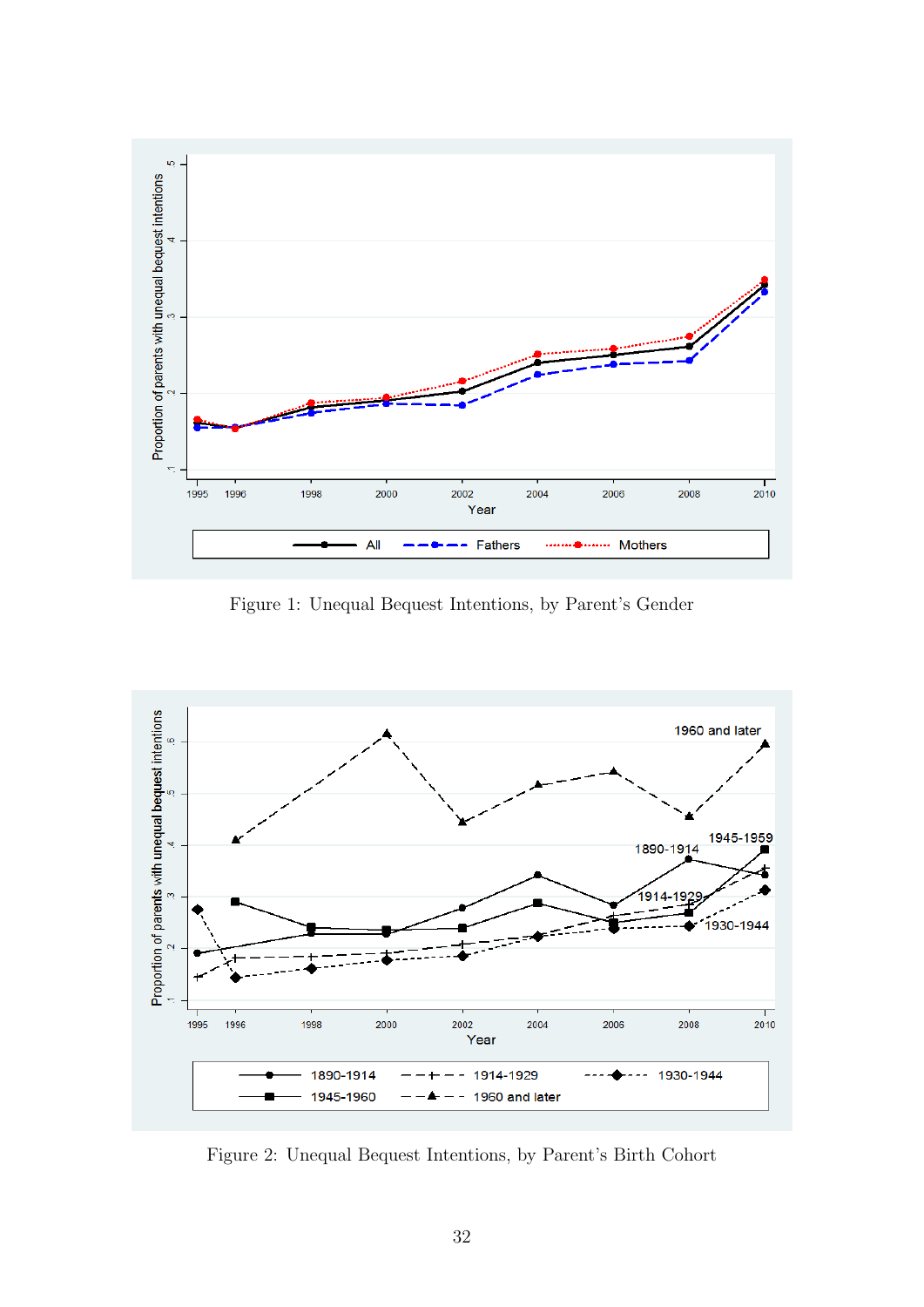

Figure 3: Unequal Bequest Intentions, by Parent's Marital Status



Figure 4: Unequal Bequest Intentions, by the Family Type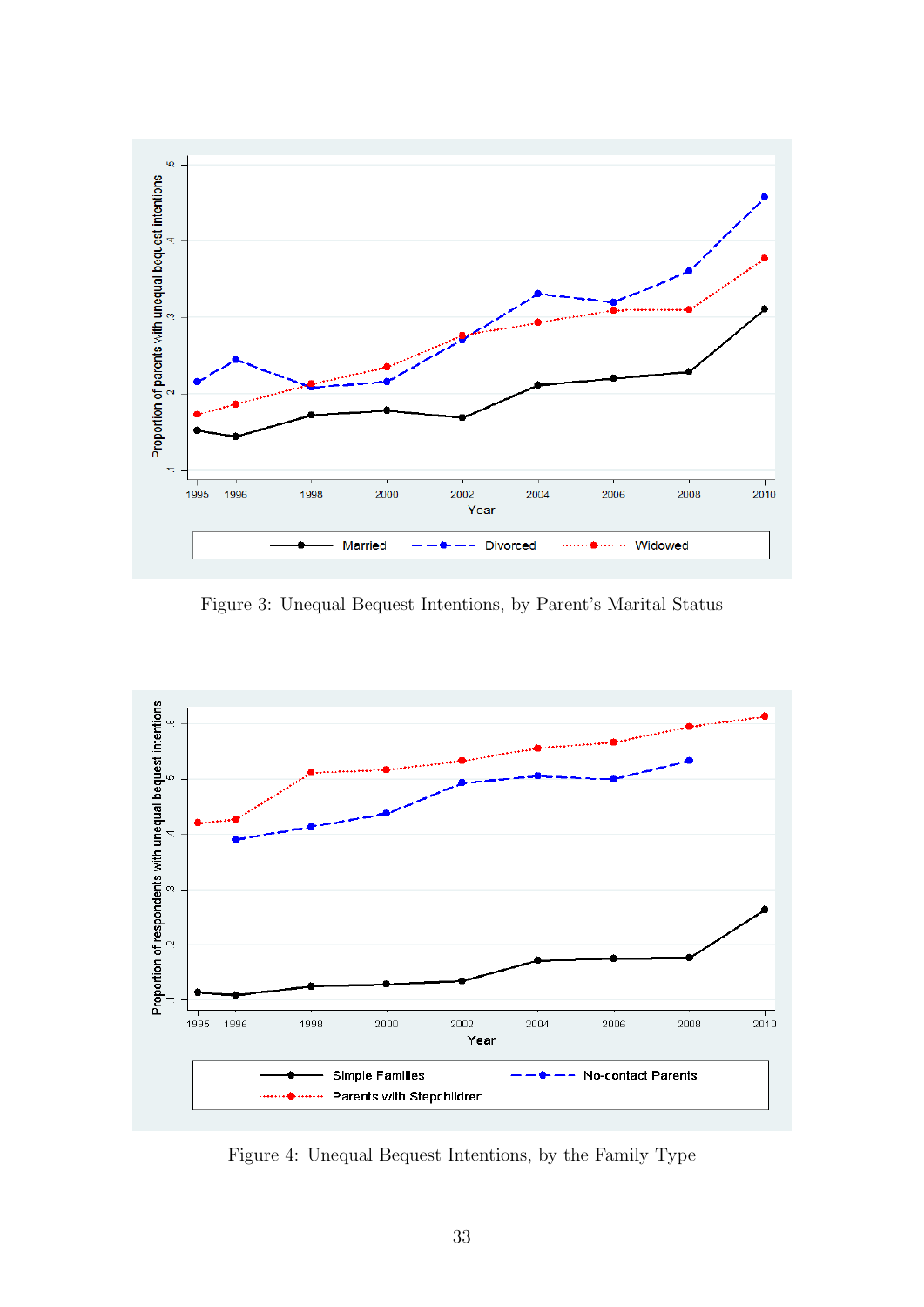

Figure 5: Trends in Intestacy Rates, by Parent's Age and Family Type



Figure 6: Equal Concern and Symmetric Bequest Possibility Frontier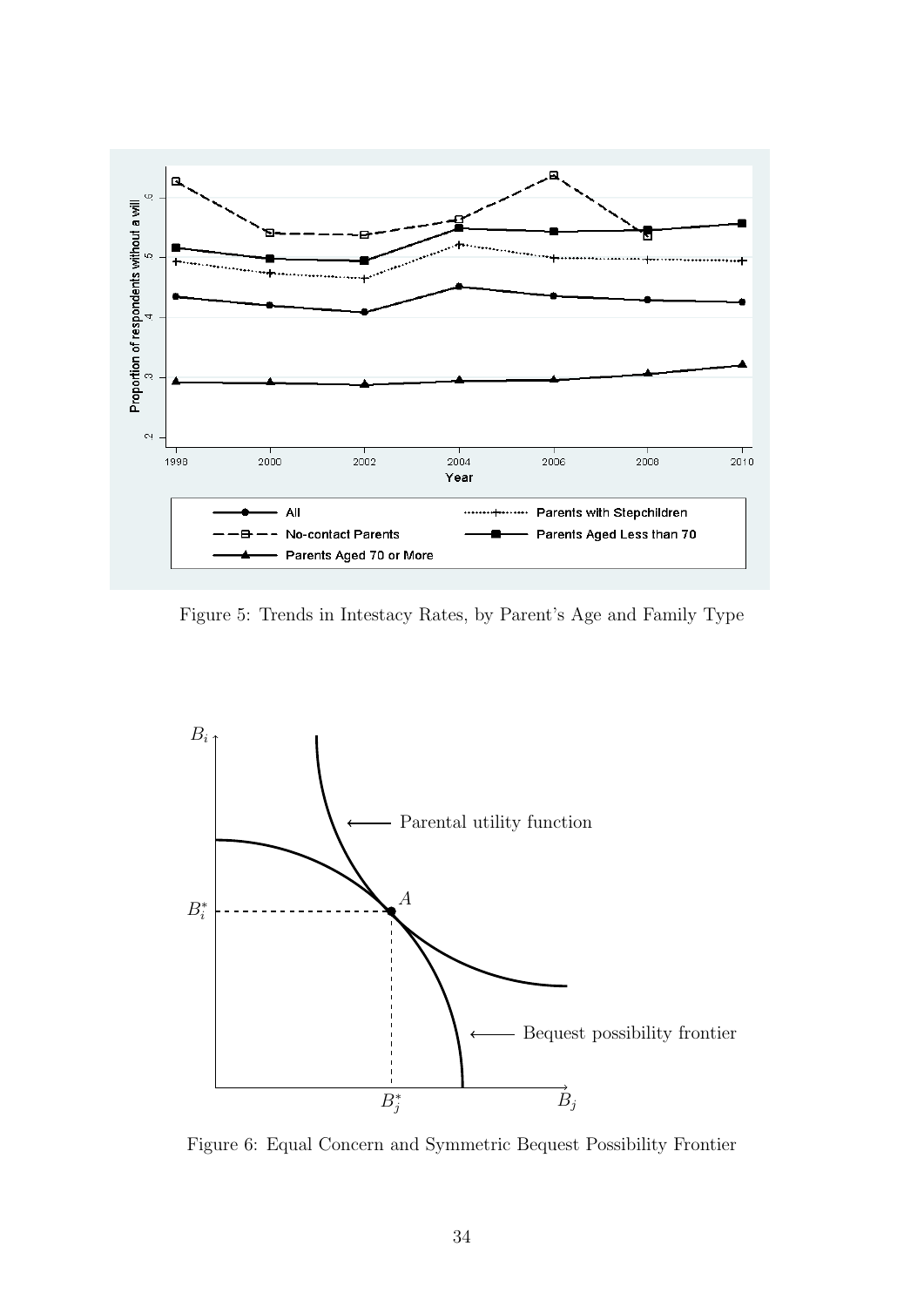

Figure 7: Unequal Concern Favoring Child  $j$  and Symmetric Bequest Possibility Frontier



Figure 8: Asymmetric Bequest Possibility Frontiers With and Without Equal Concern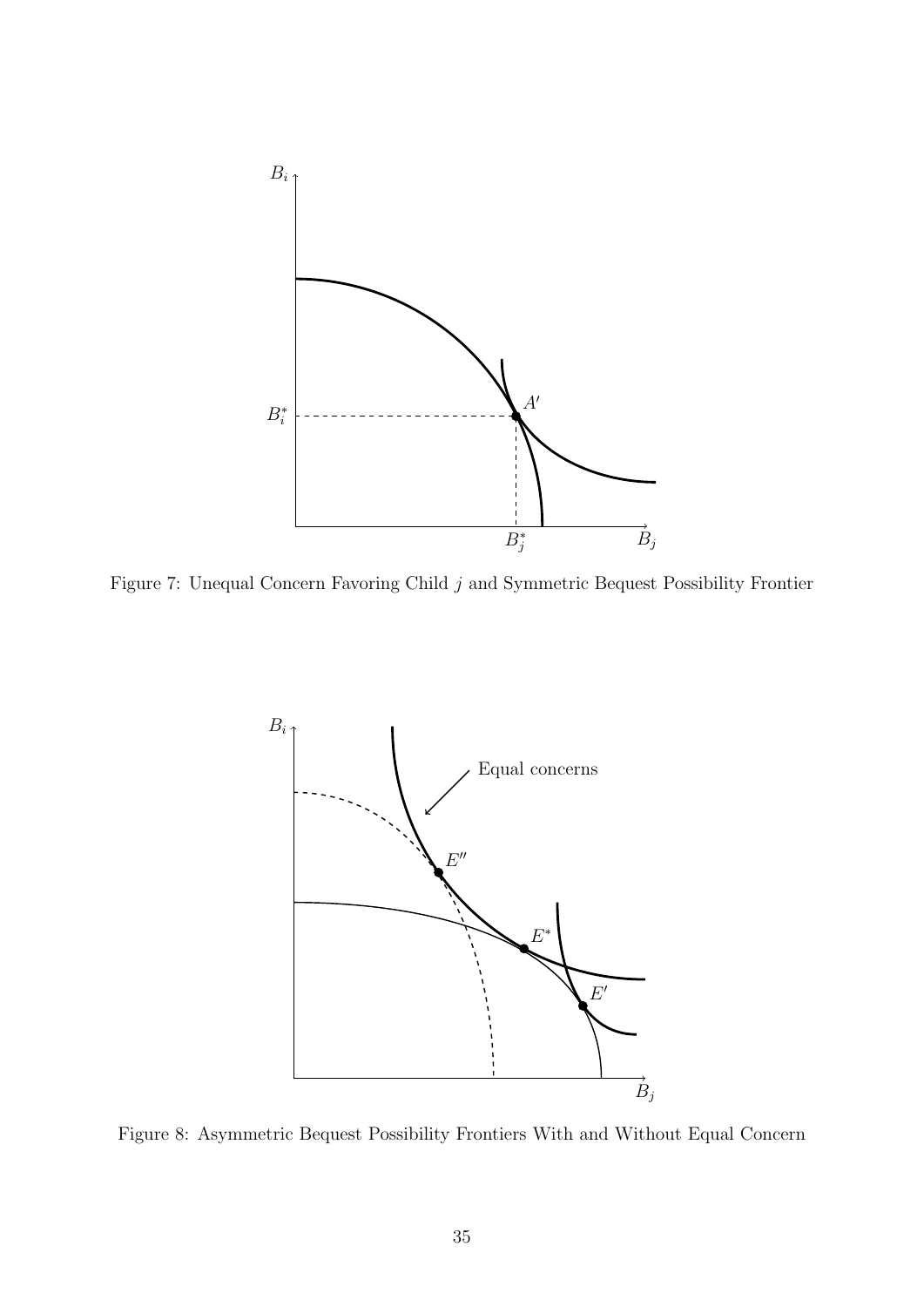|                               | (a)   | (b)                                  | $\rm (c)$    | (d)          |                  |        |
|-------------------------------|-------|--------------------------------------|--------------|--------------|------------------|--------|
|                               |       | Parents with                         | Parents with |              |                  |        |
|                               |       | step- and                            | biological   | Difference   |                  |        |
|                               | All   | biological                           | children     | $(b)-(c)$    |                  |        |
|                               |       | children                             | only         | $(t$ -value) | $\boldsymbol{N}$ | $\, n$ |
| A. No will                    |       |                                      |              |              |                  |        |
| Core files                    |       |                                      |              |              |                  |        |
| All                           | 0.418 | 0.475                                | 0.406        | $0.069***$   | 117,189          | 23,984 |
|                               |       |                                      |              | (18.152)     |                  |        |
| Divorced                      | 0.623 | 0.663                                | 0.617        | $0.046***$   | 13,703           | 3,754  |
|                               |       |                                      |              | (3.784)      |                  |        |
| Widowed                       | 0.376 | 0.395                                | 0.373        | $0.022**$    | 27,308           | 7,679  |
|                               |       |                                      |              | (2.580)      |                  |        |
| Exit files                    |       |                                      |              |              |                  |        |
| All                           | 0.375 | 0.401                                | 0.371        | $0.030*$     | 7,416            | 7,416  |
|                               |       |                                      |              | (1.957)      |                  |        |
| Divorced                      | 0.570 | 0.587                                | 0.567        | 0.020        | 702              | 702    |
|                               |       |                                      |              | (0.356)      |                  |        |
| Widowed                       | 0.348 | 0.370                                | 0.346        | 0.024        | 3,220            | 3,220  |
|                               |       |                                      |              | (0.928)      |                  |        |
| B. Will includes all children |       |                                      |              |              |                  |        |
| Core files                    |       |                                      |              |              |                  |        |
| All                           | 0.746 | 0.462                                | 0.805        | $-0.343***$  | 60,994           | 14,275 |
|                               |       |                                      |              | (76.840)     |                  |        |
| Divorced                      | 0.734 | 0.293                                | 0.808        | $-0.515***$  | 4,363            | 1,456  |
|                               |       |                                      |              | (29.636)     |                  |        |
| Widowed                       | 0.761 | 0.358                                | 0.834        | $-0.476***$  | 14,597           | 4,583  |
|                               |       |                                      |              | (52.965)     |                  |        |
| Exit files                    |       |                                      |              |              |                  |        |
| All                           | 0.587 | 0.618                                | 0.581        | $0.037*$     | 4,567            | 4,567  |
|                               |       |                                      |              | (1.816)      |                  |        |
| Divorced                      | 0.801 | 0.774                                | 0.806        | $-0.033$     | 337              | 337    |
|                               |       |                                      |              | (0.547)      |                  |        |
| Widowed                       | 0.856 | 0.876                                | 0.853        | 0.022        | 1,956            | 1,956  |
|                               |       |                                      |              | (0.878)      |                  |        |
|                               |       | C. Equal intended and actual bequest |              |              |                  |        |
| Core files                    |       |                                      |              |              |                  |        |
| All                           | 0.676 | 0.390                                | 0.735        | $-0.345***$  | 60,994           | 14,275 |
|                               |       |                                      |              | (71.539)     |                  |        |
| Divorced                      | 0.641 | 0.245                                | 0.708        | $-0.462***$  | 4,363            | 1,456  |
|                               |       |                                      |              | (23.747)     |                  |        |
| Widowed                       | 0.679 | 0.291                                | 0.749        | $-0.459***$  | 14,597           | 4,583  |
|                               |       |                                      |              | (45.638)     |                  |        |
| Exit files                    |       |                                      |              |              |                  |        |
| All                           | 0.473 | 0.421                                | 0.484        | $-0.063***$  | 3,878            | 3,878  |
|                               |       |                                      |              | (2.998)      |                  |        |
| Divorced                      | 0.604 | 0.453                                | 0.639        | $-0.186**$   | 280              | 280    |
|                               |       |                                      |              | (2.511)      |                  |        |
| Widowed                       | 0.712 | 0.608                                | 0.729        | $-0.120***$  | 1,610            | 1,610  |
|                               |       |                                      |              | (3.656)      |                  |        |

Table 1: Descriptive Statistics – Dependent Variables

*Note:* N=number of observations; n=number of individuals.  ${}^*p < 0.10, {}^{**}p < 0.05, {}^{***}p < 0.01$ .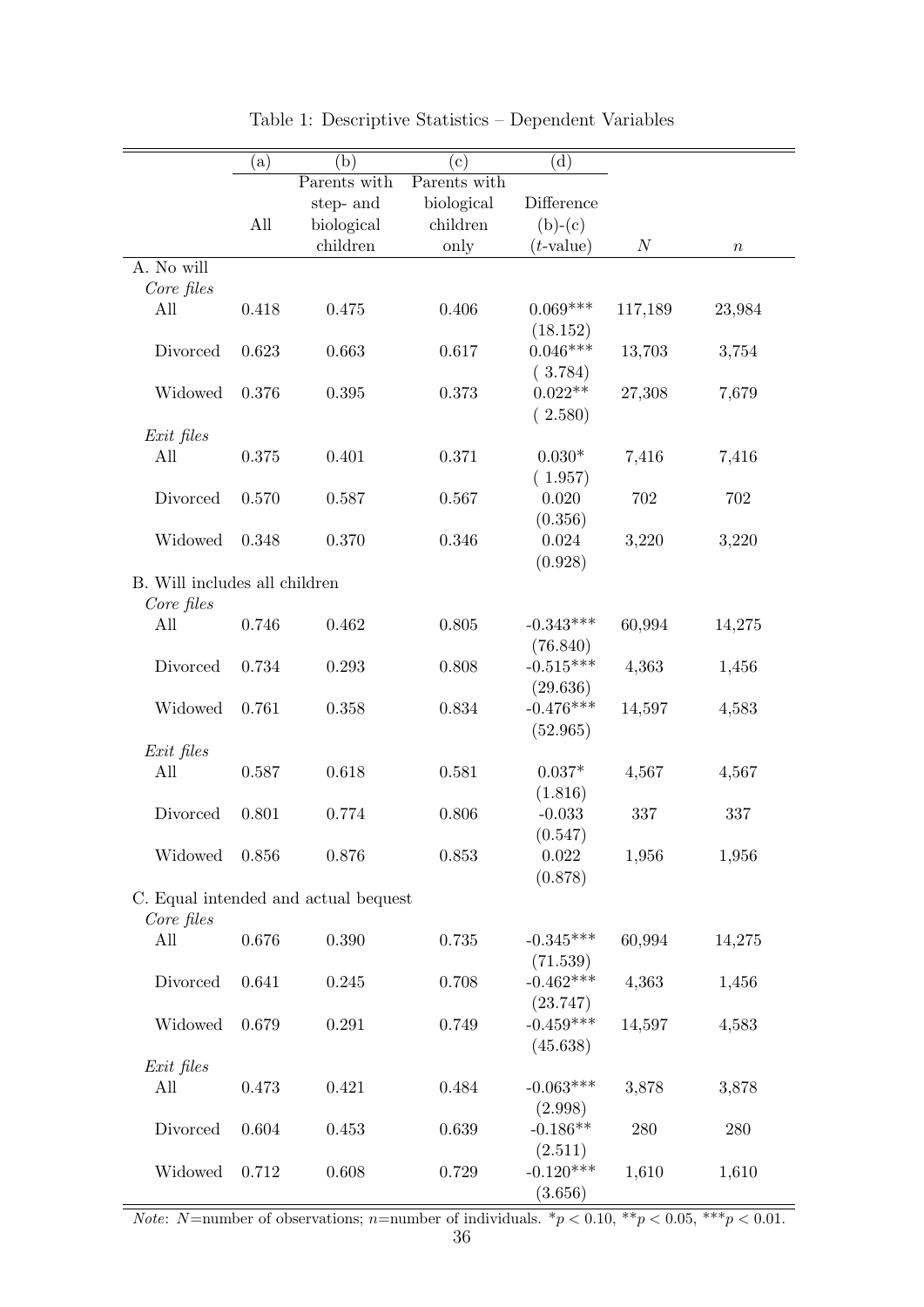|                                                           |           |         | Parents      |            |                                                    |
|-----------------------------------------------------------|-----------|---------|--------------|------------|----------------------------------------------------|
|                                                           |           |         | with         | Parents    | Parents                                            |
|                                                           | All       | Parents | step- and    | with step- | included                                           |
|                                                           |           | with    | biological   | children   | in the                                             |
|                                                           |           | a will  | children     | and a will | $\mathop{\text{exit}}\nolimits$ files <sup>a</sup> |
|                                                           | $\rm (a)$ | (b)     | $\rm ^{(c)}$ | (d)        | (e)                                                |
| 1 if has step- and biological children                    | 0.223     | 0.196   | 1.000        | 1.000      | 0.136                                              |
| Demographics                                              |           |         |              |            |                                                    |
| Female                                                    | 0.564     | 0.557   | 0.559        | 0.573      | 0.529                                              |
| Age                                                       | 68.59     | 70.76   | 65.64        | 68.65      | 78.17                                              |
|                                                           | (10.59)   | (10.32) | (10.81)      | (10.66)    | (10.39)                                            |
| 1 if white                                                | 0.829     | 0.927   | 0.797        | 0.910      | 0.833                                              |
| 1 if married or partnered                                 | 0.644     | 0.672   | 0.692        | 0.699      | 0.476                                              |
| 1 if separated, divorced                                  |           |         |              |            |                                                    |
| or never married                                          | 0.123     | 0.078   | 0.123        | 0.082      | 0.096                                              |
| 1 if widowed                                              | 0.233     | 0.250   | 0.185        | 0.218      | 0.429                                              |
| Number of marriages                                       | $1.355\,$ | 1.312   | 1.920        | 1.951      | 1.347                                              |
|                                                           | (0.668)   | (0.612) | (0.815)      | (0.767)    | (0.664)                                            |
| Health                                                    |           |         |              |            |                                                    |
| 1 if in poor/fair health                                  | 0.297     | 0.246   | 0.286        | 0.242      | 0.622                                              |
| Education                                                 |           |         |              |            |                                                    |
| 1 if below high school                                    | 0.368     | 0.317   | 0.350        | 0.314      | 0.423                                              |
| 1 if high school                                          | 0.341     | 0.350   | 0.338        | 0.349      | 0.306                                              |
| 1 if college or more                                      | $0.292\,$ | 0.333   | 0.312        | 0.337      | 0.271                                              |
| Employment                                                |           |         |              |            |                                                    |
| 1 if in the labor force                                   | 0.412     | 0.366   | 0.459        | 0.392      | 0.068                                              |
| 1 if disabled                                             | 0.082     | 0.046   | 0.099        | 0.056      | 0.154                                              |
| 1 if retired                                              | $0.506\,$ | 0.588   | 0.443        | 0.551      | 0.778                                              |
| Child variables                                           |           |         |              |            |                                                    |
| Number of children                                        | 3.522     | 3.274   | 5.004        | 4.852      | 3.464                                              |
|                                                           | (2.092)   | (1.860) | (2.436)      | (2.272)    | (2.219)                                            |
| Number of bio children                                    | 3.092     | 2.889   | 3.075        | 2.887      | 3.129                                              |
|                                                           | (1.791)   | (1.551) | (1.878)      | (1.691)    | (1.993)                                            |
| Number of stepchildren                                    | 0.430     | 0.384   | 1.929        | 1.965      | 0.335                                              |
|                                                           | (1.149)   | (1.077) | (1.741)      | (1.682)    | (1.102)                                            |
| Coefficient of within-family variation                    | 0.411     | 0.398   | 0.449        | 0.433      | 0.414                                              |
| for children's predicted income <sup><math>b</math></sup> | (0.356)   | (0.265) | (0.382)      | (0.217)    | (0.230)                                            |
|                                                           |           |         |              |            |                                                    |

Table 2: Descriptive Statistics – Explanatory Variables

(cont.)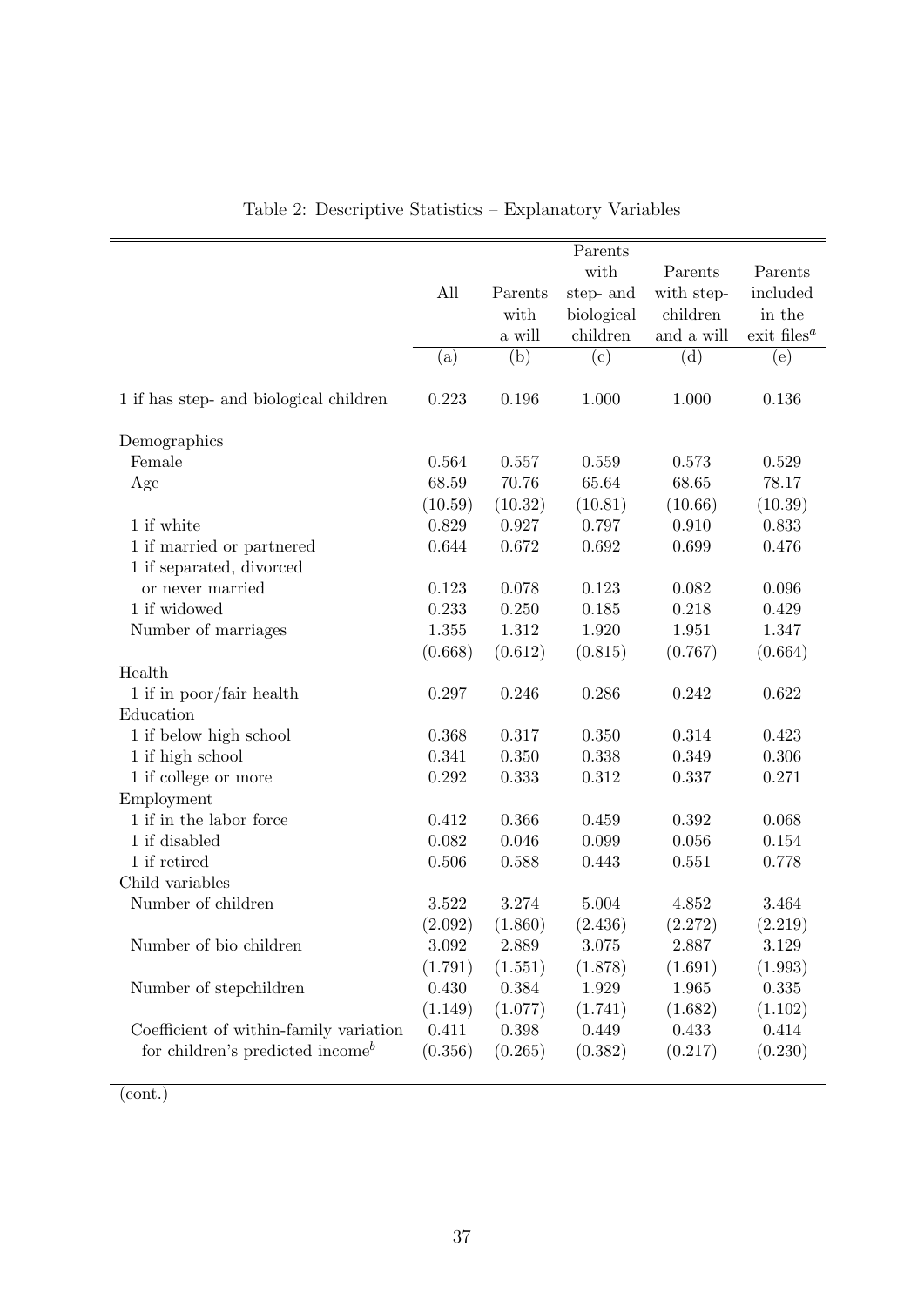## $\frac{\text{(cont.)}}{\ }$

| $\overline{\phantom{a}}$                                                  | $\lbrack a)$ | $\mathbf{b}$ | $(\mathbf{c})$ | (d)         | (e)         |  |
|---------------------------------------------------------------------------|--------------|--------------|----------------|-------------|-------------|--|
| Financial variables                                                       |              |              |                |             |             |  |
| Real annual                                                               | 26,940       | 28,271       | 29,788         | 32,492      | 7,630       |  |
| household income <sup><math>c</math></sup>                                | (205,093)    | (157, 141)   | (44, 663)      | (56,093)    | (18,500)    |  |
| Real wealth <sup>d</sup>                                                  | 267,702      | 387,954      | 231,881        | 351,730     | 238,948     |  |
|                                                                           | (1,268,856)  | (1,543,720)  | (1,084,812)    | (1,370,953) | (1,521,039) |  |
| 1 if gave money to<br>at least a child <sup>e</sup><br>1 if gave money to | 0.362        | 0.411        | 0.379          | 0.424       | 0.255       |  |
| all children equally <sup><math>e</math></sup>                            | 0.079        | 0.101        | 0.032          | 0.415       | 0.081       |  |
| N                                                                         | 117,189      | 68,248       | 26,111         | 13,348      | 7,071       |  |
| $\, n$                                                                    | 23,984       | 12,763       | 5,082          | 2,342       | 7,071       |  |

Note: Figures are means and standard deviations (for continuous variables only) are in parentheses.  $N$ =number of observations;  $n$ =number of individuals.

<sup>a</sup> Values are from the last year of observation in the core files. For some of the variables,  $N$  and  $n$  are different from the values given at the bottom of the table. They are available from the authors.  $<sup>b</sup>$  Based on 60,055 observations from 8,776 individuals.</sup>

 $c$  In 1995 values, and based on 74,099 observations from 13,323 respondents.

 $d$  In 1995 values, and based on 52,078 observations from 10,830 respondents; includes values of financial and real estate properties.

<sup>e</sup> Based on 78,773 observations from 15,493 respondents.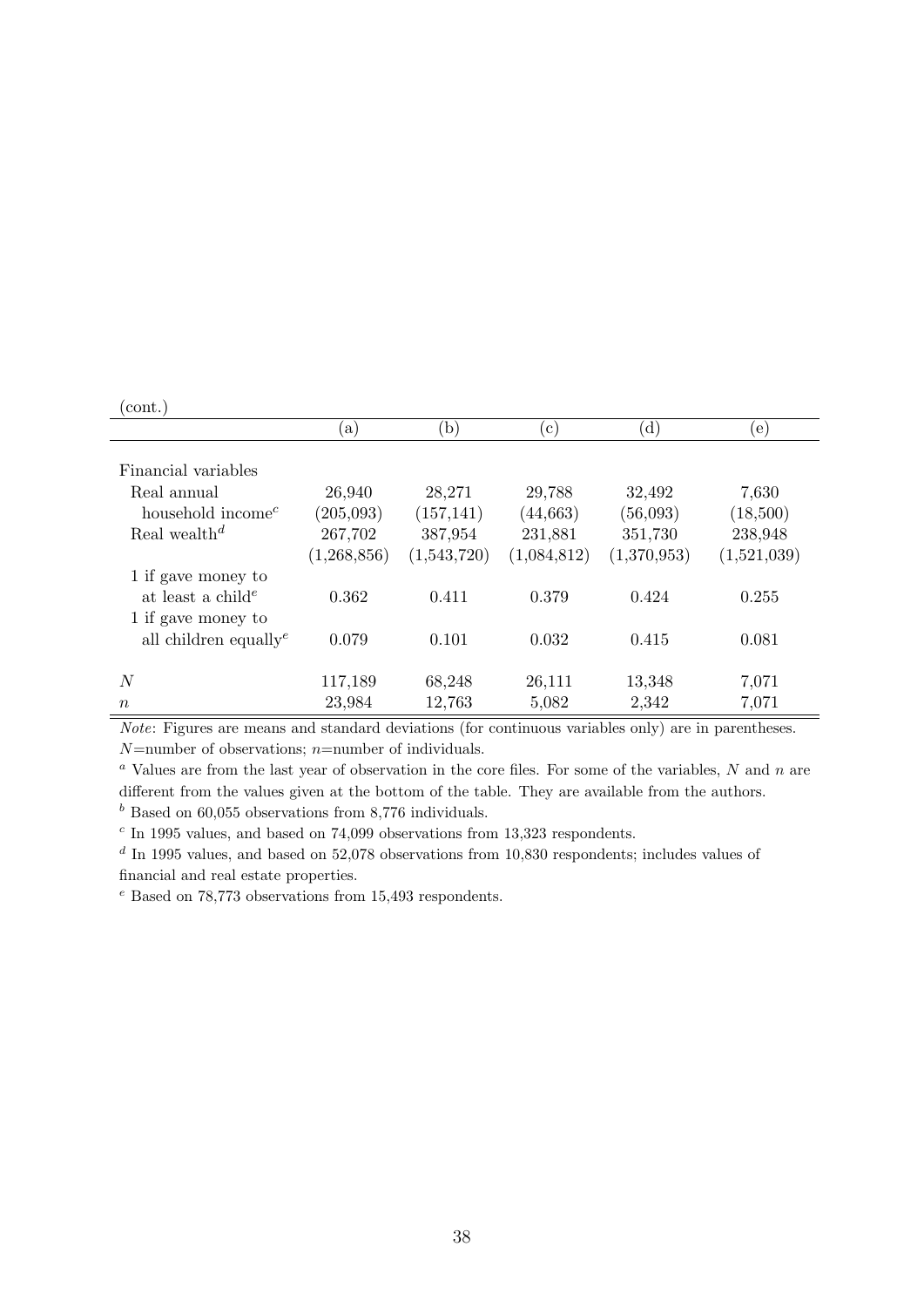|                     |                  | Specification  |                |              |                |             |  |
|---------------------|------------------|----------------|----------------|--------------|----------------|-------------|--|
|                     |                  | (a)            | (b)            | $^{\rm (c)}$ | (d)            | $\rm(e)$    |  |
| All parents         | Estimate         | 0.006          | $\,0.003\,$    | $-0.017$     | $-0.014$       | $-0.028$    |  |
|                     | (s.e.)           | (0.020)        | (0.024)        | (0.020)      | (0.023)        | (0.030)     |  |
|                     | $\cal N$         | 117,189        | 78,773         | 67,615       | 51,761         | 32,199      |  |
|                     | $\boldsymbol{n}$ | 23,984         | 21,178         | 16,198       | 15,041         | 9,285       |  |
|                     |                  |                |                |              |                |             |  |
| Mothers             | Estimate         | $-0.009$       | $-0.017$       | $-0.051*$    | $-0.045$       | $-0.037$    |  |
|                     | (s.e.)           | (0.029)        | (0.033)        | (0.030)      | (0.032)        | (0.036)     |  |
|                     | $\boldsymbol{N}$ | 66,098         | 52,419         | 36,763       | 33,001         | 25,084      |  |
|                     | $\boldsymbol{n}$ | 13,498         | 12,662         | 9,055        | 8,824          | 6,854       |  |
| Fathers             | Estimate         | 0.024          | 0.032          | 0.011        | 0.019          | 0.011       |  |
|                     | (s.e.)           | (0.026)        | (0.033)        | (0.025)      | (0.033)        | (0.056)     |  |
|                     | $\cal N$         | 51,091         | 26,354         | 30,852       | 18,760         | 7,115       |  |
|                     | $\boldsymbol{n}$ | 10,509         | 8,530          | 7,152        | 6,225          | 2,435       |  |
|                     |                  |                |                |              |                |             |  |
| Widows and widowers | Estimate         | $-0.049$       | $-0.052$       | $-0.026$     | $-0.028$       | $-0.007$    |  |
|                     | (s.e.)           | (0.032)        | (0.032)        | (0.020)      | (0.021)        | (0.024)     |  |
|                     | $\cal N$         | 27,308         | 26,986         | 21,135       | 20,972         | 16,104      |  |
|                     | $\boldsymbol{n}$ | 7,679          | 7,638          | 6,662        | 6,637          | 5,248       |  |
| Widows              | Estimate         | $-0.074**$     | $-0.069**$     | $-0.043**$   | $-0.041**$     | $-0.019$    |  |
|                     | (s.e.)           | (0.033)        | (0.034)        | (0.019)      | (0.020)        | (0.024)     |  |
|                     | $\boldsymbol{N}$ | 22,416         | 22,196         | 17,179       | 17,073         | 13,152      |  |
|                     | $\boldsymbol{n}$ | 5,960          | 5,935          | 5,158        | 5,142          | 4,085       |  |
|                     |                  |                |                |              |                |             |  |
| Widowers            | Estimate         | $0.019\,$      | $-0.007$       | 0.046        | 0.022          | $\,0.044\,$ |  |
|                     | (s.e.)           | (0.072)        | (0.071)        | (0.066)      | (0.063)        | (0.076)     |  |
|                     | $\cal N$         | 4,892          | 4,790          | 3,956        | 3,899          | 2,952       |  |
|                     | $\boldsymbol{n}$ | 1,725          | 1,709          | 1,509        | 1,500          | 1,166       |  |
| Divorced parents    | Estimate         | 0.033          | 0.048          | $0.106**$    | $0.105**$      | $0.116**$   |  |
|                     | (s.e.)           | (0.031)        | (0.034)        | (0.048)      | (0.051)        | (0.056)     |  |
|                     | $\cal N$         | 13,703         | 13,140         | 10,087       | 9,853          | 7,006       |  |
|                     | $\boldsymbol{n}$ | 3,754          | 3,653          | 3,034        | 2,999          | 2,118       |  |
|                     |                  |                |                |              |                |             |  |
| Divorced mothers    | Estimate         | $-0.019$       | $0.020\,$      | 0.107        | 0.097          | $-0.050$    |  |
|                     | (s.e.)           | (0.054)        | (0.051)        | (0.073)      | (0.078)        | (0.138)     |  |
|                     | $\boldsymbol{N}$ | 8,916          | 8,690          | 6,496        | 6,425          | 4,715       |  |
|                     | $\boldsymbol{n}$ | 2,346          | 2,311          | 1,878        | 1,872          | 1,372       |  |
| Divorced fathers    | Estimate         | $0.076^{\ast}$ | $0.082^{\ast}$ | $0.118*$     | $0.121^{\ast}$ | $0.195***$  |  |
|                     | (s.e.)           | (0.044)        | (0.048)        | (0.062)      | (0.065)        | (0.060)     |  |
|                     | $\boldsymbol{N}$ | 4,787          | 4,450          | 3,591        | 3,428          | 2,291       |  |
|                     | $\,n$            | 1,411          | 1,344          | 1,156        | 1,127          | 746         |  |

Table 3: Effect of Having Stepchildren on the Probability of Not Having a Will

Note: The figures are marginal effects of the parent with stepchildren indicator from random effects probit models. The comparison group is given by parents with biological children only. See the text for an explanation of specifications (a)–(e).

N=number of observations; n=number of individuals.  $*$  p < 0.10,  $*$  $*$  p < 0.05,  $**$  p < 0.01.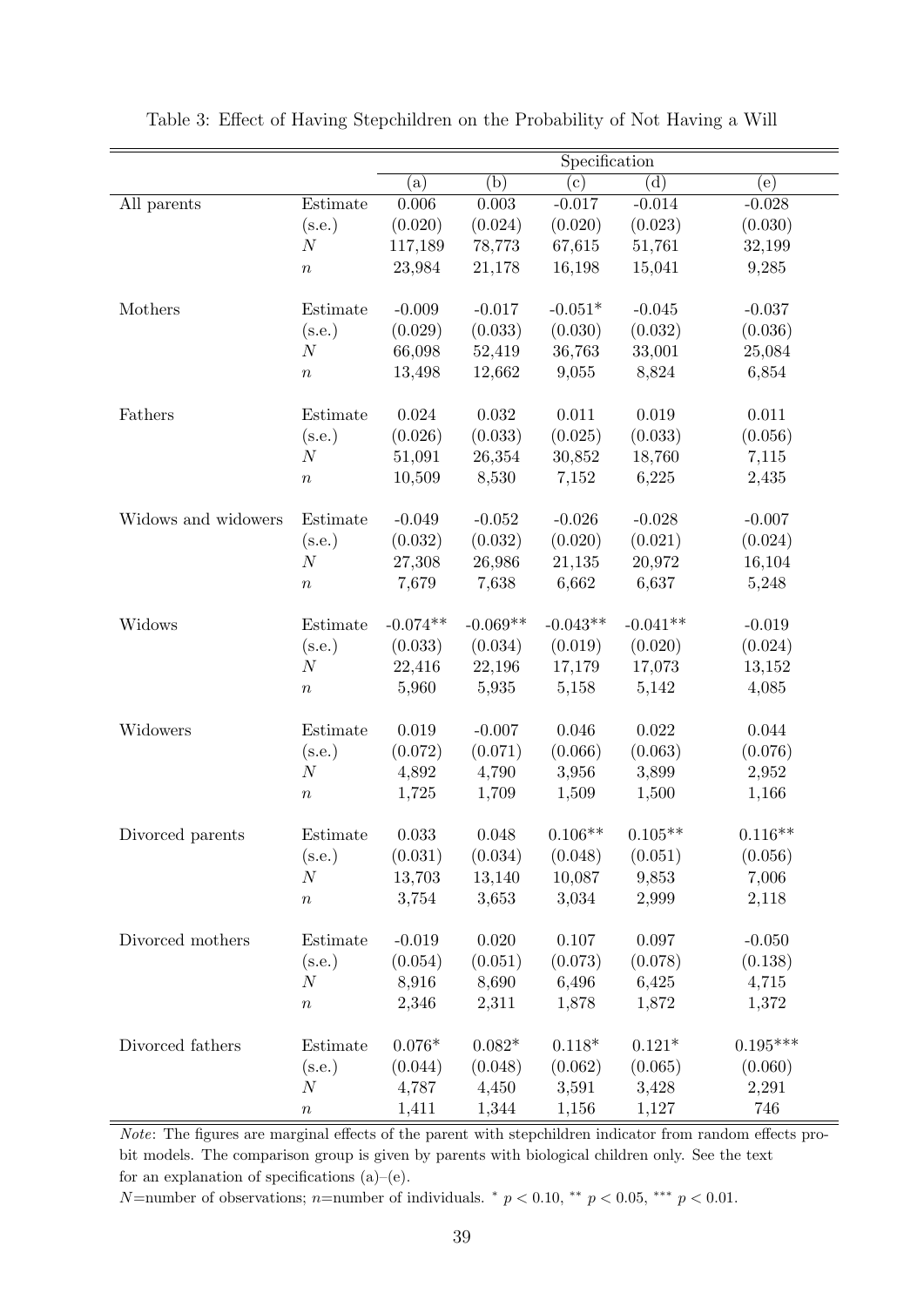|                     |                  | Specification |                  |            |                |            |
|---------------------|------------------|---------------|------------------|------------|----------------|------------|
|                     |                  | (a)           | $\overline{(b)}$ | (c)        | $\overline{d}$ | (e)        |
| All parents         | Estimate         | $0.145***$    | $0.155***$       | $0.148***$ | $0.152***$     | $0.148***$ |
|                     | (s.e.)           | (0.033)       | (0.032)          | (0.036)    | (0.036)        | (0.039)    |
|                     | $\boldsymbol{N}$ | 41,075        | 34,127           | 24,437     | 22,450         | 18,118     |
|                     | $\, n$           | 12,739        | 11,868           | 8,767      | 8,529          | 6,927      |
| Mothers             | Estimate         | $0.120***$    | $0.128***$       | $0.126***$ | $0.137***$     | $0.144***$ |
|                     | (s.e.)           | (0.039)       | (0.038)          | (0.043)    | (0.044)        | (0.047)    |
|                     | $\boldsymbol{N}$ | 33,844        | 27,895           | 19,196     | 17,628         | 14,381     |
|                     | $\, n$           | 9,847         | 9,259            | 6,557      | 6,401          | 5,246      |
| Fathers             | Estimate         | $0.213***$    | $0.223***$       | $0.169***$ | $0.167***$     | $0.137**$  |
|                     | (s.e.)           | (0.060)       | (0.058)          | (0.061)    | (0.062)        | (0.069)    |
|                     | N                | 7,231         | 6,232            | 5,241      | 4,822          | 3,737      |
|                     | $\, n$           | 2,900         | 2,615            | 2,211      | 2,129          | 1,682      |
| Widows and widowers | Estimate         | $0.196***$    | $0.189***$       | $0.087***$ | $0.084***$     | $0.075**$  |
|                     | (s.e.)           | (0.044)       | (0.044)          | (0.032)    | (0.032)        | (0.033)    |
|                     | $\boldsymbol{N}$ | 14,384        | 14,291           | 11,224     | 11,164         | 9,198      |
|                     | $\boldsymbol{n}$ | 5,352         | 5,331            | 4,653      | 4,634          | 3,804      |
| Widows              | Estimate         | $0.190***$    | $0.183***$       | $0.085**$  | $0.082**$      | $0.076**$  |
|                     | (s.e.)           | (0.051)       | (0.051)          | (0.037)    | (0.037)        | (0.038)    |
|                     | $\boldsymbol{N}$ | 11,887        | 11,815           | 9,167      | 9,121          | 7,514      |
|                     | $\, n$           | 4,237         | 4,220            | 3,667      | 3,652          | 2,992      |
| Widowers            | Estimate         | $0.203**$     | $0.186**$        | 0.088      | 0.082          | 0.059      |
|                     | (s.e.)           | (0.083)       | (0.080)          | (0.065)    | (0.063)        | (0.064)    |
|                     | $\boldsymbol{N}$ | 2,497         | 2,476            | 2,057      | 2,043          | 1,684      |
|                     | $\, n$           | 1,118         | 1,114            | 987        | 983            | 813        |
|                     |                  |               |                  |            |                |            |
| Divorced parents    | Estimate         | $0.073***$    | $0.075***$       | $0.122***$ | $0.127***$     | $0.124**$  |
|                     | (s.e.)           | (0.027)       | (0.028)          | (0.045)    | (0.044)        | (0.050)    |
|                     | $\cal N$         | 7,897         | 7,817            | 5,893      | 5,847          | 4,391      |
|                     | $\boldsymbol{n}$ | 2,792         | 2,776            | 2,280      | 2,264          | 1,699      |
| Divorced mothers    | Estimate         | 0.0488        | $0.0525*$        | $0.123**$  | $0.130**$      | $0.141**$  |
|                     | (s.e.)           | (0.032)       | (0.032)          | (0.056)    | (0.055)        | (0.058)    |
|                     | $\mathcal N$     | 5,483         | 5,441            | 4,026      | 4,005          | 3,073      |
|                     | $\boldsymbol{n}$ | 1,851         | 1,848            | 1,504      | 1,499          | 1,150      |
| Divorced fathers    | Estimate         | $0.131**$     | $0.137**$        | 0.120      | $0.130*$       | 0.103      |
|                     | (s.e.)           | (0.054)       | (0.055)          | (0.074)    | (0.074)        | (0.088)    |
|                     | $\cal N$         | 2,414         | 2,376            | 1,867      | 1,842          | 1,318      |
|                     | $\, n$           | 943           | 930              | 776        | 765            | 549        |

Table 4: Effect of No Contacts on the Probability of Not Having a Will

Note: The figures are marginal effects of the no-contact parent indicator from random effects probit models. See the note to Table 3 for further explanations.

N=number of observations; n=number of individuals.  $*$   $p < 0.10$ ,  $**$   $p < 0.05$ ,  $**$   $p < 0.01$ .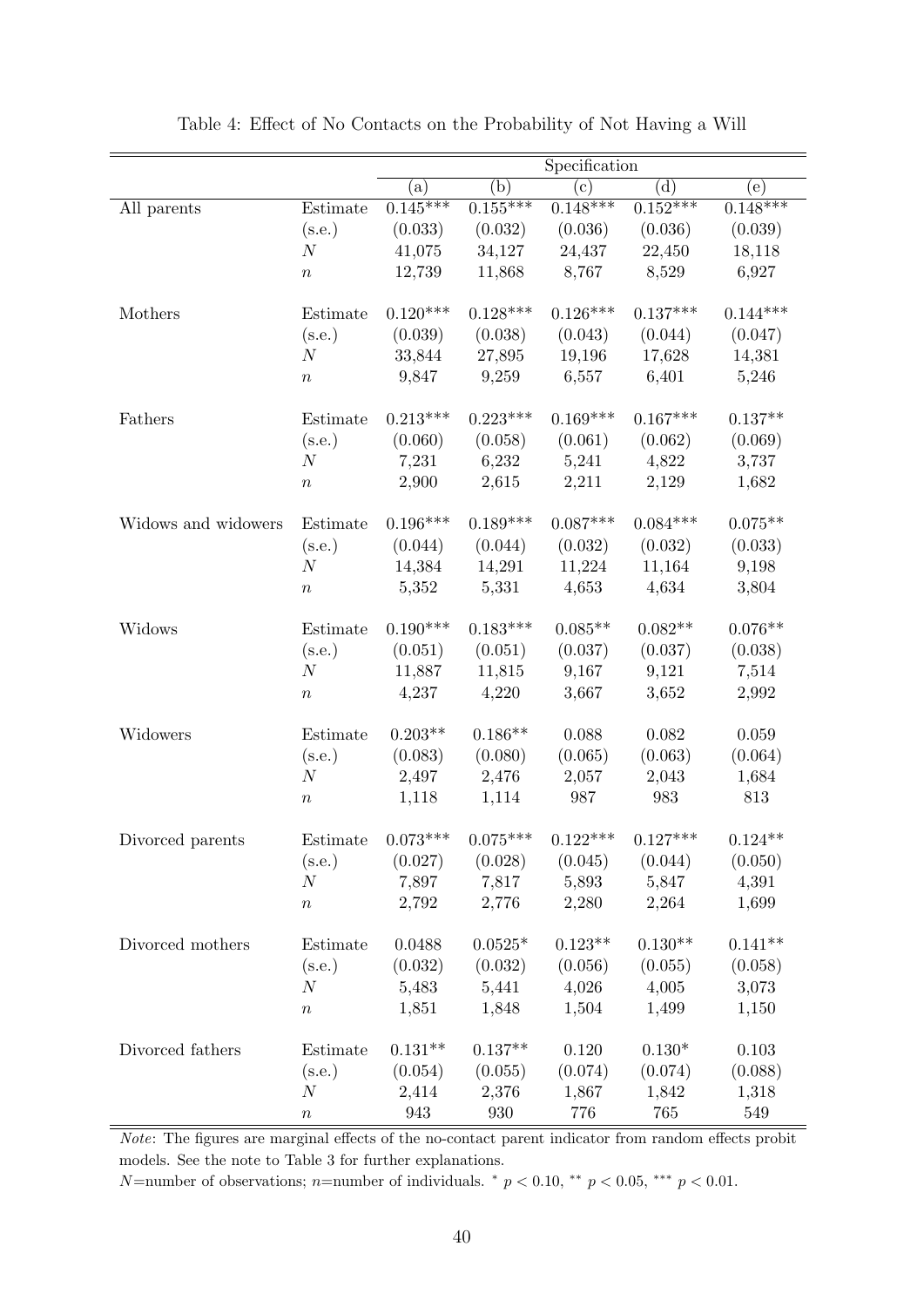|                     |                  | Specification        |                 |                                         |                    |             |
|---------------------|------------------|----------------------|-----------------|-----------------------------------------|--------------------|-------------|
|                     |                  | (a)                  | (b)             | (c)                                     | (d)                | (e)         |
| All parents         | Estimate         | $-0.279***$          | $-0.311***$     | $-0.305***$                             | $-0.328***$        | $-0.385***$ |
|                     | (s.e.)           | (0.017)              | (0.020)         | (0.021)                                 | (0.024)            | (0.029)     |
|                     | $\boldsymbol{N}$ | 60,994               | 39,761          | 37,446                                  | 28,031             | 19,435      |
|                     | $\boldsymbol{n}$ | 14,275               | 12,328          | 9,762                                   | 8,956              | 6,168       |
|                     |                  |                      |                 |                                         |                    |             |
| Mothers             | Estimate         | $-0.360***$          | $-0.359***$     | $-0.391***$                             | $-0.377***$        | $-0.365***$ |
|                     | (s.e.)           | (0.022)              | (0.026)         | (0.030)                                 | (0.032)            | (0.034)     |
|                     | $\boldsymbol{N}$ | 33,529               | 25,862          | 19,639                                  | 17,535             | 15,302      |
|                     | $\, n$           | 7,827                | 7,243           | 5,267                                   | 5,112              | 4,589       |
| Fathers             | Estimate         | $-0.190***$          | $-0.251***$     | $-0.215***$                             | $-0.266***$        | $-0.435***$ |
|                     | (s.e.)           | (0.025)              | (0.032)         | (0.031)                                 | (0.038)            | (0.057)     |
|                     | N                | 27,465               | 13,899          | 17,807                                  | 10,496             | 4,133       |
|                     | $\, n$           | 6,460                | 5,091           | 4,500                                   | 3,848              | 1,581       |
| Widows and widowers | Estimate         | $-0.421***$          | $-0.398***$     | $-0.393***$                             | $-0.374***$        | $-0.377***$ |
|                     | (s.e.)           | (0.040)              | (0.041)         | (0.042)                                 | (0.043)            | (0.045)     |
|                     | N                | 14,597               | 14,402          | 12,620                                  | 12,514             | 11,075      |
|                     |                  | 4,583                | 4,554           | 4,207                                   | 4,187              | 3,817       |
|                     | $\, n$           |                      |                 |                                         |                    |             |
| Widows              | Estimate         | $-0.444***$          | $-0.433***$     | $-0.419***$                             | $-0.408***$        | $-0.410***$ |
|                     | (s.e.)           | (0.044)              | (0.045)         | (0.046)                                 | (0.047)            | (0.048)     |
|                     | N                | 11,911               | 11,776          | 10,247                                  | 10,178             | 9,064       |
|                     | $\, n$           | 3,548                | 3,529           | 3,247                                   | 3,235              | 2,975       |
| Widowers            | Estimate         | $-0.343***$          | $-0.258***$     | $-0.288***$                             | $-0.225**$         | $-0.219**$  |
|                     | (s.e.)           | (0.101)              | (0.010)         | (0.104)                                 | (0.101)            | (0.107)     |
|                     | N                | 2,686                | 2,626           | 2,373                                   | 2,336              | 2,011       |
|                     | $\boldsymbol{n}$ | 1,039                | 1,029           | 963                                     | $\boldsymbol{955}$ | 843         |
|                     |                  |                      |                 |                                         |                    |             |
| Divorced parents    |                  | Estimate $-0.604***$ | $-0.629***$     | $-0.605***$                             | $-0.630***$        | $-0.589***$ |
|                     | (s.e.)           |                      |                 | $(0.068)$ $(0.073)$ $(0.078)$           | (0.080)            | (0.097)     |
|                     | N                | 4,363                | $4,172$ $3,664$ |                                         | 3,573              | 2,960       |
|                     | $\, n$           | 1,456                | 1,413           |                                         | $1,257$ $1,237$    | 994         |
| Divorced mothers    | Estimate         | $-0.495***$          | $-0.477***$     | $-0.467***$                             | $-0.469***$        | $-0.462***$ |
|                     | (s.e.)           |                      |                 | $(0.117)$ $(0.132)$ $(0.147)$ $(0.154)$ |                    | (0.166)     |
|                     | N                |                      |                 | 2,818 2,741 2,385 2,356                 |                    | 2,042       |
|                     | $\, n$           | 877                  | 863             | 763                                     | 759                | 645         |
|                     |                  |                      |                 |                                         |                    |             |
| Divorced fathers    | Estimate         | $-0.633***$          | $-0.678***$     | $-0.623***$                             | $-0.660***$        | $-0.581***$ |
|                     | (s.e.)           |                      |                 | $(0.086)$ $(0.088)$ $(0.095)$ $(0.097)$ |                    | (0.137)     |
|                     | N                | 1,545                | $1,431$ $1,279$ |                                         | 1,217              | 918         |
|                     | $\, n$           | 580                  | 550             | 494                                     | 478                | 349         |

Table 5: Effect of Having Stepchildren on the Probability that the Will Includes All Children

Note: See the note to Table 3.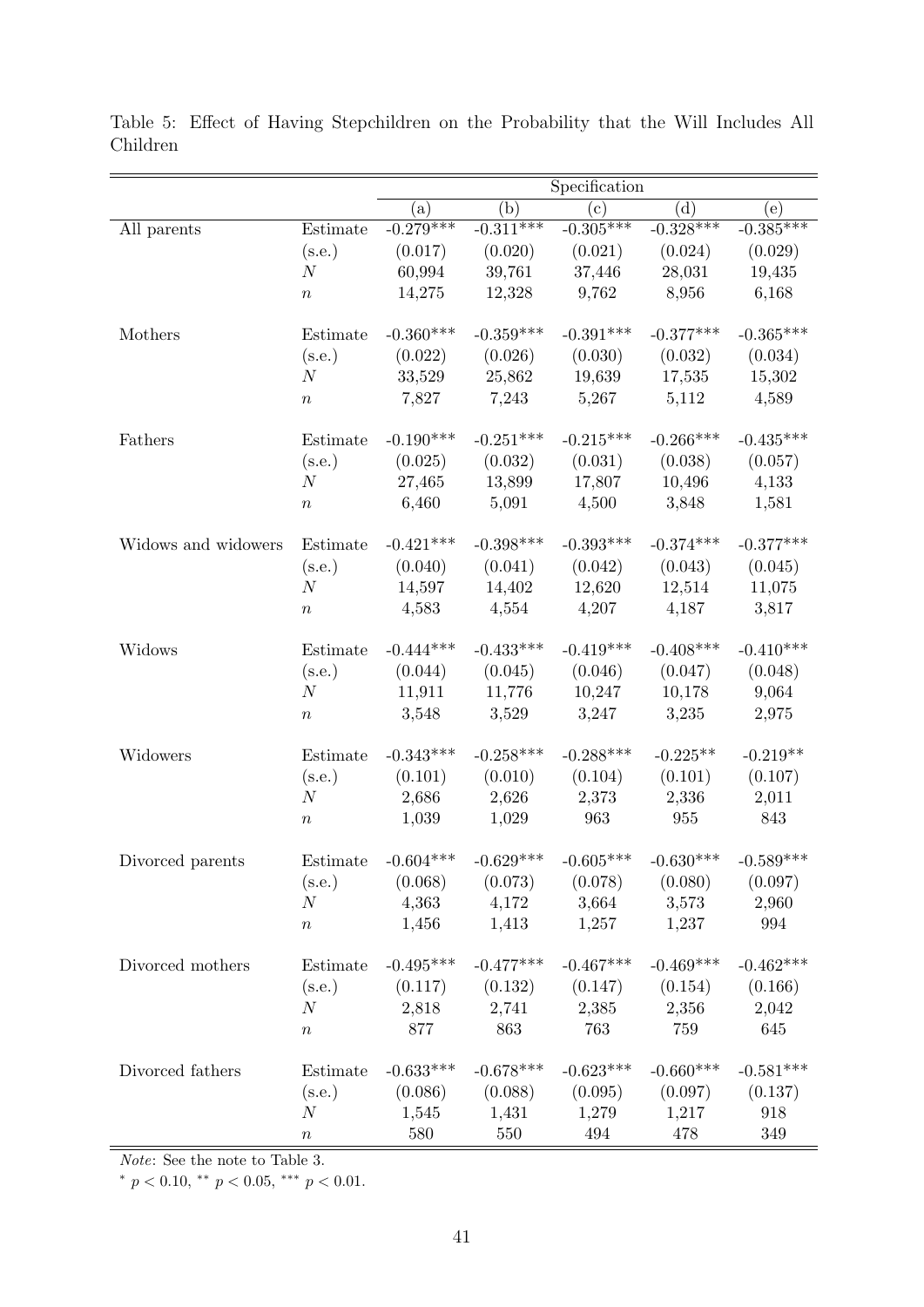|                     |                  | Specification        |                 |                                         |                    |             |
|---------------------|------------------|----------------------|-----------------|-----------------------------------------|--------------------|-------------|
|                     |                  | (a)                  | (b)             | (c)                                     | (d)                | (e)         |
| All parents         | Estimate         | $-0.285***$          | $-0.310***$     | $-0.288***$                             | $-0.311***$        | $-0.375***$ |
|                     | (s.e.)           | (0.016)              | (0.020)         | (0.021)                                 | (0.024)            | (0.028)     |
|                     | $\boldsymbol{N}$ | 60,994               | 39,761          | 37,446                                  | 28,031             | 19,435      |
|                     | $\boldsymbol{n}$ | 14,275               | 12,328          | 9,762                                   | 8,956              | 6,168       |
|                     |                  |                      |                 |                                         |                    |             |
| Mothers             | Estimate         | $-0.371***$          | $-0.365***$     | $-0.376***$                             | $-0.358***$        | $-0.347***$ |
|                     | (s.e.)           | (0.021)              | (0.025)         | (0.028)                                 | (0.031)            | (0.033)     |
|                     | N                | 33,529               | 25,862          | 19,639                                  | 17,535             | 15,302      |
|                     | $\, n$           | 7,827                | 7,243           | 5,267                                   | 5,112              | 4,589       |
| Fathers             | Estimate         | $-0.185***$          | $-0.233***$     | $-0.195***$                             | $-0.246***$        | $-0.427***$ |
|                     | (s.e.)           | (0.025)              | (0.032)         | (0.031)                                 | (0.038)            | (0.051)     |
|                     | $\boldsymbol{N}$ | 27,465               | 13,899          | 17,807                                  | 10,496             | 4,133       |
|                     | $\, n$           | 6,460                | 5,091           | 4,500                                   | 3,848              | 1,581       |
| Widows and widowers | Estimate         | $-0.404***$          | $-0.386***$     | $-0.382***$                             | $-0.362***$        | $-0.357***$ |
|                     | (s.e.)           | (0.038)              | (0.039)         | (0.041)                                 | (0.041)            | (0.043)     |
|                     | $\cal N$         | 14,597               | 14,402          | 12,620                                  | 12,514             | 11,075      |
|                     | $\, n$           | 4,583                | 4,554           | 4,207                                   | 4,187              | 3,817       |
|                     |                  |                      |                 |                                         |                    |             |
| Widows              | Estimate         | $-0.422***$          | $-0.413***$     | $-0.404***$                             | $-0.392***$        | $-0.386***$ |
|                     | (s.e.)           | (0.041)              | (0.042)         | (0.044)                                 | (0.045)            | (0.047)     |
|                     | N                | 11,911               | 11,776          | 10,247                                  | 10,178             | 9,064       |
|                     | $\, n$           | 3,548                | 3,529           | 3,247                                   | 3,235              | 2,975       |
| Widowers            | Estimate         | $-0.325***$          | $-0.265***$     | $-0.275***$                             | $-0.225**$         | $-0.206*$   |
|                     | (s.e.)           | (0.096)              | (0.100)         | (0.102)                                 | (0.103)            | (0.111)     |
|                     | $\boldsymbol{N}$ | 2,686                | 2,626           | 2,373                                   | 2,336              | 2,011       |
|                     | $\boldsymbol{n}$ | 1,039                | 1,029           | 963                                     | $\boldsymbol{955}$ | 843         |
|                     |                  |                      |                 |                                         |                    |             |
| Divorced parents    |                  | Estimate $-0.468***$ | $-0.502***$     | $-0.478***$                             | $-0.497***$        | $-0.469***$ |
|                     | (s.e.)           |                      |                 | $(0.060)$ $(0.064)$ $(0.069)$           | (0.071)            | (0.085)     |
|                     | N                | 4,363                | $4,172$ $3,664$ |                                         | 3,573              | 2,960       |
|                     | $\, n$           | 1,456                | 1,413           | 1,257                                   | 1,237              | 994         |
| Divorced mothers    | Estimate         | $-0.368***$          | $-0.370***$     | $-0.324**$                              | $-0.303**$         | $-0.284*$   |
|                     | (s.e.)           |                      |                 | $(0.108)$ $(0.121)$ $(0.132)$ $(0.140)$ |                    | (0.152)     |
|                     | N                |                      |                 | 2,818 2,741 2,385 2,356                 |                    | 2,042       |
|                     | $\, n$           | 877                  | 863             | 763                                     | 759                | 645         |
| Divorced fathers    | Estimate         | $-0.468***$          | $-0.510***$     | $-0.493***$                             | $-0.523***$        | $-0.524***$ |
|                     | (s.e.)           |                      |                 | $(0.077)$ $(0.079)$ $(0.084)$ $(0.085)$ |                    | (0.114)     |
|                     | $\boldsymbol{N}$ | 1,545                | 1,431           | $1,279$ $1,217$                         |                    | 918         |
|                     | $\, n$           | 580                  | 550             | 494                                     | 478                | 349         |
|                     |                  |                      |                 |                                         |                    |             |

Table 6: Effect of Having Stepchildren on the Probability that Stepparents Intend to Divide their Estate Equally Among All Children

 $\overline{\it Note:}$  See the note to Table 3.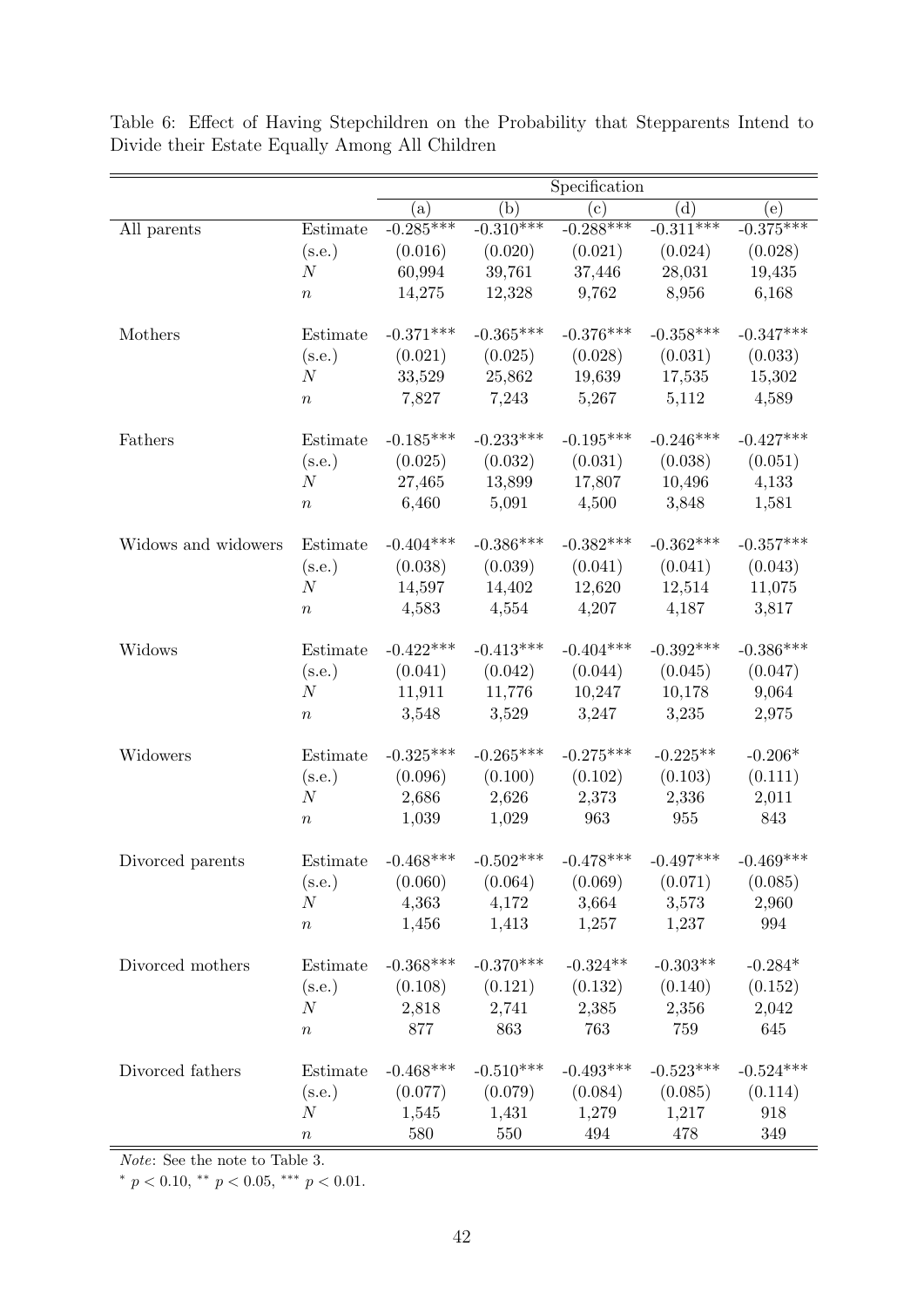|                                                              |            |                |             | Transition             |             |                        |
|--------------------------------------------------------------|------------|----------------|-------------|------------------------|-------------|------------------------|
|                                                              |            |                |             |                        |             | From 'not all children |
|                                                              |            |                |             | From 'not all children |             | in the will' to 'all   |
|                                                              |            | From 'no will' |             | in the will' to 'all   |             | children equally       |
|                                                              |            | to 'will'      |             | children in the will'  |             | in the will'           |
|                                                              | (a)        | (b)            | (c)         | (d)                    | (e)         | (f)                    |
| Panel A: Parents with Stepchildren                           |            |                |             |                        |             |                        |
| Parent has stepchildren                                      | 0.001      | 0.016          | $-0.085***$ | $-0.083***$            | $-0.078***$ | $-0.058**$             |
|                                                              | (0.009)    | (0.017)        | (0.016)     | (0.027)                | (0.015)     | (0.025)                |
|                                                              |            | 0.012          |             | $-0.238***$            |             | $-0.169***$            |
| Parent has stepchildren $\times$<br>from married to divorced |            |                |             |                        |             |                        |
|                                                              |            | (0.039)        |             | (0.032)                |             | (0.048)                |
| Parent has stepchildren $\times$                             |            | $-0.012$       |             | $-0.150***$            |             | $-0.113***$            |
| from married to widowed                                      |            | (0.022)        |             | (0.029)                |             | (0.029)                |
| $\boldsymbol{N}$                                             | 22,455     | 8,146          | 8,759       | 4,243                  | 11,470      | 5,279                  |
| $\, n$                                                       | 7,945      | 4,076          | 4,212       | 2,522                  | 5,290       | 3,089                  |
| Panel B: No-contact Parents                                  |            |                |             |                        |             |                        |
| No-contact parent                                            | $-0.007$   | $-0.013$       | $-0.114***$ | $-0.124**$             | $-0.112***$ | $-0.127***$            |
|                                                              | (0.007)    | (0.023)        | (0.019)     | (0.054)                | (0.016)     | (0.045)                |
| No-contact parent $\times$                                   |            | 0.169          |             | $-0.311***$            |             | $-0.205*$              |
| from married to divorced                                     |            | (0.118)        |             | (0.076)                |             | (0.111)                |
| No-contact parent $\times$                                   |            | 0.090          |             | $-0.063$               |             | $-0.089$               |
| from married to widowed                                      |            | (0.060)        |             | (0.098)                |             | (0.083)                |
|                                                              |            |                |             |                        |             |                        |
| $\boldsymbol{N}$                                             | 10,392     | 2,402          | 2,553       | 867                    | 3,717       | 1,136                  |
| $\, n$                                                       | 4,529      | 1,455          | 1,604       | 647                    | 2,211       | 840                    |
|                                                              |            |                |             |                        |             |                        |
| Panel C: Widowed Parents and Parents with Stepchildren       |            |                |             |                        |             |                        |
| Widowed parent                                               | $0.099***$ | $0.114***$     | $0.083***$  | $0.147***$             | $0.050**$   | $0.085***$             |
|                                                              | (0.016)    | (0.020)        | (0.024)     | (0.032)                | (0.020)     | (0.025)                |
| Parent has stepchildren                                      |            | $0.039*$       |             | $-0.114***$            |             | $-0.091***$            |
|                                                              |            | (0.022)        |             | (0.035)                |             | (0.031)                |
| Widowed parent $\times$                                      |            | $-0.032$       |             | $-0.127***$            |             | $-0.092***$            |
| Parent has stepchildren                                      |            | (0.021)        |             | (0.035)                |             | (0.033)                |
| $\cal N$                                                     | 4,191      | 4,191          | 2,336       | 2,336                  | 2,917       | 2,917                  |
| $\, n$                                                       | 2,167      | 2,167          | 1,448       | 1,448                  | 1,776       | 1,776                  |
| Panel D: Widowed Parents and No-contact Parents              |            |                |             |                        |             |                        |
| Widowed parent                                               | $0.112***$ | $0.101***$     | $0.168***$  | $0.199***$             | $0.092***$  | $0.128***$             |
|                                                              | (0.020)    | (0.025)        | (0.035)     | (0.049)                | (0.029)     | (0.041)                |
| No-contact parent                                            |            | 0.001          |             | $-0.141***$            |             | $-0.133***$            |
|                                                              |            | (0.025)        |             | (0.054)                |             | (0.046)                |
| Widowed parent ×                                             |            | 0.070          |             | $-0.032$               |             | $-0.075$               |
| no-contact parent                                            |            | (0.058)        |             | (0.103)                |             | (0.087)                |
|                                                              |            |                |             |                        |             |                        |
| $\boldsymbol{N}$                                             | 2,848      | 1,979          | 1,246       | 786                    | 1,704       | 1,043                  |
| $\, n$                                                       | 1,507      | 1,183          | 826         | 589                    | 1,111       | 774                    |

Table 7: Changes in Parents' Bequest Intentions

Note: See the notes to Tables 3. All figures are computed on the core files.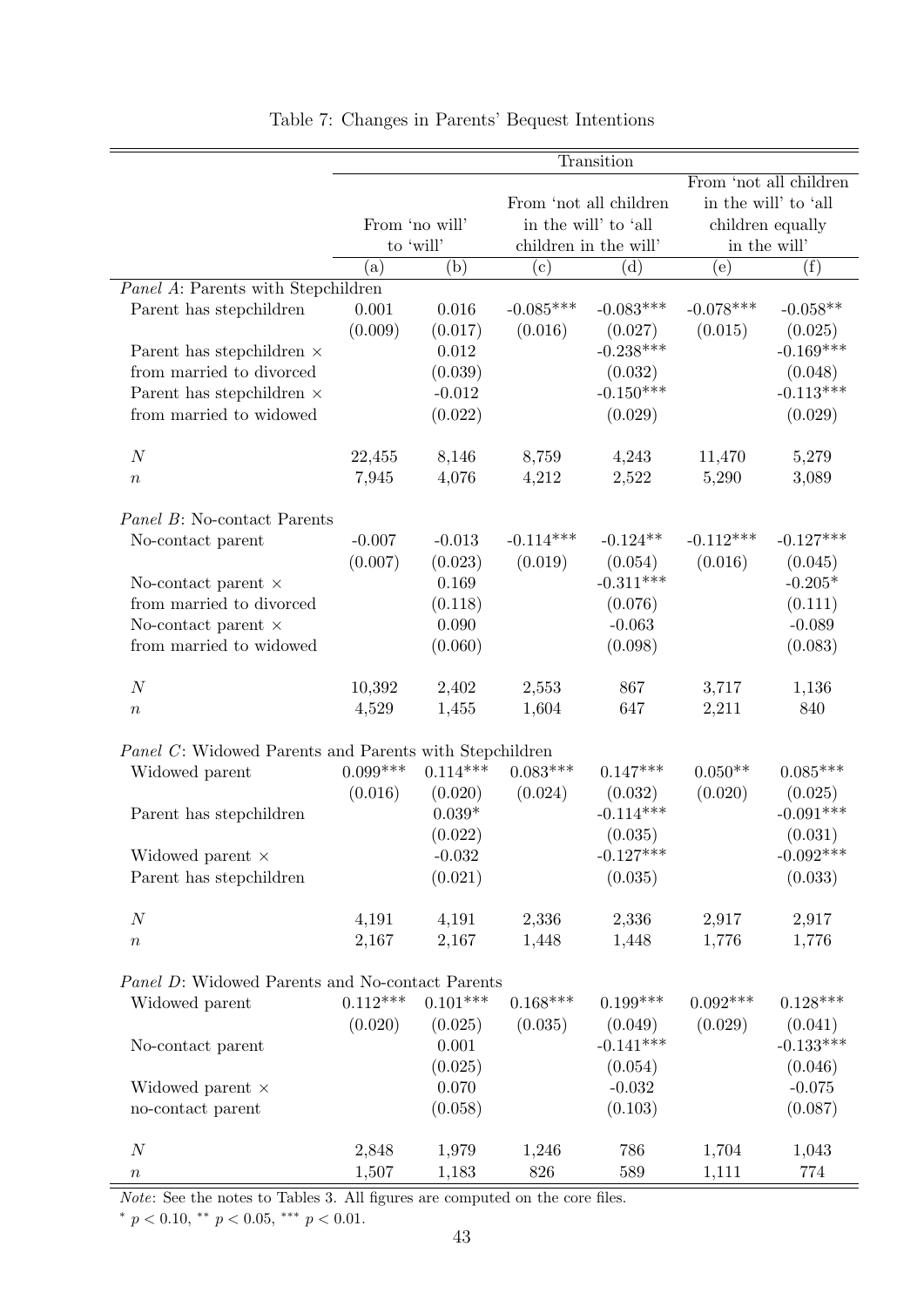| Probability of:  |                                             |          | No will     |              | Inclusion of |             | Equal<br>division<br>(b)<br>(a)<br>$-0.043$<br>(0.035)<br>3,753<br>$-0.029$<br>(0.056)<br>1,861<br>$-0.043$<br>(0.041)<br>1,890<br>$-0.094*$<br>(0.057)<br>1,548<br>0.001<br>(0.068) |  |
|------------------|---------------------------------------------|----------|-------------|--------------|--------------|-------------|--------------------------------------------------------------------------------------------------------------------------------------------------------------------------------------|--|
|                  |                                             |          |             | all children |              |             |                                                                                                                                                                                      |  |
|                  |                                             |          |             |              | in the will  |             |                                                                                                                                                                                      |  |
|                  |                                             | (a)      | (b)         | (a)          | (b)          |             |                                                                                                                                                                                      |  |
| All parents      | Estimate                                    | $-0.003$ | 0.007       | $-0.009$     | $0.075***$   | $-0.093***$ |                                                                                                                                                                                      |  |
|                  | (s.e.)                                      | (0.023)  | (0.024)     | (0.031)      | (0.033)      | (0.031)     |                                                                                                                                                                                      |  |
|                  | N                                           | 7,674    | 7,221       | 3,952        | 3,753        | 3,952       |                                                                                                                                                                                      |  |
| Mothers          | Estimate                                    | $-0.015$ | $-0.020$    | $0.003\,$    | 0.033        | $-0.045$    |                                                                                                                                                                                      |  |
|                  | (s.e.)                                      | (0.038)  | (0.040)     | (0.050)      | (0.049)      | (0.053)     |                                                                                                                                                                                      |  |
|                  | $\boldsymbol{N}$                            | 4,052    | 3,833       | 1,951        | 1,861        | 1,951       |                                                                                                                                                                                      |  |
| Fathers          | Estimate                                    | $-0.013$ | $\,0.022\,$ | 0.031        | $0.102**$    | $-0.077**$  |                                                                                                                                                                                      |  |
|                  | (s.e.)                                      | (0.029)  | (0.030)     | (0.039)      | (0.044)      | (0.036)     |                                                                                                                                                                                      |  |
|                  | $\boldsymbol{N}$                            | 3,622    | 3,385       | 2,001        | 1,890        | 2,001       |                                                                                                                                                                                      |  |
| Widowed parents  | Estimate                                    | 0.022    | $\,0.019\,$ | 0.048        | $\,0.032\,$  | $-0.078$    |                                                                                                                                                                                      |  |
|                  | (s.e.)                                      | (0.039)  | (0.041)     | (0.032)      | (0.036)      | (0.053)     |                                                                                                                                                                                      |  |
|                  | $\boldsymbol{N}$                            | 3,233    | 3,134       | 1,597        | 1,548        | 1,597       |                                                                                                                                                                                      |  |
| Widows           | Estimate                                    | 0.033    | 0.018       | 0.060        | 0.054        | 0.004       |                                                                                                                                                                                      |  |
|                  | (s.e.)                                      | (0.050)  | (0.052)     | (0.046)      | (0.046)      | (0.067)     |                                                                                                                                                                                      |  |
|                  | $\boldsymbol{N}$                            | 2,428    | 2,350       | 1,169        | 1,132        | 1,169       | 1,132                                                                                                                                                                                |  |
| Widowers         | Estimate                                    | $-0.035$ | $-0.002$    | $-0.031$     | $-0.068$     | $-0.265***$ | $-0.352***$                                                                                                                                                                          |  |
|                  | (s.e.)                                      | (0.067)  | (0.070)     | (0.056)      | (0.070)      | (0.091)     | (0.101)                                                                                                                                                                              |  |
|                  | $\boldsymbol{N}$                            | 805      | 783         | 428          | 415          | 428         | 415                                                                                                                                                                                  |  |
| Divorced parents | Estimate                                    | 0.022    | 0.071       | $-0.071$     | $-0.039$     | $-0.228$    | $-0.216$                                                                                                                                                                             |  |
|                  | (s.e.)                                      | (0.086)  | (0.097)     | (0.123)      | (0.121)      | (0.139)     | (0.145)                                                                                                                                                                              |  |
|                  | $\boldsymbol{N}$                            | 715      | 684         | 281          | 273          | 281         | 273                                                                                                                                                                                  |  |
| Divorced mothers | Estimate                                    | 0.195    | 0.249       | $-0.138$     | $-0.137$     | $-0.418*$   | $-0.473**$                                                                                                                                                                           |  |
|                  | (s.e.)                                      | (0.164)  | (0.176)     | (0.231)      | (0.222)      | (0.222)     | (0.211)                                                                                                                                                                              |  |
|                  | $\cal N$                                    | 387      | 376         | 144          | 142          | 144         | 142                                                                                                                                                                                  |  |
| Divorced fathers | $\begin{array}{c} \rm Estimate \end{array}$ | $-0.032$ | 0.018       | $-0.024$     | $0.049\,$    | $-0.168$    | $-0.102$                                                                                                                                                                             |  |
|                  | (s.e.)                                      | (0.101)  | (0.115)     | (0.155)      | (0.153)      | (0.178)     | (0.191)                                                                                                                                                                              |  |
|                  | $\boldsymbol{N}$                            | 328      | 307         | 137          | 131          | 137         | 131                                                                                                                                                                                  |  |

Table 8: Effect of Having Stepchildren on Actual Bequest Decisions from the Exit Files

*Note:* See the text for an explanation of specifications  $(a)$ – $(b)$ .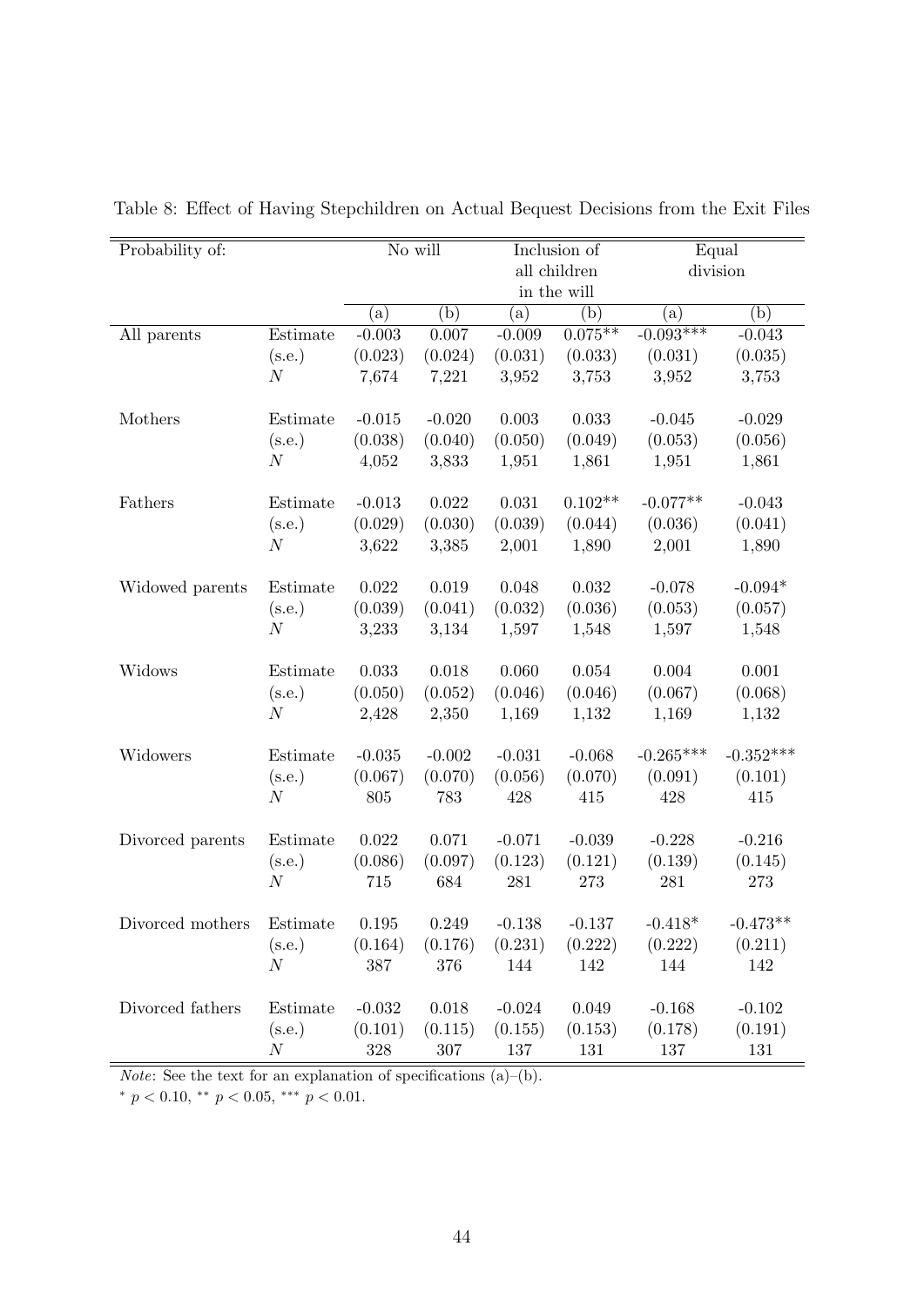|                                                                        | (a)         | (b)         | (c)         | (d)         | (e)         |
|------------------------------------------------------------------------|-------------|-------------|-------------|-------------|-------------|
| Mean of dependent variable                                             | 0.254       | 0.254       | 0.239       | 0.262       | 0.261       |
|                                                                        |             |             |             |             |             |
| Stepparent has own                                                     | $-0.042***$ | $-0.042***$ | $-0.031**$  | $-0.035**$  | $-0.035***$ |
| biological children                                                    | (0.014)     | (0.014)     | (0.014)     | (0.017)     | (0.017)     |
| Years spent with stepparent                                            | $0.005***$  | $0.005***$  | $0.004***$  | $0.005***$  | $0.005***$  |
|                                                                        | (0.001)     | (0.001)     | (0.001)     | (0.001)     | (0.001)     |
| Age at marriage: $0-6^a$                                               | $-0.006$    | $-0.006$    | $0.040*$    | $0.067**$   | $0.073**$   |
|                                                                        | (0.016)     | (0.016)     | (0.023)     | (0.031)     | (0.031)     |
| Age at marriage: $7-12^a$                                              | $-0.015$    | $-0.015$    | $-0.001$    | 0.014       | 0.018       |
|                                                                        | (0.013)     | (0.013)     | (0.017)     | (0.022)     | (0.022)     |
| Age at marriage: $13-18^a$                                             | $-0.004$    | $-0.004$    | 0.010       | 0.010       | 0.008       |
|                                                                        | (0.010)     | (0.010)     | (0.013)     | (0.016)     | (0.016)     |
| Stepchild is female                                                    | 0.008       | 0.008       | 0.012       | $0.074***$  | $0.063***$  |
|                                                                        | (0.006)     | (0.006)     | (0.007)     | (0.011)     | (0.012)     |
| Age of stepchild                                                       | $-0.001$    | $-0.001$    | 0.000       | $-0.001$    | $-0.000$    |
|                                                                        | (0.001)     | (0.001)     | (0.001)     | (0.001)     | (0.001)     |
| Stepparent is female                                                   | 0.001       | 0.003       | 0.016       | 0.002       | $-0.003$    |
|                                                                        | (0.010)     | (0.010)     | (0.011)     | (0.014)     | (0.014)     |
| Stepparent age                                                         | $0.004***$  | $0.004***$  | $0.003***$  | $0.003***$  | $0.002***$  |
|                                                                        | (0.001)     | (0.001)     | (0.001)     | (0.001)     | (0.001)     |
| Stepparent is in                                                       | $-0.045***$ | $-0.045***$ | $-0.057***$ | $-0.059***$ | $-0.056***$ |
| poor/fair health                                                       | (0.007)     | (0.007)     | (0.008)     | (0.010)     | (0.010)     |
| Stepparent takes care                                                  |             | $0.064***$  | $0.082***$  | $0.078**$   | $0.079**$   |
| of stepchild's child(ren)                                              |             | (0.019)     | (0.029)     | (0.032)     | (0.032)     |
| Stepchild is main recipient                                            |             |             | $0.143***$  | $0.128***$  | $0.127***$  |
| of inter vivos transfers                                               |             |             | (0.021)     | (0.024)     | (0.024)     |
| Log of stepchild's income                                              |             |             |             | $0.103***$  | $0.128***$  |
|                                                                        |             |             |             | (0.011)     | (0.013)     |
| Stepchild's predicted income is below biological children's income by: |             |             |             |             |             |
| $1-49$ percent                                                         |             |             |             |             | $0.061***$  |
|                                                                        |             |             |             |             | (0.018)     |
| $50+$ percent                                                          |             |             |             |             | $0.037***$  |
|                                                                        |             |             |             |             | (0.014)     |
| $\cal N$                                                               | 26,983      | 26,983      | 13,904      | 11,187      | 11,106      |
| $\it{n}$                                                               | 13,288      | 13,288      | 8,762       | 7,305       | 7,268       |
|                                                                        |             |             |             |             |             |

Table 9: Probability that a Stepchild is Explicitly Mentioned in His/Her Stepparent's Will

Note: Figures are marginal effects from probit regressions. Standard errors are in parentheses.  $N$ =number of observations; n=number of stepchildren.

 $a$  The age reported here refers to the age of the stepchild at the time in which his/her parent formed a partnership with his/her stepparent (who writes the will). The reference category is 18 years or more.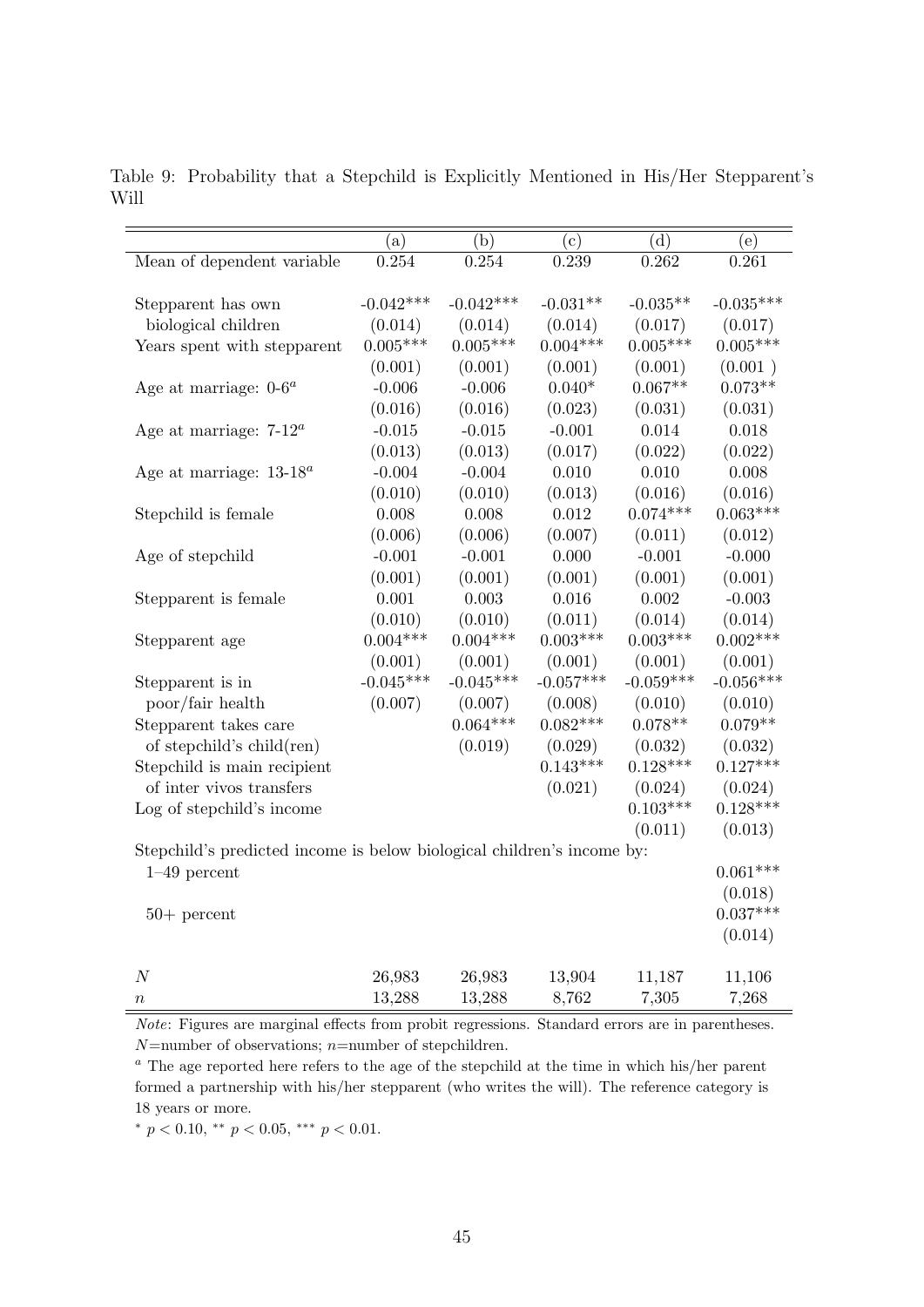|                                                                  | (a)         | (b)         | (c)         | (d)         |  |  |  |
|------------------------------------------------------------------|-------------|-------------|-------------|-------------|--|--|--|
| Mean of dependent variable                                       | 0.428       | 0.410       | 0.431       | 0.431       |  |  |  |
|                                                                  |             |             |             |             |  |  |  |
| Frequency of contacts (base=frequent)                            |             |             |             |             |  |  |  |
| Infrequent                                                       | $-0.154***$ | $-0.140***$ | $-0.169***$ | $-0.131**$  |  |  |  |
|                                                                  | (0.007)     | (0.009)     | (0.045)     | (0.053)     |  |  |  |
| No contact                                                       | $-0.236***$ | $-0.213***$ | $-0.312***$ | $-0.271***$ |  |  |  |
|                                                                  | (0.006)     | (0.009)     | (0.018)     | (0.037)     |  |  |  |
|                                                                  |             |             |             |             |  |  |  |
| Parent is female                                                 | $0.033***$  | $0.016*$    | $0.034*$    | $0.031*$    |  |  |  |
|                                                                  | (0.008)     | (0.010)     | (0.017)     | (0.018)     |  |  |  |
| Parent age                                                       | $0.020***$  | $0.018***$  | $0.020***$  | $0.020***$  |  |  |  |
|                                                                  | (0.000)     | (0.001)     | (0.001)     | (0.001)     |  |  |  |
| Child is female                                                  | 0.004       | $0.127***$  | $0.100***$  | $0.100***$  |  |  |  |
|                                                                  | (0.005)     | (0.007)     | (0.011)     | (0.011)     |  |  |  |
| Child age                                                        | 0.000       | $-0.001*$   | $-0.001$    | $-0.001$    |  |  |  |
|                                                                  | (0.000)     | (0.001)     | (0.001)     | (0.001)     |  |  |  |
| Parent is married                                                | $0.021***$  | $-0.002$    | $-0.132***$ | $-0.129***$ |  |  |  |
|                                                                  | (0.006)     | (0.007)     | (0.019)     | (0.019)     |  |  |  |
| Parent married more than once                                    | $-0.091***$ | $-0.065***$ | $-0.065***$ | $-0.066***$ |  |  |  |
|                                                                  | (0.007)     | (0.008)     | (0.013)     | (0.013)     |  |  |  |
| Parent takes care of child's children                            |             | 0.002       | $-0.007$    | 0.000       |  |  |  |
|                                                                  |             | (0.009)     | (0.013)     | (0.013)     |  |  |  |
| Child is main recipient of inter vivos transfers                 |             | $0.221***$  | $0.189***$  | $0.189***$  |  |  |  |
|                                                                  |             | (0.010)     | (0.014)     | (0.014)     |  |  |  |
| Log of child's income                                            |             | $0.205***$  | $0.186***$  | $0.186***$  |  |  |  |
|                                                                  |             | (0.007)     | (0.010)     | (0.010)     |  |  |  |
| Child is not spouse's genetic child                              |             |             | $-0.084***$ | $-0.065***$ |  |  |  |
|                                                                  |             |             | (0.015)     | (0.016)     |  |  |  |
| Child is not spouse's genetic child $\times$ infrequent contacts |             |             |             | $-0.122***$ |  |  |  |
|                                                                  |             |             |             | (0.044)     |  |  |  |
| Child is not spouse's genetic child $\times$ no contacts         |             |             |             | $-0.263***$ |  |  |  |
|                                                                  |             |             |             | (0.031)     |  |  |  |
|                                                                  |             |             |             |             |  |  |  |
| $\boldsymbol{N}$                                                 | 157,173     | 94,003      | 39,300      | 39,300      |  |  |  |
| $\it n$                                                          | 73,522      | 54,423      | 26,902      | 26,902      |  |  |  |
|                                                                  |             |             |             |             |  |  |  |
| $p$ -value <sup><i>a</i></sup>                                   | 0.0000      | 0.0000      | 0.0018      | 0.0375      |  |  |  |

Table 10: Probability that a Genetic Child is Explicitly Mentioned in His/Her No-contact or Infrequent-contact Parent's Will

Note: Figures are marginal effects and standard errors are in parentheses.

 $a$  Refers to the p-value of the test of equality between the coefficients of "Infrequent contacts" and "No contacts".

 $N$ =number of observations;  $n$ =number of children.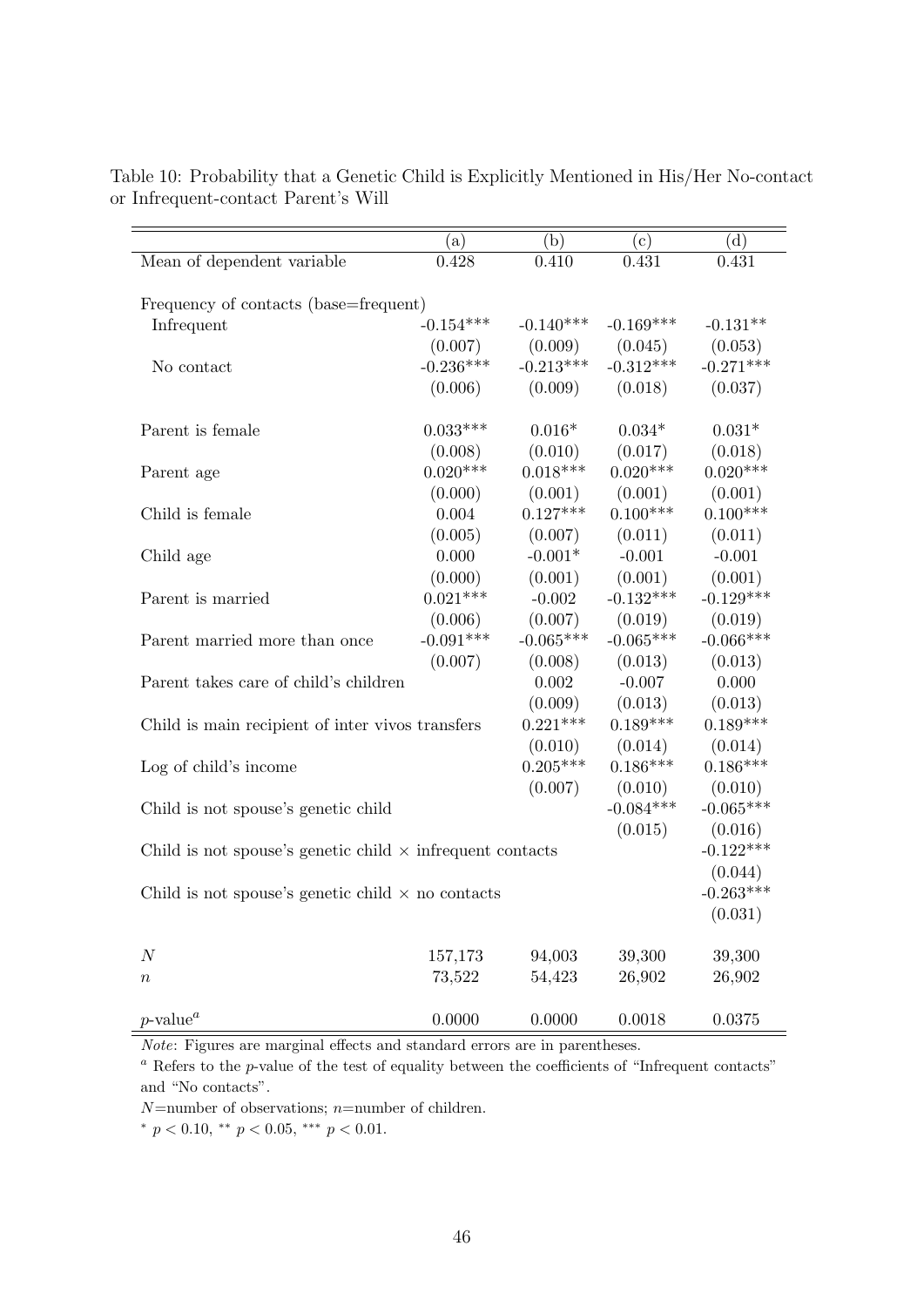#### References

American Bar Association. 2013. Guide to Wills and Estates, 4th edition. New York: Random House.

Andreoni, James. 1989. "Giving with Impure Altruism: Applications to Charity and Ricardian Equivalence." Journal of Political Economy, 97(6): 1447–1458.

Barro, Robert J. 1974. "Are Government Bonds Net Wealth?" Journal of Political Economy,  $82(6)$ : 1095–1117.

Becker, Gary S. 1974. "A Theory of Social Interactions." Journal of Political Economy, 82(6): 1063–1093.

Becker, Gary S. and Nigel Tomes. 1979. "An Equilibrium Theory of the Distribution of Incomes and Intergenerational Mobility." Journal of Political Economy, 87(6): 1053-1189.

Behrman, Jere R. 1997. "Intrahousehold Distribution and the Family." In *Handbook of* Population and Family Economics, edited by Mark R. Rosenzweig and Oded Stark, vol. 1A. Amsterdam: North-Holland, pp. 125–187.

Behrman, Jere R., Robert A. Pollak, and Paul Taubman. 1982. "Parental Preferences and Provision for Progeny." Journal of Political Economy, 90(2): 52–73.

Behrman, Jere R., Robert A. Pollak, and Paul Taubman. 1986. "Do Parents Favor Boys?" International Economic Review, 27(1): 31–52.

Behrman, Jere R., Robert A. Pollak, and Paul Taubman. 1995. From Parent to Child: Intrahousehold Allocations and Intergenerational Relations in the United States. Chicago: University of Chicago Press.

Behrman, Jere R., and Mark R. Rosenzweig, 2004. "Parental Allocations to Children: New Evidence on Bequest Differences among Siblings." Review of Economics and Statistics,  $86(2)$ : 637–640.

Behrman Jere R., and Paul Taubman. 1986. "Birth Order, Schooling and Earnings." Journal of Labor Economics, 4(3, pt. 2): S121–S145.

Bernheim, B. Douglas, and Sergei Severinov. 2003. "Bequests as Signals: An Explanation for the Equal Division Puzzle." Journal of Political Economy, 111(4): 733–764.

Bernheim, B. Douglas, Andrei Shleifer, and Lawrence H. Summers. 1985. "The Strategic Bequest Motive." Journal of Political Economy, 93(6): 1045–1076.

Blattmachr, Jonathan G. 2008. "Reducing Trust and Estate Litigation through Disclosure, In Terrorem Clauses, Mediation and Arbitration." Cardozo Journal of Conflict Resolution, 9(2): 237–266.

Brashier, Ralph C. 2004. Inheritance Law and the Evolving Family. Philadelphia, PA: Temple University Press.

Brown, Meta. 2006. "Informal Care and the Division of End-of-Life Transfers." Journal of Human Resources, 41(1): 191–219.

Bumpass, Larry, and Hsien-Hen Lu. 2000. "Trends in Cohabitation and Implications for Children's Family Contexts in the United States." Population Studies, 54(1): 29–41.

Cahn, Naomi R. 2005. "Adoptees, Families, Stepfamilies and Inheritance." Adoption Quarterly, 8(2): 57–66.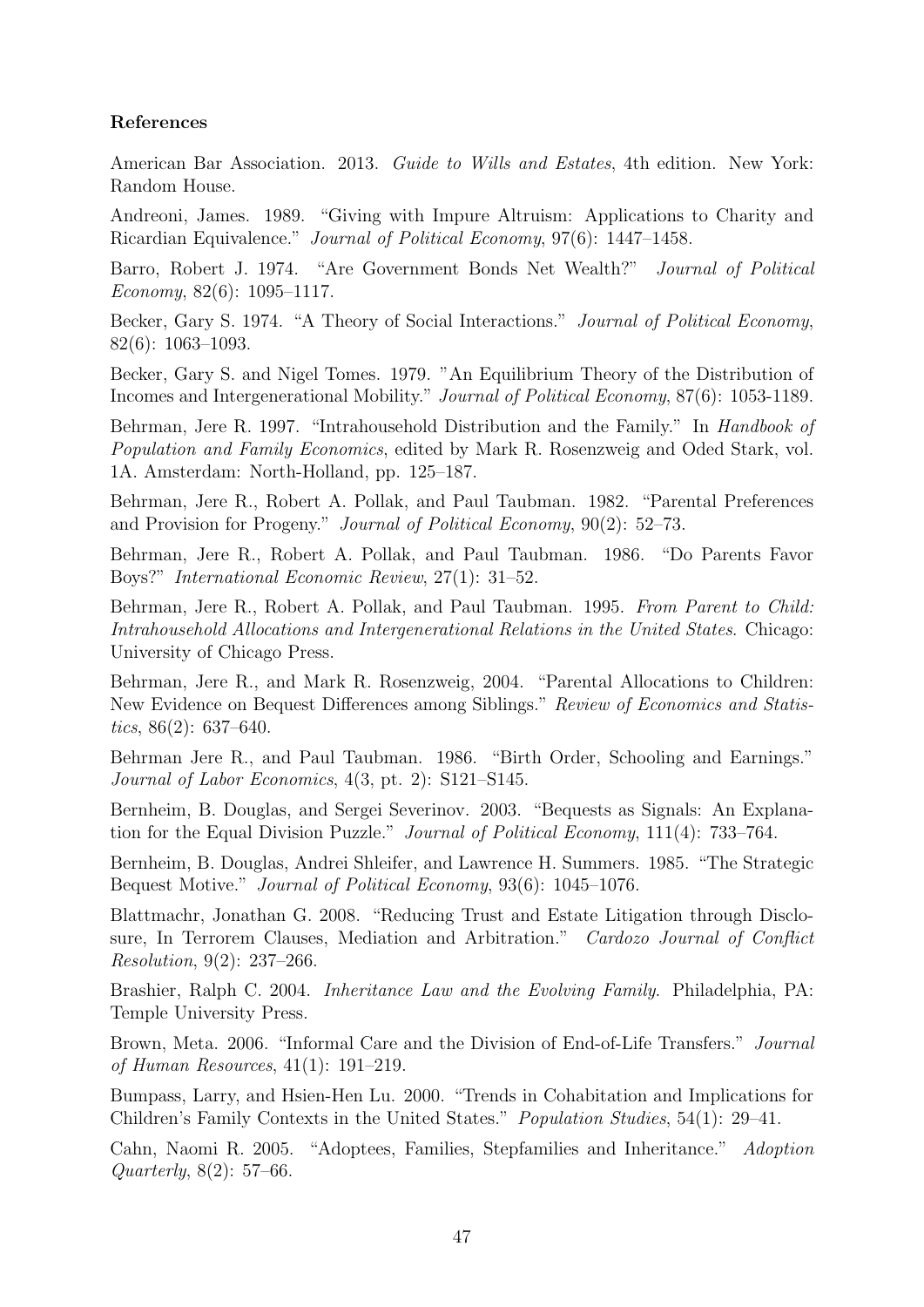Chu, C.Y. Cyrus 1991. "Primogeniture." Journal of Political Economy, 99 (1): 78–99.

Collins, Dennis W. 2000. "Avoiding a Will Contest: The Impossible Dream?" Creighton Law Review, 34(1): 7–45.

Cox, Donald. 1987. "Motives for Private Income Transfer." Journal of Political Economy, 95(3): 508–546.

Cox, Donald. 2003. "Private Transfers within the Family: Mothers, Fathers, Sons, and Daughters." In *Death and Dollars: The Role of Gifts and Bequests in America*, edited by Alicia H. Munnell and Annika Sunden. Washington, D.C.: Brookings Institution Press, pp.168-197.

Cox, Donald. 2007. "Biological Basics and the Economics of the Family." Journal of Economic Perspectives, 21(2): 91–108.

Cox, Donald, and Mark R. Rank. 1992. "Inter-Vivos Transfers and Intergenerational Exchange." *Review of Economics and Statistics*, 74(2): 305–314.

Cremer, Terin Barbas. 2011. "Reforming Intestate Inheritance for Stepchildren and Stepparents." Cardozo Journal of Law and Gender, 18(1): 89–108.

Cutler, David M., Fabian Lange, Ellen Meara, Seth Richards-Shubik, and Christopher J. Ruhm. 2011. "Rising Educational Gradients in Mortality: The Role of Behavioral Risk Factors." Journal of Health Economics, 30(6): 1174–1187.

Dukeminier, Jesse and Robert H. Sitkoff. 2013. Wills, Trusts, and Estates. New York: Wolters Kluwer, 9th ed.

Fried, Martin L. 1992. "The Uniform Probate Code: Intestate Succession and Related Matters." Albany Law Review, 55(4): 927–40.

Friedman, Lawrence M. 2009. Dead Hands: A Social History of Wills, Trusts, and Inheritance Law. Stanford, CA: Stanford Law Books.

Gary, Susan N. 2000. "Adapting Intestacy Laws to Changing Families." Law and Inequality,  $18(1)$ :  $1-82$ .

Grossman, Joanna L., and Lawrence M. Friedman. 2011. Inside the Castle: Law and Family in 20th Century America. Princeton: Princeton University Press.

Hanson, Thomas M. 1995. "Intestate Succession for Stepchildren: California Leads the Way, but Has It Gone Far Enough?" Hastings Law Journal, 47(1): 257–286.

Laferrère, Anne, and François-Charles Wolff. 2006. "Microeconomic Models of Family Transfers." In Handbook of the Economics of Giving, Altruism and Reciprocity, edited by Serge-Christophe Kolm and Jean Mercier Ythier. Amsterdam: North-Holland, pp. 889–969.

Laitner, John. 1997. "Intergenerational and Interhousehold Economic Links." In Handbook of Population and Family Economics, edited by Mark R. Rosenzweig and Oded Stark, vol. 1A. Amsterdam: North-Holland, pp. 189–238.

Laitner John, and Henry Ohlsson. 2001. "Bequest Motives: A Comparison of Sweden and the United States." Journal of Public Economics 79(1): 205–236.

Light, Audrey, and Kathleen McGarry. 2004. "Why Parents Play Favorites: Explanations for Unequal Bequests." American Economic Review, 94(5): 1669–1681.

Lundberg, Shelly, and Robert A. Pollak. 2014. "Cohabitation and the Uneven Retreat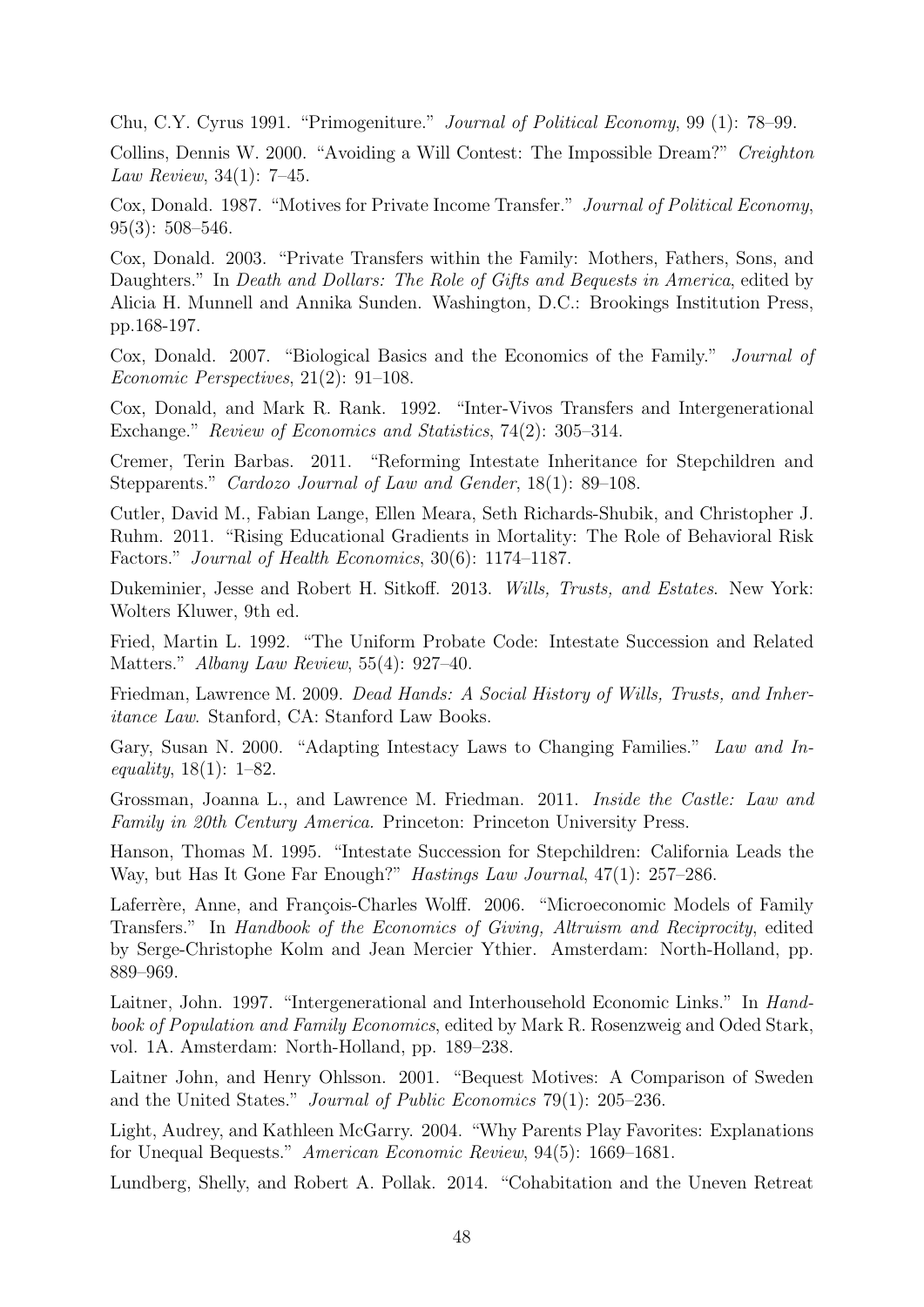from Marriage in the U.S., 1950–2010."In Human Capital in History: The American Record, edited by Leah P. Boustan, Carola Frydman, and Robert A. Margo. Chicago: University of Chicago Press, pp. 241–272.

Mahoney, Margaret M. 1989. "Stepfamilies in the Law of Intestate Succession and Wills." U.C. Davis Law Review, 22(3): 917–950.

Menchik, Paul. 1980. "Primogeniture, Equal Sharing, and the U.S. Distribution of Wealth." *Quarterly Journal of Economics*, 94(1): 299–316.

Menchik, Paul. 1988. "Unequal Estate Division: Is it Altruism, Reverse Bequests, or Simply Noise?" In Modeling the Accumulation and the Distribution of Wealth, edited by Denis Kessler and Andre Masson. New York: Oxford University Press, pp. 105–116.

McGarry, Kathleen. 1999. "Inter Vivos Transfers and Intended Bequests." Journal of Public Economics, 73(3): 321–351.

McGarry, Kathleen. 2008. "Inheritance and Bequests." In The New Palgrave Dictionary of Economics, Second Edition, edited by Steven N. Durlauf and Lawrence E. Blume. London: Palgrave Macmillan.

McGarry, Kathleen. 2013. "An Analysis of Family Transfers: Theory and Evidence." February, mimeo.

Noble, Andrew L. 2002. "Intestate Succession for Stepchildren in Pennsylvania: A Proposal for Reform." University of Pittsburgh Law Review, 64(4): 835–853.

Pezzin, Liliana E., and Barbara Steinberg Schone. 1998. "Parental Marital Disruption and Intergenerational Transfers: An Analysis of Lone Elderly Parents and Their Children." Demography, 36(3): 287–297.

Pezzin, Liliana E., Robert A. Pollak and Barbara Steinberg Schone. 2008. "Parental Marital Disruption, Family Type, and Transfers to Disabled Elderly Parents." Journal of Gerontology, Series B: Social Sciences, 63(6): S349–S358.

Pollak, Robert A.. 1988. "Tied Transfers and Paternalistic Preferences," American Economic Review Papers and Proceedings, 78(2): 240–244.

Rosenbury, Laura. 2005."Two Ways to End a Marriage: Divorce or Death." Utah Law Review, 2005(4): 1227–1290.

Schanzenbach, Max M., and Robert H. Sitkoff. 2009. "The Equal Bequest Puzzle: A Legal Perspective."Harvard Law School, mimeo.

Stevenson, Betsey, and Justin Wolfers. 2007. "Marriage and Divorce: Changes and their Driving Forces," Journal of Economic Perspectives, 21(2): 27-52.

Tomes, Nigel. 1981. "The Family, Inheritance and the Intergenerational Transmission of Inequality." Journal of Political Economy, 89(5): 928–958.

Tomes, Nigel. 1988. "Inheritance and Inequality Within the Family: Equal Division Among Unequals, or Do the Poor Get More?" In Modelling the Accumulation and the Distribution of Wealth, edited by Denis Kessler and Andre Masson. New York: Oxford University Press, pp. 79–104.

Wilhelm, Mark O. 1996. "Bequest Behavior and the Effect of Heirs' Earnings: Testing the Altruistic Model of Bequests." American Economic Review, 86(4): 874–892.

Wypyski, Eugene M. 1984. *The Law of Inheritance in All Fifty States*. New York: Oceana.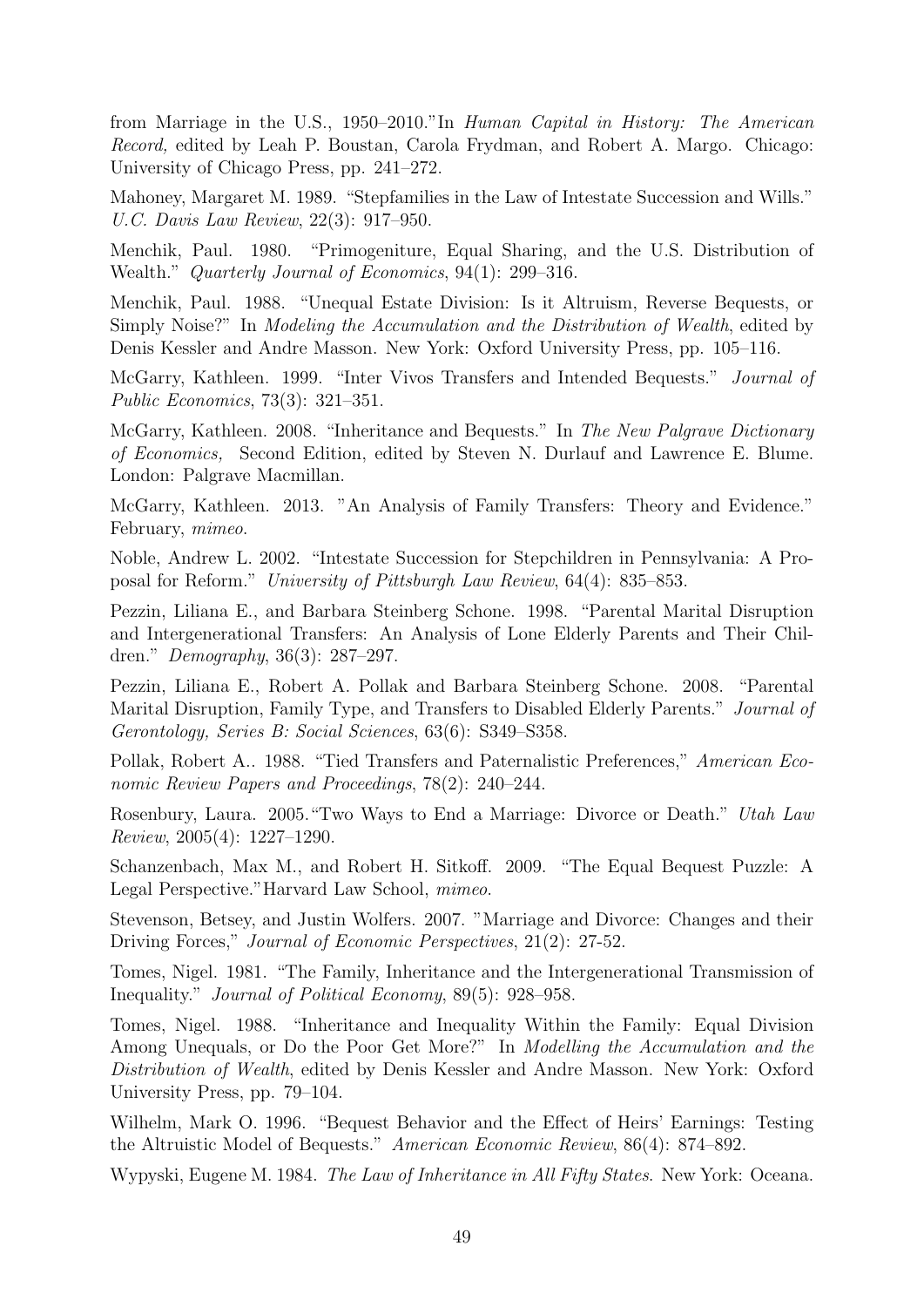## Appendix

|                               | (a)   | (b)             | $(\rm c)$     | (d)             |        |                  |
|-------------------------------|-------|-----------------|---------------|-----------------|--------|------------------|
|                               |       | Parents         | Parents       |                 |        |                  |
|                               |       | have no contact | have contacts | Difference      |        |                  |
|                               | All   | w. at least     | with all      | $(b)-(c)$       |        |                  |
|                               |       | one child       | children      | $(t$ -value)    | N      | $\boldsymbol{n}$ |
| A. No will                    |       |                 |               |                 |        |                  |
| All                           | 0.446 | 0.572           | 0.421         | $0.152^{***}\,$ | 41,075 | 12,739           |
|                               |       |                 |               | (23.282)        |        |                  |
| Divorced                      | 0.627 | 0.698           | 0.602         | $0.096***$      | 7,897  | 2,468            |
|                               |       |                 |               | (7.759)         |        |                  |
| Widowed                       | 0.391 | 0.548           | 0.360         | $0.188***$      | 14,384 | 4,073            |
|                               |       |                 |               | (17.377)        |        |                  |
| B. Will includes all children |       |                 |               |                 |        |                  |
| All                           | 0.822 | 0.657           | 0.849         | $-0.191***$     | 19,811 | 5,734            |
|                               |       |                 |               | (24.725)        |        |                  |
| Divorced                      | 0.820 | 0.603           | 0.885         | $-0.282***$     | 2,473  | 657              |
|                               |       |                 |               | (16.104)        |        |                  |
| Widowed                       | 0.832 | 0.605           | 0.868         | $-0.263***$     | 7,461  | 2,045            |
|                               |       |                 |               | (21.441)        |        |                  |
| C. Equal intended bequest     |       |                 |               |                 |        |                  |
| All                           | 0.756 | 0.570           | 0.786         | $-0.216***$     | 19,811 | 5,734            |
|                               |       |                 |               | (24.937)        |        |                  |
| Divorced                      | 0.742 | 0.507           | 0.811         | $-0.304***$     | 2,473  | 657              |
|                               |       |                 |               | (15.131)        |        |                  |
| Widowed                       | 0.751 | 0.508           | 0.789         | $-0.281***$     | 7,461  | 2,045            |
|                               |       |                 |               | (19.765)        |        |                  |

Table A1: Descriptive Statistics – Dependent Variables

*Note:* N=number of observations; n=number of individuals.  $*_p$  < 0.10,  $*_p$  < 0.05,  $**_p$  < 0.01. All figures are calculated on the core files.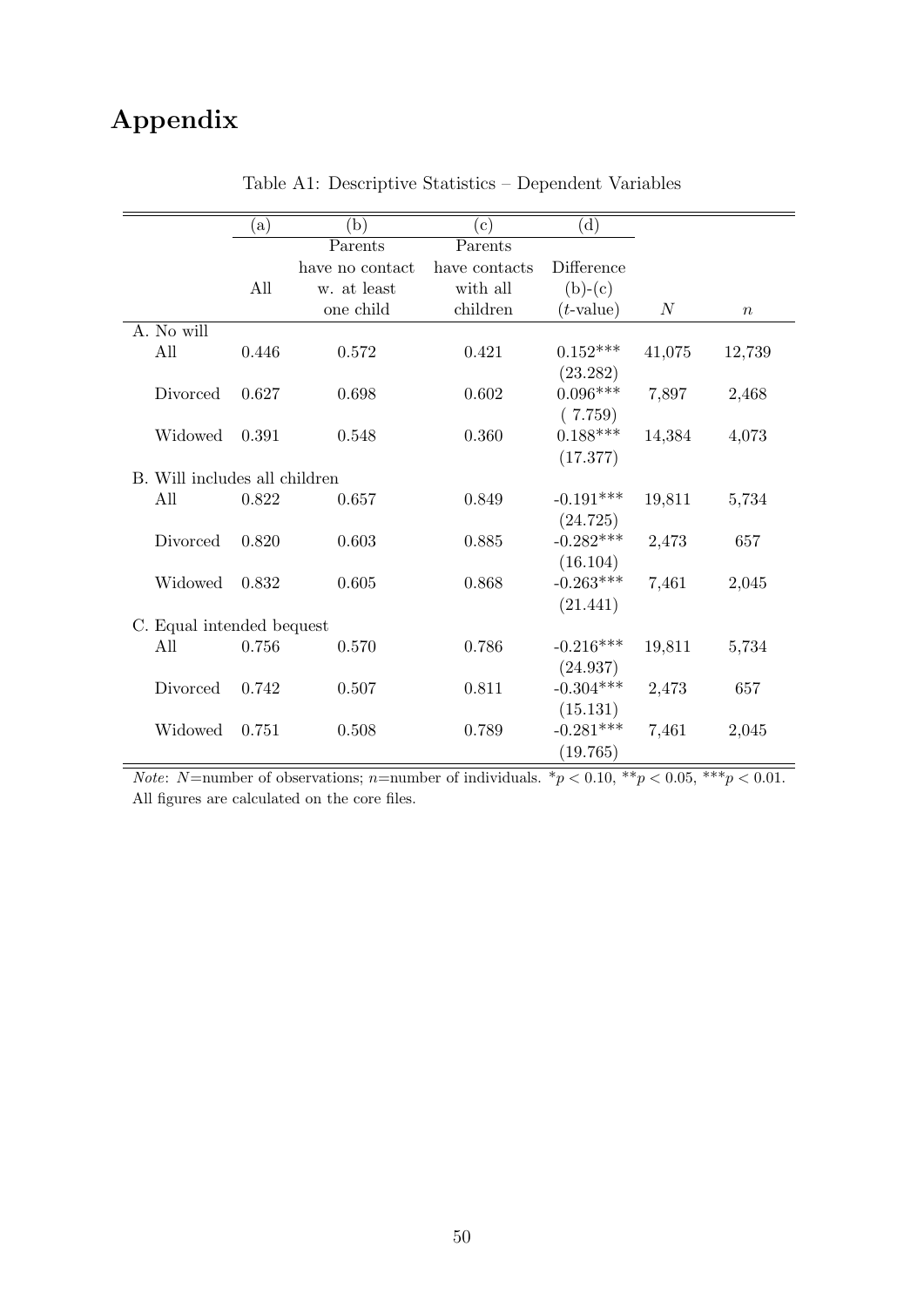|                     |                  | Specification        |             |                                         |             |              |
|---------------------|------------------|----------------------|-------------|-----------------------------------------|-------------|--------------|
|                     |                  | (a)                  | (b)         | $(\rm c)$                               | (d)         | $^{(\rm e)}$ |
| All parents         | Estimate         | $-0.194***$          | $-0.204***$ | $-0.227***$                             | $-0.226***$ | $-0.192***$  |
|                     | (s.e.)           | (0.015)              | (0.017)     | (0.020)                                 | (0.021)     | (0.020)      |
|                     | $\boldsymbol{N}$ | 19,811               | 15,949      | 12,460                                  | 11,354      | 10,724       |
|                     | $\, n$           | 6,920                | 6,365       | 4,842                                   | 4,680       | 4,470        |
|                     |                  |                      |             |                                         |             |              |
| Mothers             | Estimate         | $-0.167***$          | $-0.179***$ | $-0.201***$                             | $-0.199***$ | $-0.175***$  |
|                     | (s.e.)           | (0.017)              | (0.019)     | (0.022)                                 | (0.023)     | (0.022)      |
|                     | N                | 16,449               | 13,116      | 9,838                                   | 8,986       | 8,572        |
|                     | $\, n$           | 5,418                | 5,013       | 3,632                                   | 3,529       | 3,404        |
| Fathers             | Estimate         | $-0.287***$          | $-0.290***$ | $-0.302***$                             | $-0.303***$ | $-0.249***$  |
|                     | (s.e.)           | (0.038)              | (0.042)     | (0.045)                                 | (0.048)     | (0.046)      |
|                     | $\cal N$         | 3,362                | 2,833       | 2,622                                   | 2,368       | 2,152        |
|                     | $\boldsymbol{n}$ | 1,503                | 1,353       | 1,210                                   | 1,151       | 1,066        |
| Widows and widowers | Estimate         | $-0.258***$          | $-0.255***$ | $-0.236***$                             | $-0.230***$ | $-0.194***$  |
|                     | (s.e.)           | (0.028)              | (0.028)     | (0.030)                                 | (0.029)     | (0.027)      |
|                     | $\boldsymbol{N}$ | 7,461                | 7,401       | 6,515                                   | 6,472       | 6,221        |
|                     | $\boldsymbol{n}$ | 3,075                | 3,058       | 2,839                                   | 2,825       | 2,745        |
| Widows              | Estimate         | $-0.230***$          | $-0.229***$ | $-0.209***$                             | $-0.204***$ | $-0.168***$  |
|                     | (s.e.)           | (0.030)              | (0.030)     | (0.031)                                 | (0.031)     | (0.028)      |
|                     | $\boldsymbol{N}$ | 6,106                | 6,058       | 5,303                                   | 5,270       | 5,081        |
|                     | $\boldsymbol{n}$ | 2,415                | 2,400       | 2,226                                   | 2,215       | 2,157        |
| Widowers            | Estimate         | $-0.345***$          | $-0.338***$ | $-0.331***$                             | $-0.323***$ | $-0.295***$  |
|                     | (s.e.)           | (0.076)              | (0.076)     | (0.088)                                 | (0.089)     | (0.087)      |
|                     | $\boldsymbol{N}$ | 1,355                | 1,343       | 1,212                                   | 1,202       | 1,140        |
|                     | $\, n$           | 661                  | 659         | 613                                     | 610         | 588          |
| Divorced parents    |                  | Estimate $-0.243***$ | $-0.244***$ | $-0.240***$                             | $-0.240***$ | $-0.198***$  |
|                     | (s.e.)           | (0.043)              | (0.043)     | (0.047)                                 | (0.047)     | (0.045)      |
|                     | N                |                      | 2,473 2,441 | 2,115                                   | 2,093       | 1,856        |
|                     | $\, n$           | 1,012                | 1,004       | 899                                     | 891         | 783          |
| Divorced mothers    | Estimate         | $-0.213***$          | $-0.222***$ | $-0.217***$                             | $-0.232***$ | $-0.217***$  |
|                     | (s.e.)           |                      |             | $(0.052)$ $(0.053)$ $(0.059)$ $(0.060)$ |             | (0.060)      |
|                     | N                | 1,678                |             | $1,661$ $1,447$ $1,437$                 |             | 1,313        |
|                     | $\, n$           | 658                  | 655         | 591                                     | 588         | 533          |
| Divorced fathers    | Estimate         | $-0.329***$          | $-0.321***$ | $-0.305***$                             | $-0.279***$ | $-0.169**$   |
|                     | (s.e.)           | (0.077)              | (0.078)     | (0.080)                                 | (0.077)     | (0.073)      |
|                     | N                | 795                  | 780         | 668                                     | 656         | 543          |
|                     | $\, n$           | 354                  | 349         | 308                                     | 303         | $250\,$      |

Table A2: Effect of No Contacts on the Probability that the Will Includes All Children

Note: See the notes to Tables 3 and 4.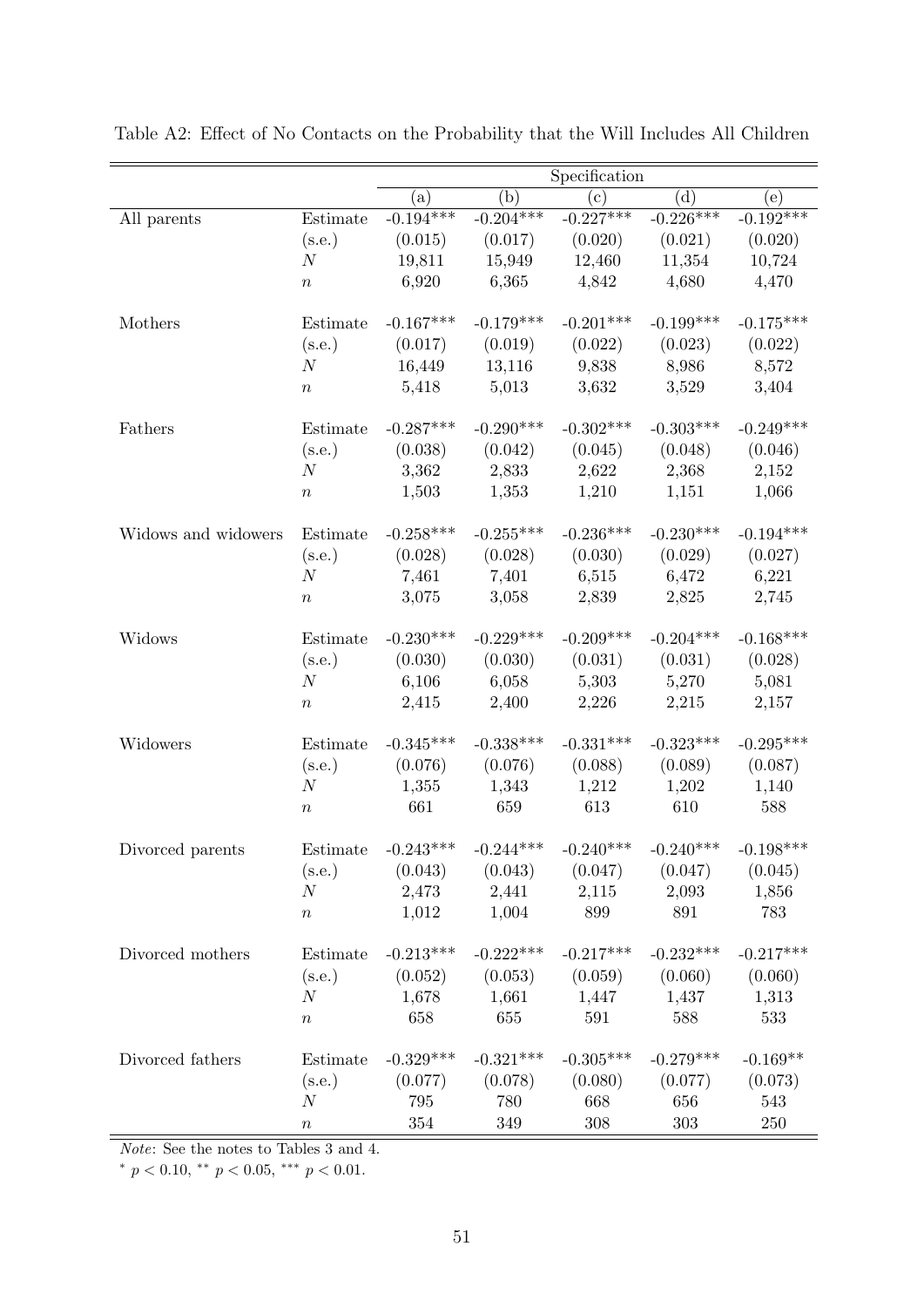| (b)<br>(d)<br>(c)<br>(e)<br>(a)<br>$-0.298***$<br>$-0.298***$<br>$-0.273***$<br>$-0.251***$<br>$-0.265***$<br>Estimate<br>All parents<br>(s.e.)<br>(0.016)<br>(0.018)<br>(0.021)<br>(0.022)<br>(0.022)<br>19,811<br>15,949<br>12,460<br>11,354<br>10,724<br>$\boldsymbol{N}$<br>6,920<br>6,365<br>4,842<br>4,680<br>4,470<br>$\boldsymbol{n}$<br>$-0.242***$<br>$-0.285***$<br>$-0.226***$<br>$-0.284***$<br>$-0.266***$<br>Mothers<br>Estimate<br>(s.e.)<br>(0.021)<br>(0.026)<br>(0.018)<br>(0.024)<br>(0.026)<br>N<br>16,449<br>13,116<br>9,838<br>8,986<br>8,572<br>5,418<br>5,013<br>3,632<br>3,529<br>3,404<br>$\, n$<br>$-0.338***$<br>$-0.327***$<br>$-0.325***$<br>$-0.293***$<br>$-0.334***$<br>Fathers<br>Estimate<br>(s.e.)<br>(0.040)<br>(0.042)<br>(0.044)<br>(0.045)<br>(0.037)<br>2,833<br>2,622<br>N<br>3,362<br>2,368<br>2,152<br>1,503<br>1,353<br>1,210<br>1,151<br>1,066<br>$\, n$<br>$-0.338***$<br>$-0.337***$<br>$-0.331***$<br>$-0.339***$<br>$-0.301***$<br>Widows and widowers<br>Estimate<br>(0.029)<br>(0.029)<br>(0.031)<br>(0.031)<br>(0.031)<br>(s.e.)<br>6,515<br>6,472<br>6,221<br>$\cal N$<br>7,461<br>7,401<br>3,075<br>2,839<br>3,058<br>2,825<br>2,745<br>$\, n$<br>$-0.325***$<br>$-0.324***$<br>$-0.320***$<br>$-0.316***$<br>$-0.284***$<br>Estimate<br>Widows<br>(0.032)<br>(0.032)<br>(0.035)<br>(0.035)<br>(0.034)<br>(s.e.)<br>6,106<br>N<br>6,058<br>5,303<br>5,270<br>5,081<br>2,400<br>2,226<br>2,157<br>2,415<br>2,215<br>$\, n$<br>$-0.387***$<br>$-0.382***$<br>$-0.399***$<br>$-0.389***$<br>$-0.366***$<br>Widowers<br>Estimate<br>(s.e.)<br>(0.066)<br>(0.066)<br>(0.071)<br>(0.072)<br>(0.072)<br>N<br>1,355<br>1,343<br>1,212<br>1,202<br>1,140<br>661<br>659<br>613<br>610<br>588<br>$\boldsymbol{n}$<br>$-0.320***$<br>Estimate $-0.331***$<br>$-0.333***$<br>$-0.326***$<br>$-0.312***$<br>Divorced parents<br>$(0.042)$ $(0.042)$ $(0.047)$<br>(0.047)<br>(0.049)<br>(s.e.)<br>N<br>2,441<br>2,115<br>2,473<br>2,093<br>1,856<br>783<br>1,012<br>1,004<br>899<br>891<br>$\, n$<br>$-0.321***$<br>$-0.309***$<br>$-0.312***$<br>$-0.333***$<br>$-0.342***$<br>Divorced mothers<br>Estimate<br>$(0.055)$ $(0.061)$ $(0.062)$<br>(s.e.)<br>(0.054)<br>(0.064)<br>1,661<br>1,313<br>N<br>1,678<br>1,447<br>1,437<br>658<br>655<br>591<br>588<br>533<br>$\, n$<br>$-0.329***$<br>$-0.310***$<br>$-0.368***$<br>$-0.363***$<br>$-0.269***$<br>Divorced fathers<br>Estimate<br>(s.e.)<br>(0.074)<br>(0.069)<br>(0.070)<br>(0.073)<br>(0.077)<br>795<br>780<br>668<br>656<br>543<br>$\boldsymbol{N}$ |  | Specification |  |  |  |  |
|----------------------------------------------------------------------------------------------------------------------------------------------------------------------------------------------------------------------------------------------------------------------------------------------------------------------------------------------------------------------------------------------------------------------------------------------------------------------------------------------------------------------------------------------------------------------------------------------------------------------------------------------------------------------------------------------------------------------------------------------------------------------------------------------------------------------------------------------------------------------------------------------------------------------------------------------------------------------------------------------------------------------------------------------------------------------------------------------------------------------------------------------------------------------------------------------------------------------------------------------------------------------------------------------------------------------------------------------------------------------------------------------------------------------------------------------------------------------------------------------------------------------------------------------------------------------------------------------------------------------------------------------------------------------------------------------------------------------------------------------------------------------------------------------------------------------------------------------------------------------------------------------------------------------------------------------------------------------------------------------------------------------------------------------------------------------------------------------------------------------------------------------------------------------------------------------------------------------------------------------------------------------------------------------------------------------------------------------------------------------------------------------------------------------------------------------------------------------------------------------------------------------------------------------------------|--|---------------|--|--|--|--|
|                                                                                                                                                                                                                                                                                                                                                                                                                                                                                                                                                                                                                                                                                                                                                                                                                                                                                                                                                                                                                                                                                                                                                                                                                                                                                                                                                                                                                                                                                                                                                                                                                                                                                                                                                                                                                                                                                                                                                                                                                                                                                                                                                                                                                                                                                                                                                                                                                                                                                                                                                          |  |               |  |  |  |  |
|                                                                                                                                                                                                                                                                                                                                                                                                                                                                                                                                                                                                                                                                                                                                                                                                                                                                                                                                                                                                                                                                                                                                                                                                                                                                                                                                                                                                                                                                                                                                                                                                                                                                                                                                                                                                                                                                                                                                                                                                                                                                                                                                                                                                                                                                                                                                                                                                                                                                                                                                                          |  |               |  |  |  |  |
|                                                                                                                                                                                                                                                                                                                                                                                                                                                                                                                                                                                                                                                                                                                                                                                                                                                                                                                                                                                                                                                                                                                                                                                                                                                                                                                                                                                                                                                                                                                                                                                                                                                                                                                                                                                                                                                                                                                                                                                                                                                                                                                                                                                                                                                                                                                                                                                                                                                                                                                                                          |  |               |  |  |  |  |
|                                                                                                                                                                                                                                                                                                                                                                                                                                                                                                                                                                                                                                                                                                                                                                                                                                                                                                                                                                                                                                                                                                                                                                                                                                                                                                                                                                                                                                                                                                                                                                                                                                                                                                                                                                                                                                                                                                                                                                                                                                                                                                                                                                                                                                                                                                                                                                                                                                                                                                                                                          |  |               |  |  |  |  |
|                                                                                                                                                                                                                                                                                                                                                                                                                                                                                                                                                                                                                                                                                                                                                                                                                                                                                                                                                                                                                                                                                                                                                                                                                                                                                                                                                                                                                                                                                                                                                                                                                                                                                                                                                                                                                                                                                                                                                                                                                                                                                                                                                                                                                                                                                                                                                                                                                                                                                                                                                          |  |               |  |  |  |  |
|                                                                                                                                                                                                                                                                                                                                                                                                                                                                                                                                                                                                                                                                                                                                                                                                                                                                                                                                                                                                                                                                                                                                                                                                                                                                                                                                                                                                                                                                                                                                                                                                                                                                                                                                                                                                                                                                                                                                                                                                                                                                                                                                                                                                                                                                                                                                                                                                                                                                                                                                                          |  |               |  |  |  |  |
|                                                                                                                                                                                                                                                                                                                                                                                                                                                                                                                                                                                                                                                                                                                                                                                                                                                                                                                                                                                                                                                                                                                                                                                                                                                                                                                                                                                                                                                                                                                                                                                                                                                                                                                                                                                                                                                                                                                                                                                                                                                                                                                                                                                                                                                                                                                                                                                                                                                                                                                                                          |  |               |  |  |  |  |
|                                                                                                                                                                                                                                                                                                                                                                                                                                                                                                                                                                                                                                                                                                                                                                                                                                                                                                                                                                                                                                                                                                                                                                                                                                                                                                                                                                                                                                                                                                                                                                                                                                                                                                                                                                                                                                                                                                                                                                                                                                                                                                                                                                                                                                                                                                                                                                                                                                                                                                                                                          |  |               |  |  |  |  |
|                                                                                                                                                                                                                                                                                                                                                                                                                                                                                                                                                                                                                                                                                                                                                                                                                                                                                                                                                                                                                                                                                                                                                                                                                                                                                                                                                                                                                                                                                                                                                                                                                                                                                                                                                                                                                                                                                                                                                                                                                                                                                                                                                                                                                                                                                                                                                                                                                                                                                                                                                          |  |               |  |  |  |  |
|                                                                                                                                                                                                                                                                                                                                                                                                                                                                                                                                                                                                                                                                                                                                                                                                                                                                                                                                                                                                                                                                                                                                                                                                                                                                                                                                                                                                                                                                                                                                                                                                                                                                                                                                                                                                                                                                                                                                                                                                                                                                                                                                                                                                                                                                                                                                                                                                                                                                                                                                                          |  |               |  |  |  |  |
|                                                                                                                                                                                                                                                                                                                                                                                                                                                                                                                                                                                                                                                                                                                                                                                                                                                                                                                                                                                                                                                                                                                                                                                                                                                                                                                                                                                                                                                                                                                                                                                                                                                                                                                                                                                                                                                                                                                                                                                                                                                                                                                                                                                                                                                                                                                                                                                                                                                                                                                                                          |  |               |  |  |  |  |
|                                                                                                                                                                                                                                                                                                                                                                                                                                                                                                                                                                                                                                                                                                                                                                                                                                                                                                                                                                                                                                                                                                                                                                                                                                                                                                                                                                                                                                                                                                                                                                                                                                                                                                                                                                                                                                                                                                                                                                                                                                                                                                                                                                                                                                                                                                                                                                                                                                                                                                                                                          |  |               |  |  |  |  |
|                                                                                                                                                                                                                                                                                                                                                                                                                                                                                                                                                                                                                                                                                                                                                                                                                                                                                                                                                                                                                                                                                                                                                                                                                                                                                                                                                                                                                                                                                                                                                                                                                                                                                                                                                                                                                                                                                                                                                                                                                                                                                                                                                                                                                                                                                                                                                                                                                                                                                                                                                          |  |               |  |  |  |  |
|                                                                                                                                                                                                                                                                                                                                                                                                                                                                                                                                                                                                                                                                                                                                                                                                                                                                                                                                                                                                                                                                                                                                                                                                                                                                                                                                                                                                                                                                                                                                                                                                                                                                                                                                                                                                                                                                                                                                                                                                                                                                                                                                                                                                                                                                                                                                                                                                                                                                                                                                                          |  |               |  |  |  |  |
|                                                                                                                                                                                                                                                                                                                                                                                                                                                                                                                                                                                                                                                                                                                                                                                                                                                                                                                                                                                                                                                                                                                                                                                                                                                                                                                                                                                                                                                                                                                                                                                                                                                                                                                                                                                                                                                                                                                                                                                                                                                                                                                                                                                                                                                                                                                                                                                                                                                                                                                                                          |  |               |  |  |  |  |
|                                                                                                                                                                                                                                                                                                                                                                                                                                                                                                                                                                                                                                                                                                                                                                                                                                                                                                                                                                                                                                                                                                                                                                                                                                                                                                                                                                                                                                                                                                                                                                                                                                                                                                                                                                                                                                                                                                                                                                                                                                                                                                                                                                                                                                                                                                                                                                                                                                                                                                                                                          |  |               |  |  |  |  |
|                                                                                                                                                                                                                                                                                                                                                                                                                                                                                                                                                                                                                                                                                                                                                                                                                                                                                                                                                                                                                                                                                                                                                                                                                                                                                                                                                                                                                                                                                                                                                                                                                                                                                                                                                                                                                                                                                                                                                                                                                                                                                                                                                                                                                                                                                                                                                                                                                                                                                                                                                          |  |               |  |  |  |  |
|                                                                                                                                                                                                                                                                                                                                                                                                                                                                                                                                                                                                                                                                                                                                                                                                                                                                                                                                                                                                                                                                                                                                                                                                                                                                                                                                                                                                                                                                                                                                                                                                                                                                                                                                                                                                                                                                                                                                                                                                                                                                                                                                                                                                                                                                                                                                                                                                                                                                                                                                                          |  |               |  |  |  |  |
|                                                                                                                                                                                                                                                                                                                                                                                                                                                                                                                                                                                                                                                                                                                                                                                                                                                                                                                                                                                                                                                                                                                                                                                                                                                                                                                                                                                                                                                                                                                                                                                                                                                                                                                                                                                                                                                                                                                                                                                                                                                                                                                                                                                                                                                                                                                                                                                                                                                                                                                                                          |  |               |  |  |  |  |
|                                                                                                                                                                                                                                                                                                                                                                                                                                                                                                                                                                                                                                                                                                                                                                                                                                                                                                                                                                                                                                                                                                                                                                                                                                                                                                                                                                                                                                                                                                                                                                                                                                                                                                                                                                                                                                                                                                                                                                                                                                                                                                                                                                                                                                                                                                                                                                                                                                                                                                                                                          |  |               |  |  |  |  |
|                                                                                                                                                                                                                                                                                                                                                                                                                                                                                                                                                                                                                                                                                                                                                                                                                                                                                                                                                                                                                                                                                                                                                                                                                                                                                                                                                                                                                                                                                                                                                                                                                                                                                                                                                                                                                                                                                                                                                                                                                                                                                                                                                                                                                                                                                                                                                                                                                                                                                                                                                          |  |               |  |  |  |  |
|                                                                                                                                                                                                                                                                                                                                                                                                                                                                                                                                                                                                                                                                                                                                                                                                                                                                                                                                                                                                                                                                                                                                                                                                                                                                                                                                                                                                                                                                                                                                                                                                                                                                                                                                                                                                                                                                                                                                                                                                                                                                                                                                                                                                                                                                                                                                                                                                                                                                                                                                                          |  |               |  |  |  |  |
|                                                                                                                                                                                                                                                                                                                                                                                                                                                                                                                                                                                                                                                                                                                                                                                                                                                                                                                                                                                                                                                                                                                                                                                                                                                                                                                                                                                                                                                                                                                                                                                                                                                                                                                                                                                                                                                                                                                                                                                                                                                                                                                                                                                                                                                                                                                                                                                                                                                                                                                                                          |  |               |  |  |  |  |
|                                                                                                                                                                                                                                                                                                                                                                                                                                                                                                                                                                                                                                                                                                                                                                                                                                                                                                                                                                                                                                                                                                                                                                                                                                                                                                                                                                                                                                                                                                                                                                                                                                                                                                                                                                                                                                                                                                                                                                                                                                                                                                                                                                                                                                                                                                                                                                                                                                                                                                                                                          |  |               |  |  |  |  |
|                                                                                                                                                                                                                                                                                                                                                                                                                                                                                                                                                                                                                                                                                                                                                                                                                                                                                                                                                                                                                                                                                                                                                                                                                                                                                                                                                                                                                                                                                                                                                                                                                                                                                                                                                                                                                                                                                                                                                                                                                                                                                                                                                                                                                                                                                                                                                                                                                                                                                                                                                          |  |               |  |  |  |  |
|                                                                                                                                                                                                                                                                                                                                                                                                                                                                                                                                                                                                                                                                                                                                                                                                                                                                                                                                                                                                                                                                                                                                                                                                                                                                                                                                                                                                                                                                                                                                                                                                                                                                                                                                                                                                                                                                                                                                                                                                                                                                                                                                                                                                                                                                                                                                                                                                                                                                                                                                                          |  |               |  |  |  |  |
|                                                                                                                                                                                                                                                                                                                                                                                                                                                                                                                                                                                                                                                                                                                                                                                                                                                                                                                                                                                                                                                                                                                                                                                                                                                                                                                                                                                                                                                                                                                                                                                                                                                                                                                                                                                                                                                                                                                                                                                                                                                                                                                                                                                                                                                                                                                                                                                                                                                                                                                                                          |  |               |  |  |  |  |
|                                                                                                                                                                                                                                                                                                                                                                                                                                                                                                                                                                                                                                                                                                                                                                                                                                                                                                                                                                                                                                                                                                                                                                                                                                                                                                                                                                                                                                                                                                                                                                                                                                                                                                                                                                                                                                                                                                                                                                                                                                                                                                                                                                                                                                                                                                                                                                                                                                                                                                                                                          |  |               |  |  |  |  |
|                                                                                                                                                                                                                                                                                                                                                                                                                                                                                                                                                                                                                                                                                                                                                                                                                                                                                                                                                                                                                                                                                                                                                                                                                                                                                                                                                                                                                                                                                                                                                                                                                                                                                                                                                                                                                                                                                                                                                                                                                                                                                                                                                                                                                                                                                                                                                                                                                                                                                                                                                          |  |               |  |  |  |  |
|                                                                                                                                                                                                                                                                                                                                                                                                                                                                                                                                                                                                                                                                                                                                                                                                                                                                                                                                                                                                                                                                                                                                                                                                                                                                                                                                                                                                                                                                                                                                                                                                                                                                                                                                                                                                                                                                                                                                                                                                                                                                                                                                                                                                                                                                                                                                                                                                                                                                                                                                                          |  |               |  |  |  |  |
|                                                                                                                                                                                                                                                                                                                                                                                                                                                                                                                                                                                                                                                                                                                                                                                                                                                                                                                                                                                                                                                                                                                                                                                                                                                                                                                                                                                                                                                                                                                                                                                                                                                                                                                                                                                                                                                                                                                                                                                                                                                                                                                                                                                                                                                                                                                                                                                                                                                                                                                                                          |  |               |  |  |  |  |
|                                                                                                                                                                                                                                                                                                                                                                                                                                                                                                                                                                                                                                                                                                                                                                                                                                                                                                                                                                                                                                                                                                                                                                                                                                                                                                                                                                                                                                                                                                                                                                                                                                                                                                                                                                                                                                                                                                                                                                                                                                                                                                                                                                                                                                                                                                                                                                                                                                                                                                                                                          |  |               |  |  |  |  |
|                                                                                                                                                                                                                                                                                                                                                                                                                                                                                                                                                                                                                                                                                                                                                                                                                                                                                                                                                                                                                                                                                                                                                                                                                                                                                                                                                                                                                                                                                                                                                                                                                                                                                                                                                                                                                                                                                                                                                                                                                                                                                                                                                                                                                                                                                                                                                                                                                                                                                                                                                          |  |               |  |  |  |  |
|                                                                                                                                                                                                                                                                                                                                                                                                                                                                                                                                                                                                                                                                                                                                                                                                                                                                                                                                                                                                                                                                                                                                                                                                                                                                                                                                                                                                                                                                                                                                                                                                                                                                                                                                                                                                                                                                                                                                                                                                                                                                                                                                                                                                                                                                                                                                                                                                                                                                                                                                                          |  |               |  |  |  |  |
|                                                                                                                                                                                                                                                                                                                                                                                                                                                                                                                                                                                                                                                                                                                                                                                                                                                                                                                                                                                                                                                                                                                                                                                                                                                                                                                                                                                                                                                                                                                                                                                                                                                                                                                                                                                                                                                                                                                                                                                                                                                                                                                                                                                                                                                                                                                                                                                                                                                                                                                                                          |  |               |  |  |  |  |
|                                                                                                                                                                                                                                                                                                                                                                                                                                                                                                                                                                                                                                                                                                                                                                                                                                                                                                                                                                                                                                                                                                                                                                                                                                                                                                                                                                                                                                                                                                                                                                                                                                                                                                                                                                                                                                                                                                                                                                                                                                                                                                                                                                                                                                                                                                                                                                                                                                                                                                                                                          |  |               |  |  |  |  |
|                                                                                                                                                                                                                                                                                                                                                                                                                                                                                                                                                                                                                                                                                                                                                                                                                                                                                                                                                                                                                                                                                                                                                                                                                                                                                                                                                                                                                                                                                                                                                                                                                                                                                                                                                                                                                                                                                                                                                                                                                                                                                                                                                                                                                                                                                                                                                                                                                                                                                                                                                          |  |               |  |  |  |  |
|                                                                                                                                                                                                                                                                                                                                                                                                                                                                                                                                                                                                                                                                                                                                                                                                                                                                                                                                                                                                                                                                                                                                                                                                                                                                                                                                                                                                                                                                                                                                                                                                                                                                                                                                                                                                                                                                                                                                                                                                                                                                                                                                                                                                                                                                                                                                                                                                                                                                                                                                                          |  |               |  |  |  |  |
|                                                                                                                                                                                                                                                                                                                                                                                                                                                                                                                                                                                                                                                                                                                                                                                                                                                                                                                                                                                                                                                                                                                                                                                                                                                                                                                                                                                                                                                                                                                                                                                                                                                                                                                                                                                                                                                                                                                                                                                                                                                                                                                                                                                                                                                                                                                                                                                                                                                                                                                                                          |  |               |  |  |  |  |
| 349<br>308<br>$250\,$<br>354<br>303<br>$\, n$                                                                                                                                                                                                                                                                                                                                                                                                                                                                                                                                                                                                                                                                                                                                                                                                                                                                                                                                                                                                                                                                                                                                                                                                                                                                                                                                                                                                                                                                                                                                                                                                                                                                                                                                                                                                                                                                                                                                                                                                                                                                                                                                                                                                                                                                                                                                                                                                                                                                                                            |  |               |  |  |  |  |

Table A3: Effect of No Contacts on the Probability that Parents Intend to Divide their Estate Equally Among All Children

 $\overline{\textit{Note:} }$  See the notes to Tables 3 and 4.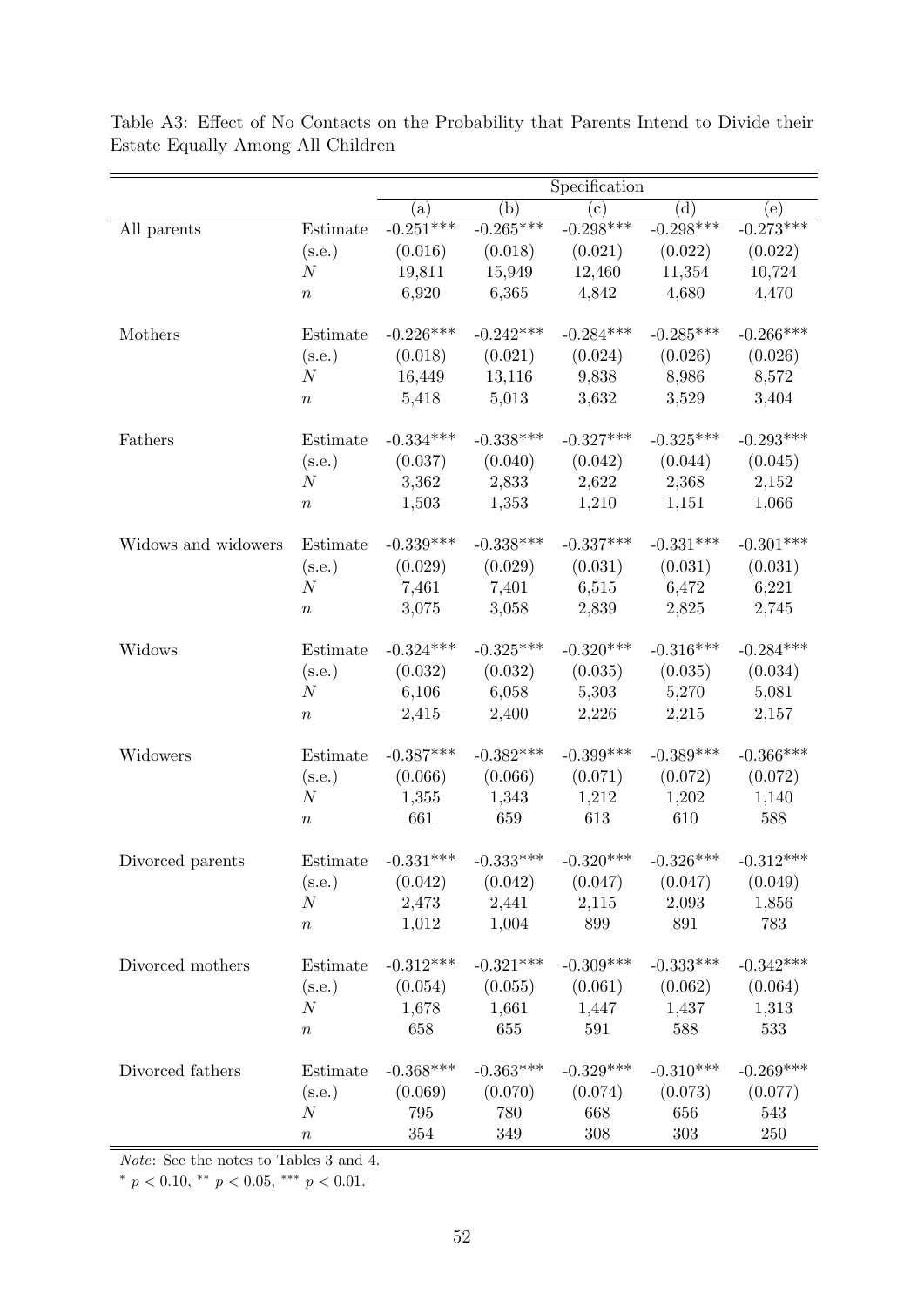|                              |                  | Specification |              |             |             |             |  |  |
|------------------------------|------------------|---------------|--------------|-------------|-------------|-------------|--|--|
|                              |                  | a)            | $\mathbf{b}$ | $\rm (c)$   | (d)         | (e)         |  |  |
| A. Parents with Stepchildren |                  |               |              |             |             |             |  |  |
| All parents                  | Estimate         | $-0.298***$   | $-0.327***$  | $-0.290***$ | $-0.322***$ | $-0.396***$ |  |  |
|                              | (s.e.)           | (0.018)       | (0.022)      | (0.023)     | (0.026)     | (0.031)     |  |  |
|                              | N                | 53,105        | 35,288       | 33,066      | 25,207      | 17,868      |  |  |
|                              | $\boldsymbol{n}$ | 13,504        | 11,528       | 9,255       | 8,418       | 5,870       |  |  |
| <b>B.</b> No-contact Parents |                  |               |              |             |             |             |  |  |
| All parents                  | Estimate         | $-0.212***$   | $-0.229***$  | $-0.260***$ | $-0.259***$ | $-0.236***$ |  |  |
|                              | (s.e.)           | (0.017)       | (0.019)      | (0.023)     | (0.024)     | (0.023)     |  |  |
|                              | N                | 17,795        | 14,482       | 11,483      | 10,518      | 9,956       |  |  |
|                              | $\boldsymbol{n}$ | 6,574         | 6,003        | 4,624       | 4,467       | 4,281       |  |  |

Table A4: Effect of Having Stepchildren and No Contacts on the Probability that Parents Intend to Divide their Estate Equally Among All Children — Alternative Sample Selection

Note: The estimating sample includes only parents with two or more children and a will that mentions all of the children. For other explanations, see the notes to Tables 3 and 4. \*  $p < 0.10$ , \*\*  $p < 0.05$ , \*\*\*  $p < 0.01$ .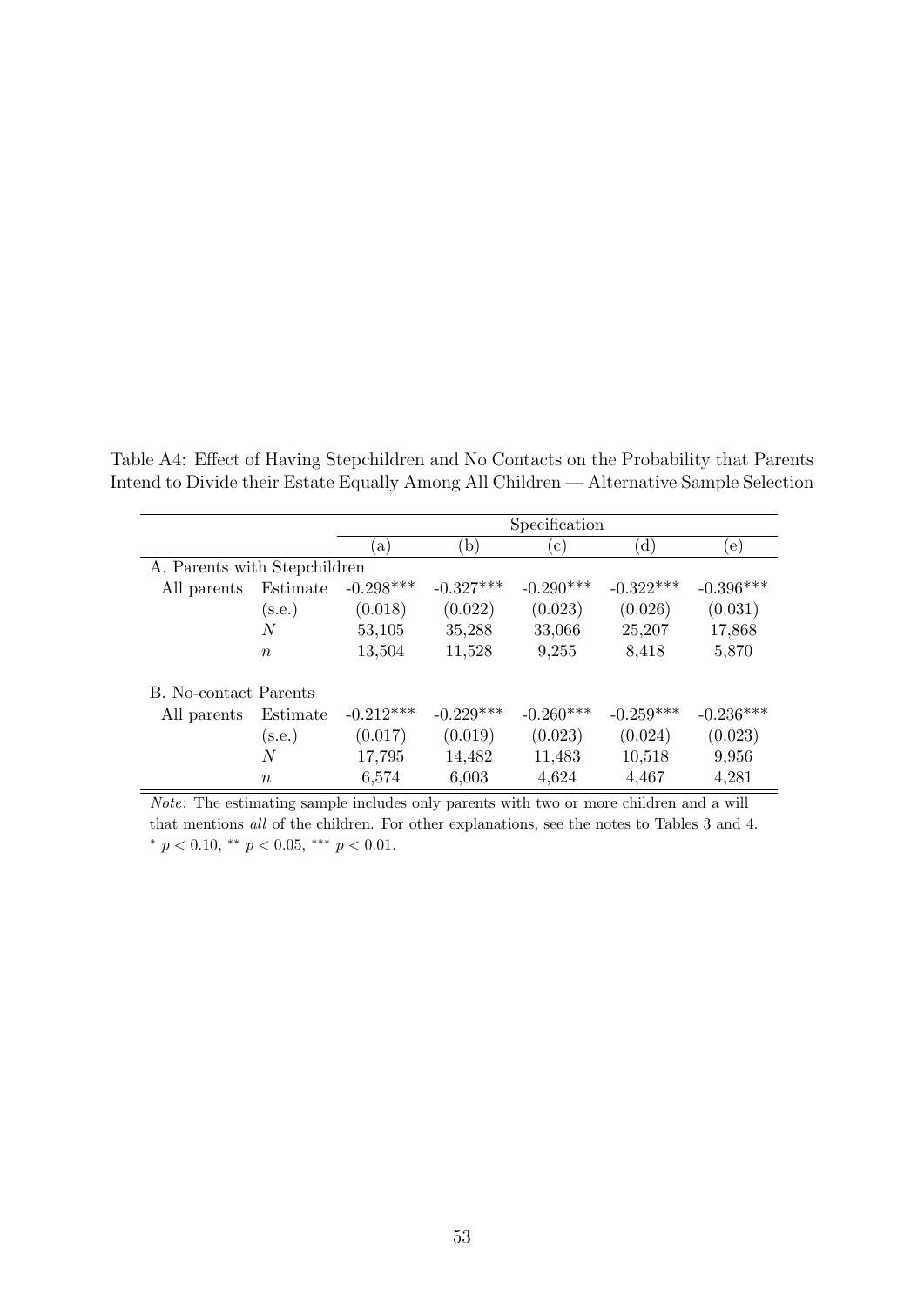|            |                                                                                                   |                                                                                                                 |                                                                                                                            | (e)                                                                                                                                                                                                 |
|------------|---------------------------------------------------------------------------------------------------|-----------------------------------------------------------------------------------------------------------------|----------------------------------------------------------------------------------------------------------------------------|-----------------------------------------------------------------------------------------------------------------------------------------------------------------------------------------------------|
|            |                                                                                                   |                                                                                                                 |                                                                                                                            | 0.258                                                                                                                                                                                               |
|            |                                                                                                   |                                                                                                                 |                                                                                                                            |                                                                                                                                                                                                     |
|            |                                                                                                   |                                                                                                                 |                                                                                                                            | $-0.073***$                                                                                                                                                                                         |
|            |                                                                                                   |                                                                                                                 |                                                                                                                            | (0.024)                                                                                                                                                                                             |
| $0.004***$ | $0.004***$                                                                                        | $0.003***$                                                                                                      | $0.004***$                                                                                                                 | $0.004***$                                                                                                                                                                                          |
| (0.001)    | (0.001)                                                                                           | (0.001)                                                                                                         | (0.001)                                                                                                                    | (0.001)                                                                                                                                                                                             |
| $-0.016$   | $-0.016$                                                                                          | 0.023                                                                                                           | 0.040                                                                                                                      | 0.047                                                                                                                                                                                               |
| (0.021)    | (0.021)                                                                                           | (0.029)                                                                                                         | (0.039)                                                                                                                    | (0.040)                                                                                                                                                                                             |
| $-0.000$   | $-0.001$                                                                                          | 0.040                                                                                                           | $0.068*$                                                                                                                   | $0.073**$                                                                                                                                                                                           |
| (0.019)    | (0.019)                                                                                           | (0.026)                                                                                                         | (0.035)                                                                                                                    | (0.035)                                                                                                                                                                                             |
| $-0.016$   | $-0.015$                                                                                          | $-0.000$                                                                                                        | 0.003                                                                                                                      | 0.001                                                                                                                                                                                               |
| (0.013)    | (0.013)                                                                                           | (0.016)                                                                                                         | (0.021)                                                                                                                    | (0.021)                                                                                                                                                                                             |
| 0.000      | 0.000                                                                                             | $0.002*$                                                                                                        | 0.001                                                                                                                      | 0.001                                                                                                                                                                                               |
| (0.001)    | (0.001)                                                                                           | (0.001)                                                                                                         | (0.001)                                                                                                                    | (0.001)                                                                                                                                                                                             |
| 0.003      | 0.005                                                                                             | $0.033**$                                                                                                       | 0.015                                                                                                                      | 0.007                                                                                                                                                                                               |
| (0.013)    | (0.013)                                                                                           | (0.014)                                                                                                         | (0.019)                                                                                                                    | (0.019)                                                                                                                                                                                             |
|            |                                                                                                   |                                                                                                                 | 0.001                                                                                                                      | 0.000                                                                                                                                                                                               |
| (0.001)    | (0.001)                                                                                           | (0.001)                                                                                                         | (0.001)                                                                                                                    | (0.001)                                                                                                                                                                                             |
|            |                                                                                                   |                                                                                                                 |                                                                                                                            | $-0.095***$                                                                                                                                                                                         |
|            | (0.008)                                                                                           | (0.010)                                                                                                         | (0.012)                                                                                                                    | (0.012)                                                                                                                                                                                             |
|            |                                                                                                   |                                                                                                                 | 0.073                                                                                                                      | 0.074                                                                                                                                                                                               |
|            |                                                                                                   | (0.045)                                                                                                         | (0.048)                                                                                                                    | (0.048)                                                                                                                                                                                             |
|            |                                                                                                   |                                                                                                                 |                                                                                                                            | $0.160***$                                                                                                                                                                                          |
|            |                                                                                                   |                                                                                                                 |                                                                                                                            | (0.036)                                                                                                                                                                                             |
|            |                                                                                                   |                                                                                                                 |                                                                                                                            | $0.131***$                                                                                                                                                                                          |
|            |                                                                                                   |                                                                                                                 |                                                                                                                            | (0.018)                                                                                                                                                                                             |
|            |                                                                                                   |                                                                                                                 |                                                                                                                            |                                                                                                                                                                                                     |
|            |                                                                                                   |                                                                                                                 |                                                                                                                            | $0.103***$                                                                                                                                                                                          |
|            |                                                                                                   |                                                                                                                 |                                                                                                                            | (0.036)                                                                                                                                                                                             |
|            |                                                                                                   |                                                                                                                 |                                                                                                                            | $0.046**$                                                                                                                                                                                           |
|            |                                                                                                   |                                                                                                                 |                                                                                                                            | (0.019)                                                                                                                                                                                             |
|            |                                                                                                   |                                                                                                                 |                                                                                                                            | 5,562                                                                                                                                                                                               |
|            |                                                                                                   |                                                                                                                 |                                                                                                                            | 4,080                                                                                                                                                                                               |
|            | (a)<br>0.261<br>$-0.060***$<br>(0.018)<br>$0.003***$<br>$-0.060***$<br>(0.008)<br>13,598<br>8,198 | (b)<br>0.233<br>$-0.060***$<br>(0.018)<br>$0.003***$<br>$-0.059***$<br>$0.090***$<br>(0.030)<br>13,598<br>8,198 | (c)<br>0.259<br>$-0.048***$<br>(0.018)<br>$0.002**$<br>$-0.080***$<br>$0.099**$<br>$0.164***$<br>(0.031)<br>6,989<br>5,001 | (d)<br>0.259<br>$-0.065***$<br>(0.023)<br>$-0.098***$<br>$0.165***$<br>(0.036)<br>$0.095***$<br>(0.015)<br>Stepchild's predicted income is below biological children's income by:<br>5,616<br>4,112 |

Table A5: Probability that a Male Stepchild is Explicitly Mentioned in His/Her Stepparent's Will

Note: Figures are marginal effects from probit regressions. Standard errors are in parentheses.  $N$ =number of observations;  $n$ =number of stepchildren.

 $a$  The age reported here refers to the age of the stepchild at the time in which his parent formed a partnership with his stepparent (who writes the will). The reference category is 18 years or more.